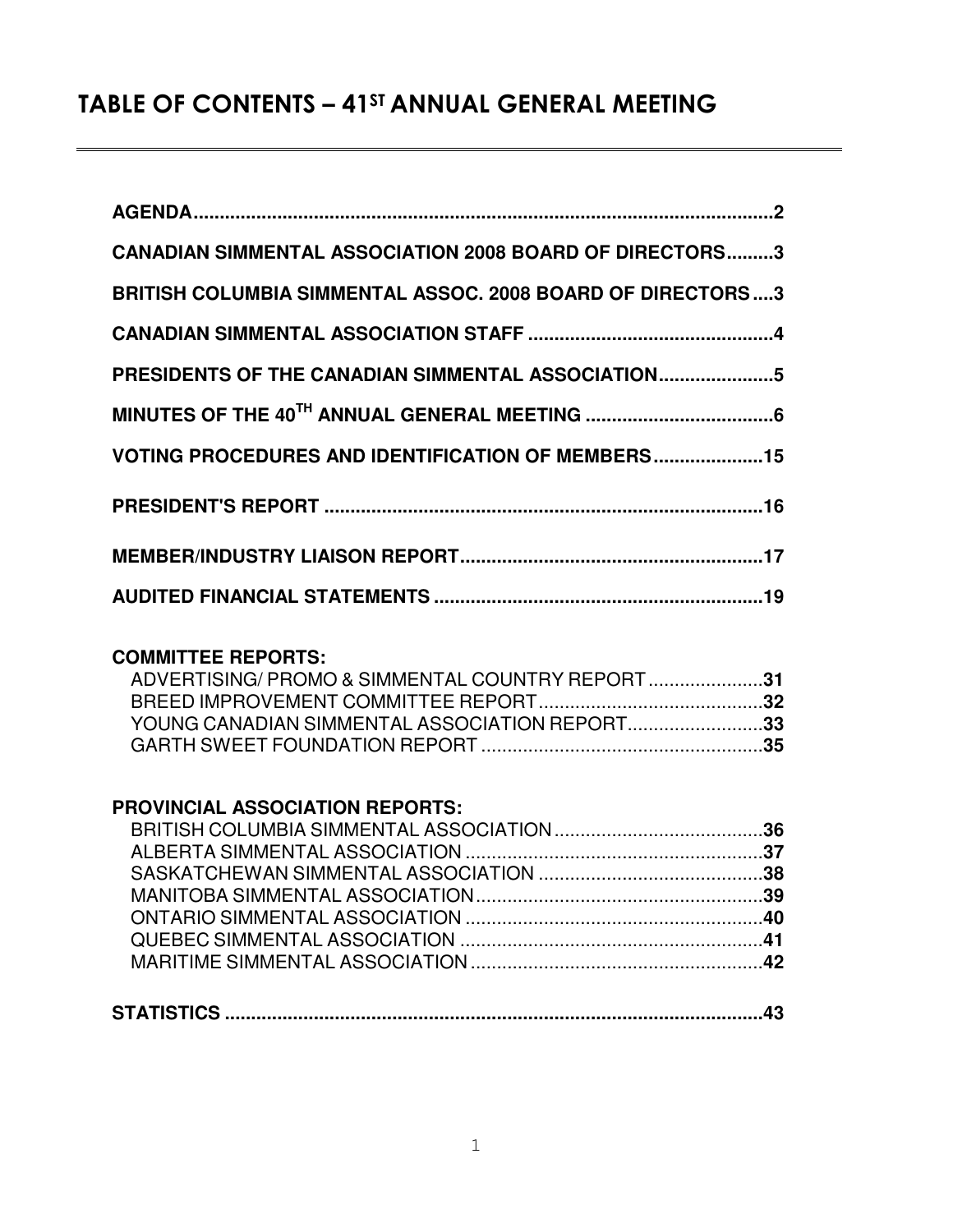## - !"#

- President's Welcome, Call to Order Everett Hall, President
- Moment of Silence
- Guest Introductions
- Approval of Agenda
- Approval of the  $40^{\text{th}}$  Annual General Meeting minutes
- First Call for Nominations
- Voting procedures, discussion procedures, etc.
- President's Report Everett Hall
- Member/Industry Liaison Report Bruce Holmquist
- Audited Financial Statements Ron Nolan
- Appointment of Auditors
- Second Call for Nominations
- Committee Reports:
	- Advertising/Promotion and Simmental Country Bonnie Glasman
	- Breed Improvement Rick McIntyre
	- Young Canadian Simmental Association Andrew Godfrey
	- Garth Sweet Foundation Dan Skeels
- Third Call for Nominations
- **Election of Directors**
- Provincial Simmental Association Reports
- New Business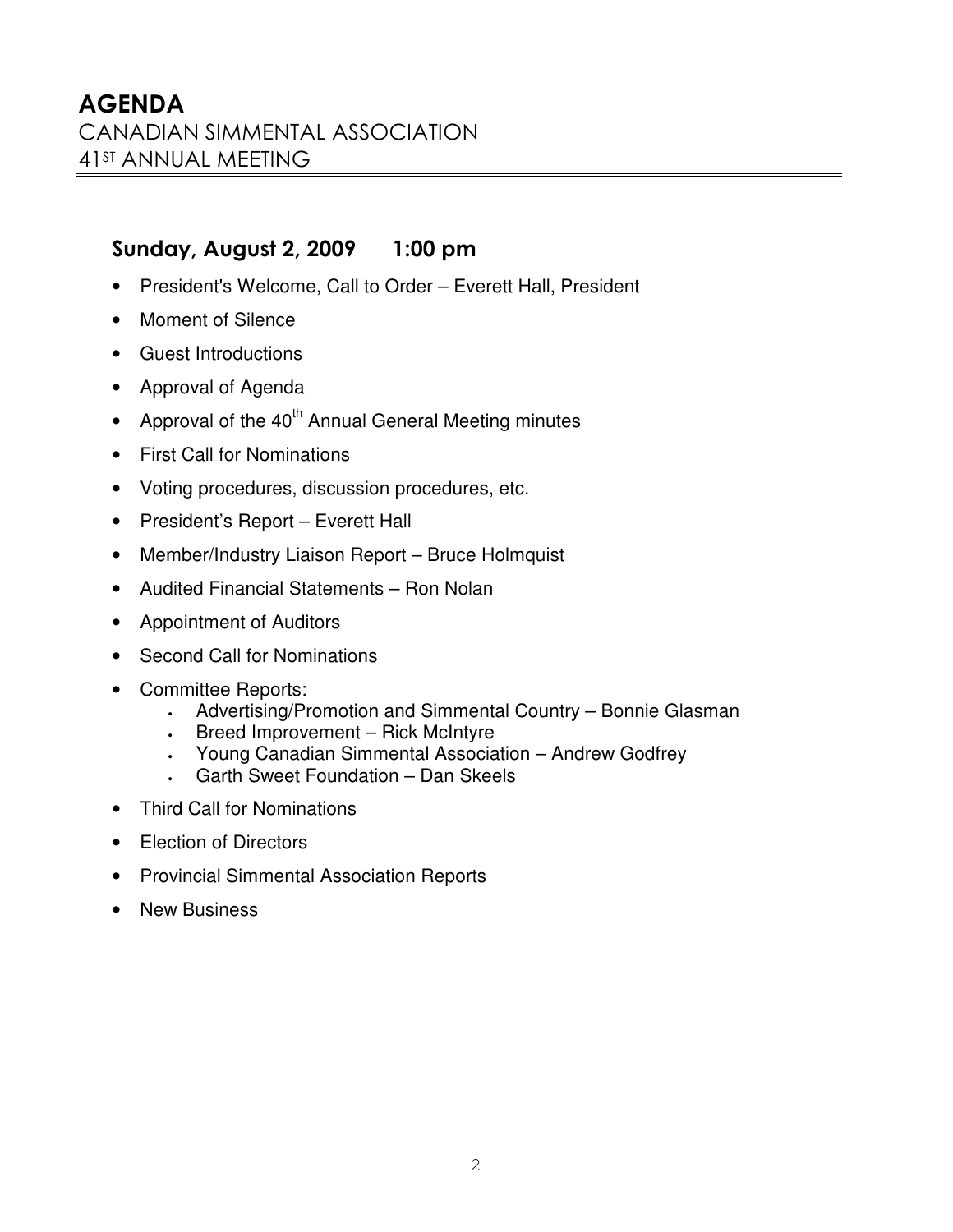# CANADIAN SIMMENTAL ASSOCIATION **2008 BOARD OF DIRECTORS**

**President** Owen Sound,

Dr. Everett Hall **Rick McIntyre** Dan Skeels <sup>st</sup> Vice-President 2 Churchbridge, SK

2<sup>nd</sup> Vice-President SK Rimbey, AB

Ron Nolan Chair of Finance Committee Markdale, ON

Quesnel, BC

Russell, MB

Reanne Sanford Bonnie Glasman Andrew Godfrey MB Ottawa, ON

Don Lundberg Fraser Redpath Eastend, SK

SK Mather, MB

# **HOST PROVINCE** BRITISH COLUMBIA SIMMENTAL ASSOCIATION **2008 BOARD OF DIRECTORS**

| Lorne Webster      | <b>Rob Starr</b>      | Jan Wisse             |
|--------------------|-----------------------|-----------------------|
| President          | <b>Vice-President</b> | Secretary             |
| Abbotsford, BC     | 150 Mile House, BC    | Chilliwack, BC        |
| Lorraine Sanford   | <b>Reanne Sanford</b> | <b>Beryl Moseanko</b> |
| Treasurer          | Promotions            | <b>Director</b>       |
| Quesnel, BC        | Quesnel, BC           | Chilliwack, BC        |
| <b>Cornie Klop</b> | Darlene Furber        | <b>Keith Monsees</b>  |
| <b>Director</b>    | <b>Director</b>       | <b>Director</b>       |
| Agassiz, BC        | Lone Butte, BC        | Salmon Arm, BC        |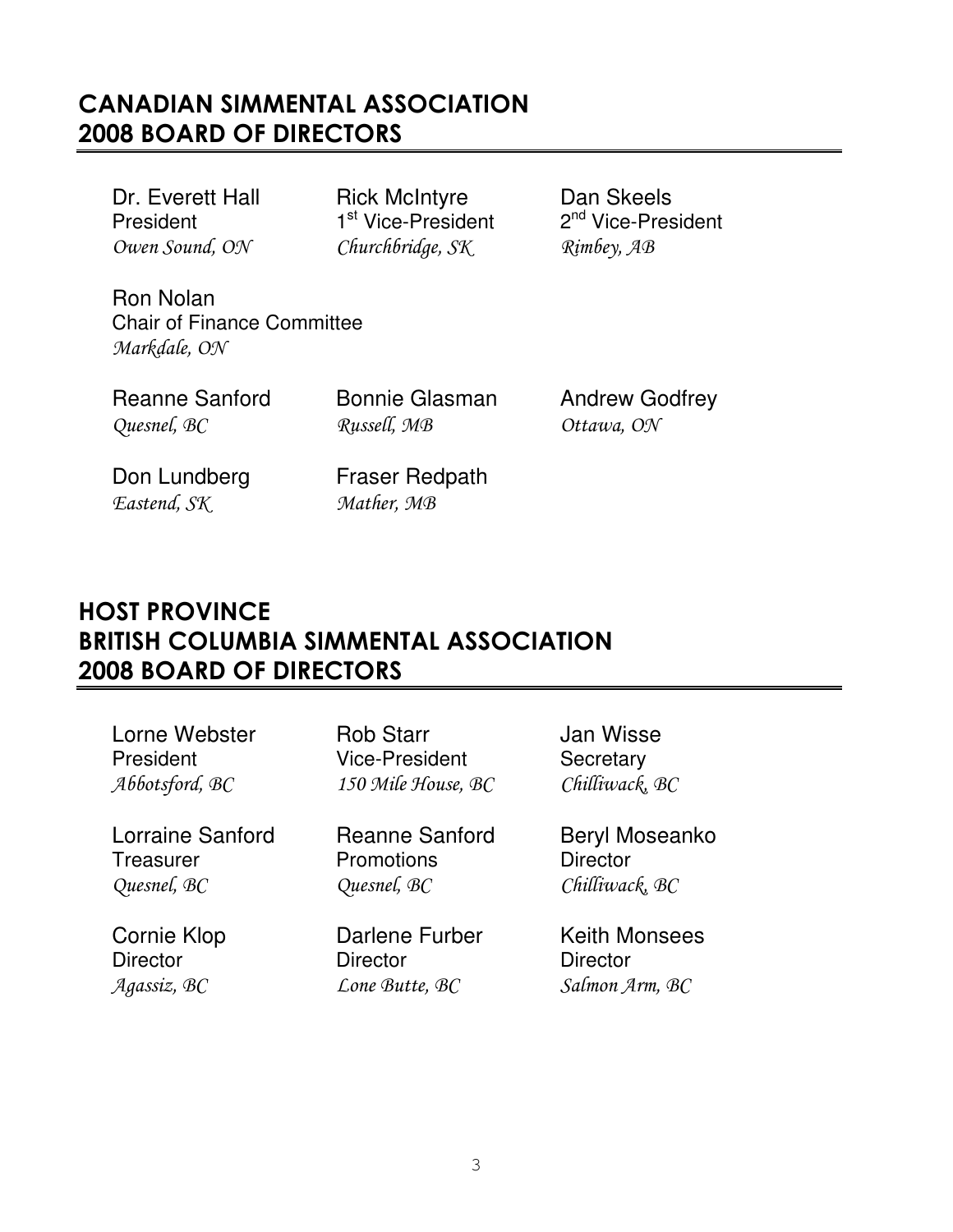# CANADIAN SIMMENTAL ASSOCIATION STAFF & CONSULTANTS

Dale Kelly **Barb Judd** General Manager Service States and Service Manager

Bruce Holmquist Margo Cartwright Member/Industry Liaison Marketing Co-ordinator

Beth Rankin **Perry Welygan** 

Registry & Member Services Registry & Member Services

Lisa West **Denise** Denise Dorosz Reception Registry / Bilingual Services

Darryl Snider Simmental Country Sales Representative

Mike Brooks Chris Sanford

Dr. R.A. Kemp Sean McGrath

Information Technology Manuscript (Information Technology

RAK Genetic Consulting Ltd. 688 Breed Improvement Consultant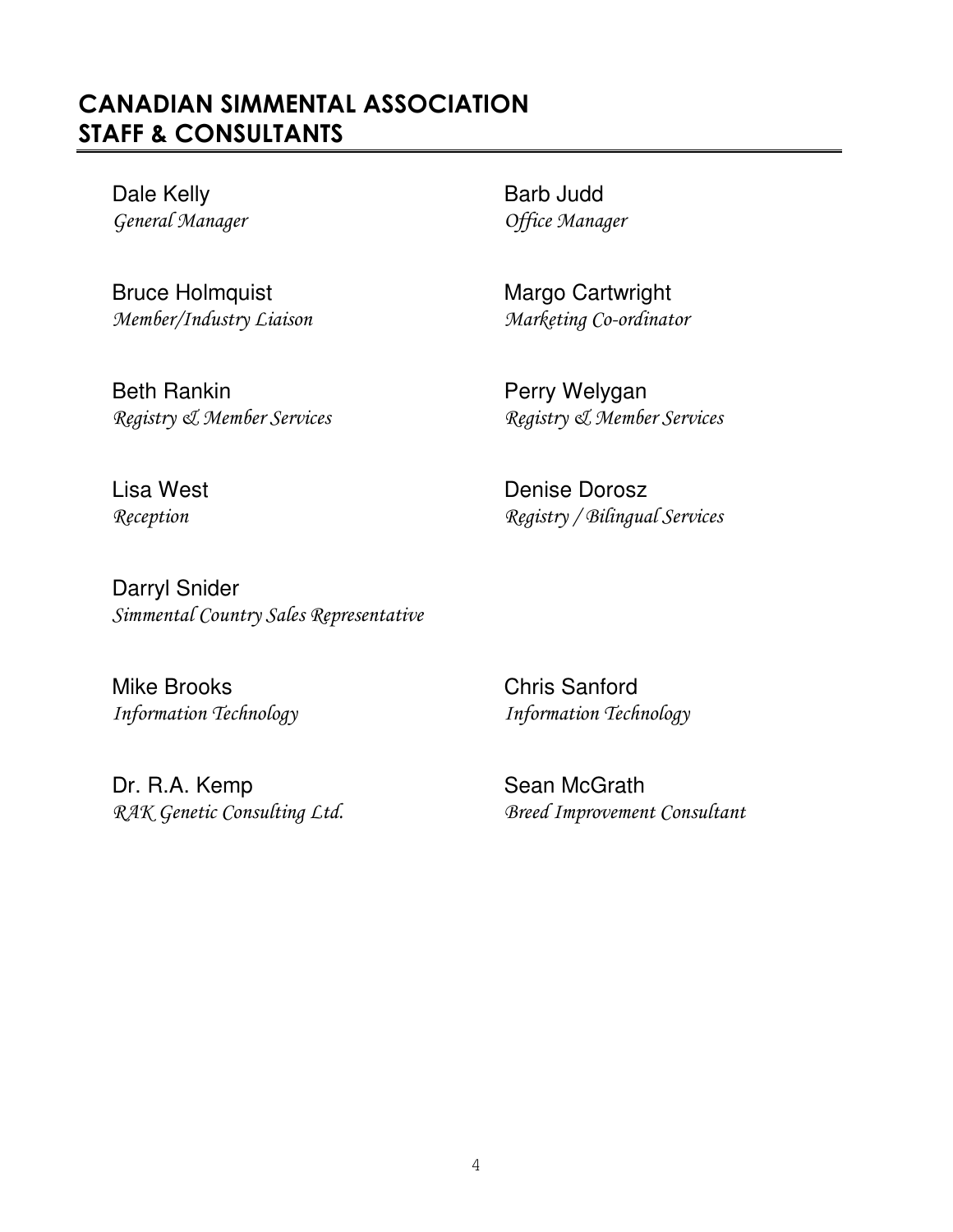# PRESIDENTS OF THE CANADIAN SIMMENTAL ASSOCIATION

| 1969 - 70   | Travers Smith, Cardston, Alberta          |
|-------------|-------------------------------------------|
| 1970 - 71   | Dr. Allan Dixon, Calgary, Alberta         |
| 1971 - 72   | LeRoy Barry, Carivale, Saskatchewan       |
| 1972 - 73   | Ross Mitchell, Douglas, Manitoba          |
| 1973 - 74   | Jack Ball, Brant, Alberta                 |
| 1974 - 75   | Dr. Allan Dixon, Calgary, Alberta †       |
| 1975 - 75   | Gerry Kaumeyer, Calgary, Alberta          |
| 1976 - 77   | Stan Church, Calgary, Alberta             |
| 1977 - 78   | Keith Sveinson, Calgary, Alberta          |
| 1978 - 80   | Jim Shaw, Edmonton, Alberta               |
| 1980 - 82   | Mel Wolfe, Douglas, Manitoba              |
| 1982 - 84   | John Draper, Douglas, Manitoba            |
| 1984 - 86   | Stan Church, Calgary, Alberta             |
| 1986 - 87   | Dick Stoddard, Waterloo, Quebec           |
| 1987 - 88   | Bill Small, Craven, Saskatchewan          |
| 1988 - 89   | Ralph Whitfield, Souris, Manitoba         |
| 1989 - 91   | Roger Deeg, Lyalta, Alberta               |
| 1991 - 93   | Barry LaBatte, Gladmar, Saskatchewan      |
| 1993 - 94   | Allan Preston, Hamiota, Manitoba          |
| 1994 - 96   | Michael Burns, King City, Ontario         |
| 1996 - 97   | Miles Glasman, Russell, Manitoba          |
| 1997 - 98   | Ken Lewis, Spruce Grove, Alberta          |
| 1998 - 99   | Yves Gagnon, Vinoy, Quebec                |
| 1999 - 00   | Tracy Graf, Edmonton, Alberta             |
| $2000 - 01$ | Ron Wooddisse, Palmerston, Ontario        |
| $2001 - 02$ | Ian Mitchell, Barriere, British Columbia  |
| $2002 - 04$ | Brian McCarthy, Moosomin, Saskatchewan    |
| $2004 - 06$ | Bruce Holmquist, Kinistino, Saskatchewan  |
| $2006 - 08$ | Dr. Murray Jacobson, Shaughnessy, Alberta |
| 2008 -      | Dr. Everett Hall, Owen Sound, Ontario     |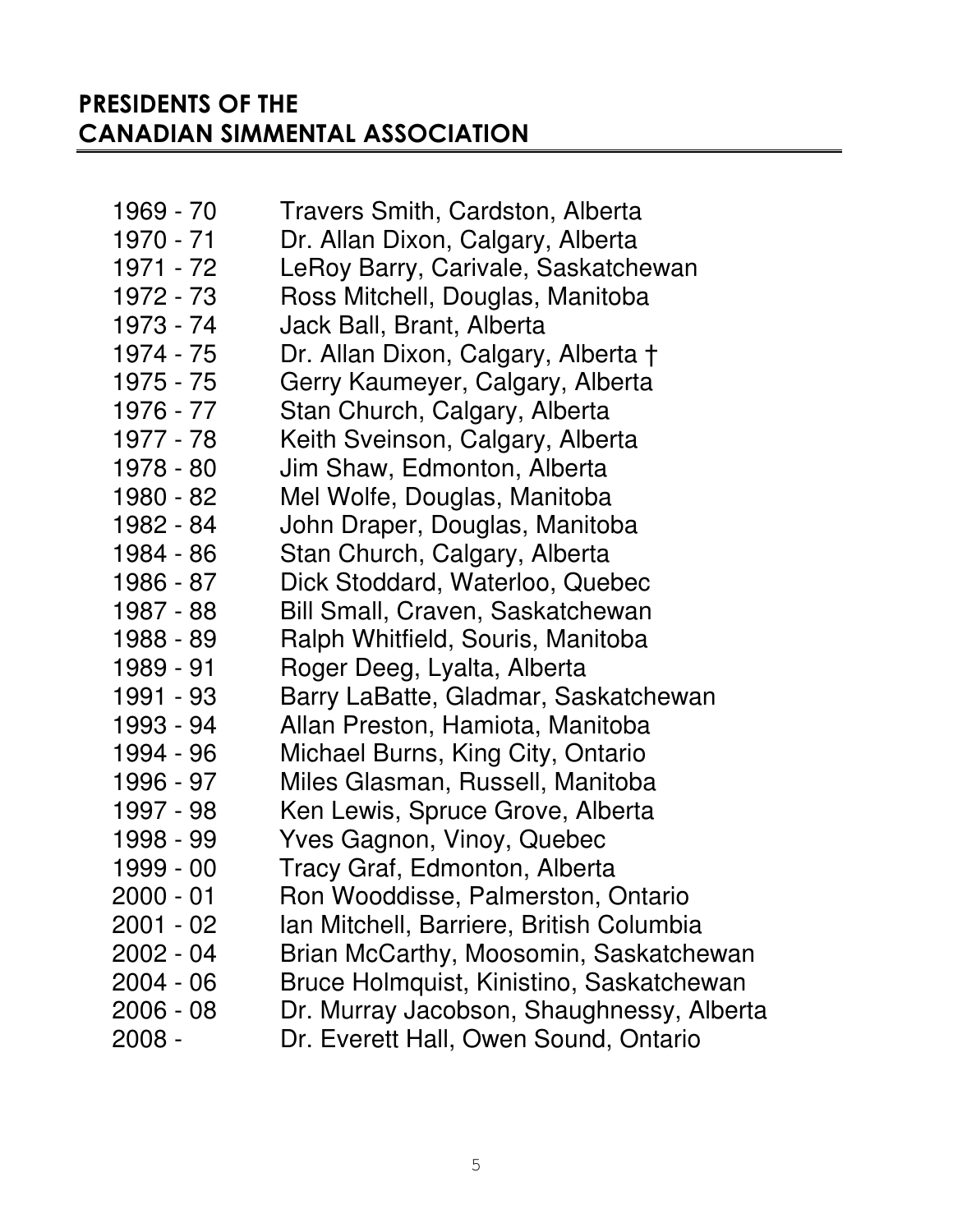## CANADIAN SIMMENTAL ASSOCIATION

DRAFT MINUTES OF THE 40 $^{\text{\tiny{\textsf{TH}}}}$  ANNUAL MEETING THURSDAY, November 27, 2008, 3:30 pm Regina, Saskatchewan

### **CALL TO ORDER**

President Murray Jacobson called the meeting to order at 3:30 pm

### **PRESIDENT'S WELCOME**

- $\triangleright$  President Murray Jacobson welcomed all to the Canadian Simmental Association's 40<sup>th</sup> Annual meeting at Regina, Saskatchewan
- $\triangleright$  Special thanks to Tara Fritz and Carolyn McCormack, along with the rest of the Saskatchewan board

### **MOMENT OF SILENCE**

Honoring the fellow breeders and friends who have passed away over the year

### **GUEST INTRODUCTIONS**

- ▶ Adrienne Waller CSA Legal Council
- $\triangleright$  Sean McGrath RAK Consulting
- Darryl Snider Simmental Country Sales Rep
- ▶ Rob Young Alberta Simmental Association President
- Tara Fritz Saskatchewan Simmental Association President
- Neil Carson Manitoba Simmental Association President
- Grace Oesch Ontario Simmental Association President
- $\triangleright$  Bryan Kostiuk Today's Publishing, Simmental Country Editor
- Garth Elgie, Greg Stewart Merial Canada
- Ken Lewis, Brian McCarthy, Barry Labatte, Miles Glasman and Bruce Holmquist past Presidents of the CSA

### APPROVAL OF AGENDA

*Moved by Deanne Young, to approve the agenda as presented Second, Ken Lewis CARRIED*

### APPROVAL OF THE 39TH ANNUAL GENERAL MEETING MINUTES

*Moved by Dan Skeels, to approve the 39 TH AGM minutes as presented Second, Tara Fritz CARRIED*

### VOTING PROCEDURES

President Murray Jacobson outlined the processes being used for discussion and voting

- Meeting will be conducted under Roberts Rules of Order
- Voting procedures, see page 18 of AGM report
- $\triangleright$  Guidelines for discussion
	- use courtesy and respect at all times
	- two minutes to speak
	- please use microphone
- $\triangleright$  Appointed scrutineers are Sean McGrath and Adrienne Waller
- $\triangleright$  Brian McCarthy parliamentarian
- $\geq$  69 voting members people present, plus 66 proxies for a total of 135 votes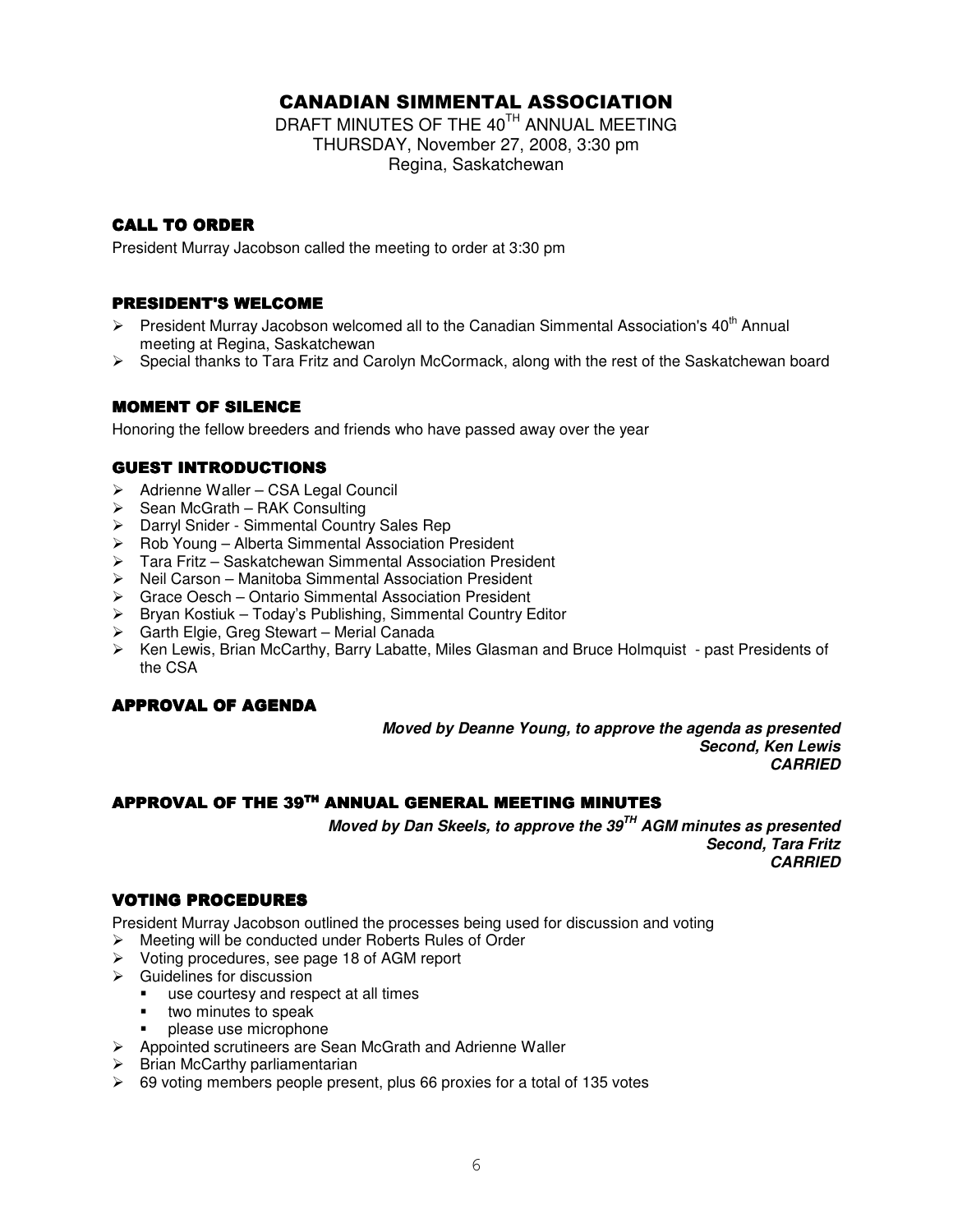### BOARD ELECTION - FIRST CALL FOR NOMINATIONS

Murray Jacobson called on Brian McCarthy (nomination chairman) to make first call for nominations

- $\triangleright$  There are three (3) director terms expiring; Murray Jacobson, Rick McIntyre and Stewart Ainsworth.
- $\triangleright$  The following nominations have been put forward by the nomination committee:
	- - Rick McIntyre, Churchbridge, SK - supported by Saskatchewan Simmental Association for reelection
	- - Don Lundberg, Eastend, SK - supported by Saskatchewan Simmental Association to stand for election
	- -Frazer Redpath, supported by the Manitoba Association to stand for election
	- -Bill Swensen, from Alberta
- $\triangleright$  Brian called for nominations from the floor

### PRESIDENT'S REPORT – MURRAY JACOBSON

Thank you to all in attendance, and Saskatchewan Simmental Association for hosting our AGM

Highlights of President's written report

- $\triangleright$  Served 6 years on the board, some have been stressful
- $\triangleright$  As a director learned quickly 'it's not about me, it's about we' and 'it's not my cattle, but cattle of CSA membership and herdbook'
- $\triangleright$  Board extremely passionate about Simmental
- $\triangleright$  Focus on commercial industry
- $\triangleright$  Breed improvement and marketing to commercial industry are key initiatives
- $\triangleright$  RAK's work is instrumental it is the job of the association to put programs out there to membership. It is then the membership's choice to use them
- $\triangleright$  Fullblood, Reds and Blacks all have one goal that the bulls we put out there are improving commercial herds - genetics will help do that
- $\triangleright$  Thanks to the board
	- -Special thanks to Stewart – extremely valuable asset over the years on the board
- $\triangleright$  Thanks to staff, they have been great to work with
- $\triangleright$  To the membership who have supported and advised thank you
- $\triangleright$  Important to let your name stand for the board. Get your ideas out there new ideas and perspectives. Make sure the board and membership are well represented
- $\triangleright$  It has been an honour to serve on the CSA board

#### *Moved by Murray Jacobson, to approve the Presidents' report as presented Second, Brian McCarthy CARRIED*

### GENERAL MANAGER'S REPORT – DALE KELLY

Thanks to Saskatchewan Simmental Association for hosting AGM

Two part report - highlights of written report on page 21 of AGM book:

- $\triangleright$  Lots of effort to collaborate with each other, testament to cattle and people
- $\triangleright$  Strength of people Simmental really value tremendous focus to the betterment of the beef industry
- Dedicated CSA Staff Barb Judd, Bruce Holmquist, Sean McGrath, Emily Grey, Darryl Snider, and Calgary office staff. Heartfelt thanks to all

Barb and Bruce run the office, in most and all cases

- $\triangleright$  We are able to employ full time marketing and desired IT investment
- $\geq$  part time General Manager, and much less in the past 1.5 years

Simmental leads the way in IT

- software that runs the Simmental office also runs in five other major purebred associations
- $\triangleright$  online system pretty dynamic program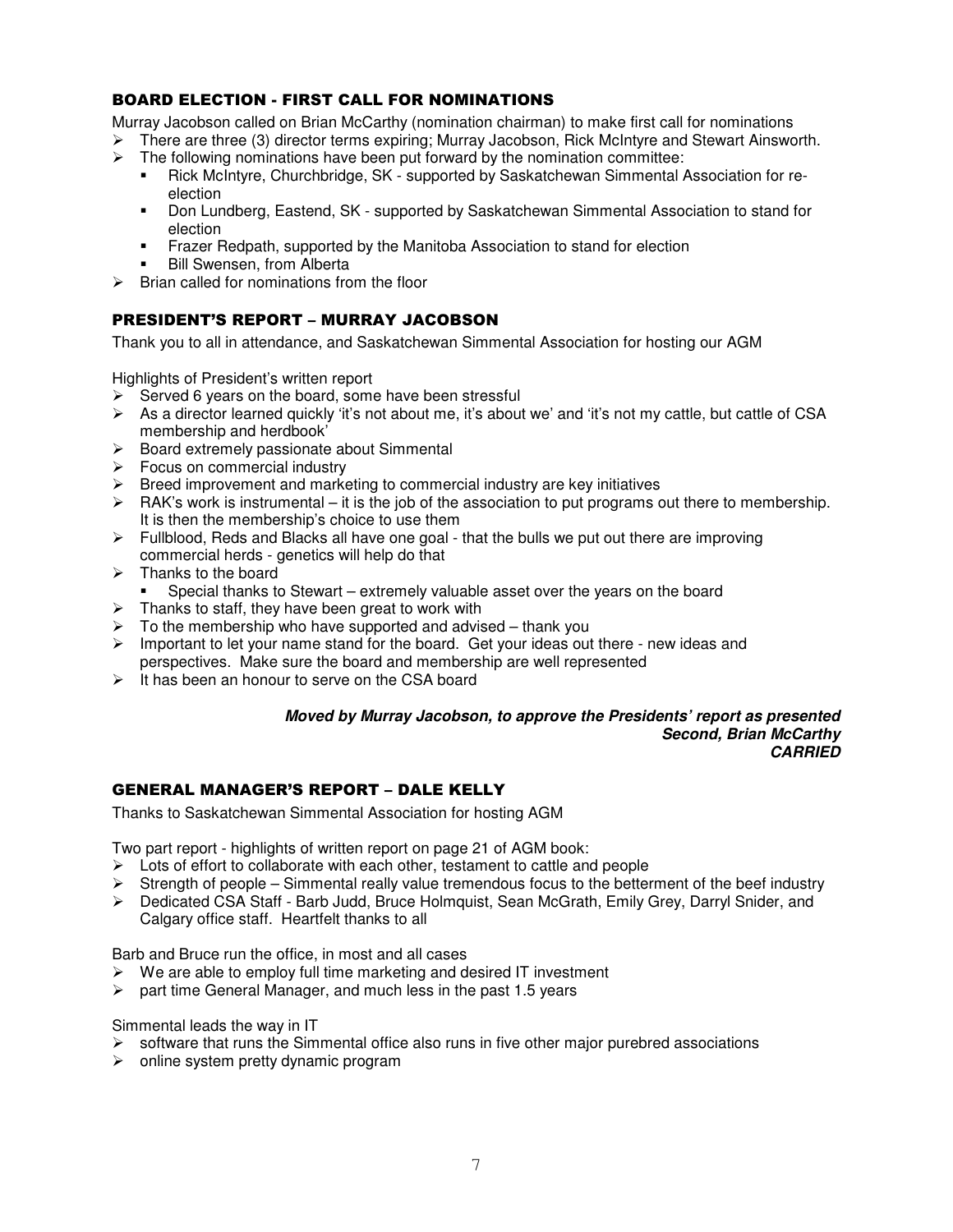SMARTag Program

- $\geq$  came up with this program after Alana Lunn investigated a lot of tagging programs
- $\geq$  started in Nov 2006 had we known Alana would have resigned the following spring, we may not have attempted it as she was instrumental in its' success
- $\triangleright$  we did attempt to make it work but took more resources than we had available

Ottawa – bylaw upgrading – tremendous amount of work – 2 year project

 $\triangleright$  recognise volunteers – thank you for all your hard work

Dr Jacobson – Murray came to the board 6 years ago and has done a tremendous amount of work – thanks for his leadership; he has been a key resource.

Bruce – tremendous ambassadorship abilities – thank you for your efforts

[Murray introduced Bruce, CSA Member and Industry Liaison]

[Bruce] – someone asked me how to explain my job

- $\triangleright$  August 2007 was asked if he would consider employment
- $\triangleright$  conduit of information between membership and commercial
- $\triangleright$  look after magazine very proud of staff working for us
- $\triangleright$  CBBC joined Ian Mitchell on board
- $\triangleright$  Purebred and commercial don't understand what the other one does
- moving towards trying to develop communication with commercial breeders
- $\triangleright$  World Congress moved office from Switzerland to Czech Republic
- -In attendance this past year – the Dimler and Lewis families, Emily Grey and Allison Porter
- $\triangleright$  Am honoured to come back and work for the association

#### *Moved by Everett Hall, to approve General Manger Dale Kelly's report as presented Second, Dan Skeels CARRIED*

### AUDITED FINANCIAL STATEMENTS – RICK MCINTRYE

Highlights of financial information on page 24 of AGM book

- $\triangleright$  no errors, auditor was happy with accounting system in place
- $\triangleright$  only 8 months to report changed year end to reflect so THE all in same year
- $\triangleright$  Plotted out charts based on past 10 years of major expenses and income
- $\triangleright$  income side
	- -1998 to now - total income from cattle (THE, registrations, transfers)
	- high point in 2002, year THE kicked in there was influx in registrations
	- -2003 – BSE which caused income to be lower for a 2 year period
	- - After that we have remained very level which has allowed us to have a very steady budget income to work with - \$1 mil budget
- expense side
	- salaries, advertising and breed improvement – main expense categories
	- salaries – \$358,000 in 1998 –
	- - Marketing - \$100,000 budget – a couple years were higher because of World Congress (which made a profit that was turned back to the provinces)
	- -Marketing – 45% of \$100,000 is turned back to provinces (Bonnie's job this year)
	- -Breed improvement (Everett) – 25% goes to genetic provider and 65% goes to RAK consulting
- $\triangleright$  Provincial levies –Since 2003 have remained the same.
- $\triangleright$  High of 30,000 cows now at 28,000 and stable
- $\triangleright$  Try for a balance project special projects Genesis funds
- $\triangleright$  one point to make looking at past history and budget, we have run a lean mean machine.

#### *Moved by Rick McIntyre, to approve the financial statements as presented Second, Grace Oesch CARRIED*

8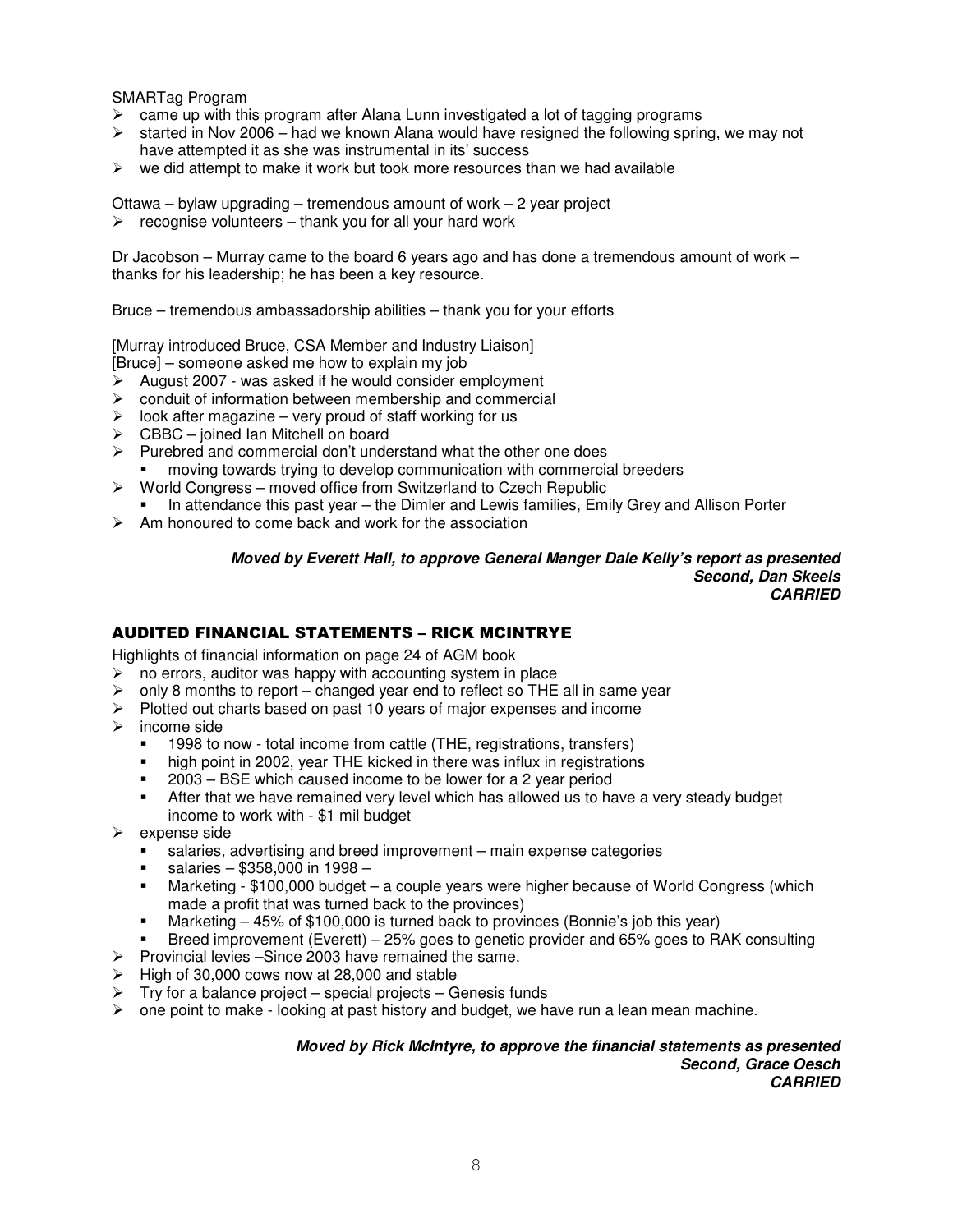### APPOINTMENT OF AUDITORS

*Moved by Rick McIntyre, to appoint DNTW as auditors for the upcoming year end Second, Richard Dimler ARRIED*

### SECOND CALL FOR NOMINATIONS

Brian McCarthy made second call for nominations

 $\triangleright$  There will be one more call for nominations

Brian called for nominations from the floor

### *Moved by Maureen Mappin, to nominate Deanne Young from Breton, Alberta Second, Mark Shologan*

### ADVERTISING/PROMOTION AND SIMMENTAL COUNTRY – BONNIE GLASMAN

Bonnie took over as chair two years ago

- $\triangleright$  Thank you to committee including new member John Sullivan, who has been a great asset with his involvement in commercial cattle industry in eastern Canada
- $\triangleright$  Main focus to review marketing plan used existing along with small changes
- $\triangleright$  Goal through promotion to advance Simmental genetics in all markets
- $\triangleright$  Anniversary celebrations started in Metcalfe ON, 2007 to this windup event great event so far. Congrats to SSA for all their hard work
- $\triangleright$  New promotion ideas give them to Bruce, Bonnie, Margo, we are open to all kinds of ideas
- $\triangleright$  Website has been rewritten any ideas, come to one of us. Internet is a powerful tool that can reach a lot of people
- $\triangleright$  We are unique in that we own our own publication
- $\triangleright$  Thank you to the advertisers. Our publication is highly appreciated in industry including Commercial **Country**

Thanks to members on committee, and all the help from staff and board members

*Moved by Bonnie Glasman, to approve Advertising/Promotion and Simmental Country report as presented Second, Don Lundberg CARRIED*

### BREED IMPROVEMENT – EVERETT HALL

It's been a privilege to be on the Breed Improvement Committee and as chair past year.

Committee consisting of members Stewart Ainsworth, Dan Skeels, Ron Nolan (who is absent today as he recently underwent knee surgery), Murray Jacobson, Kevin Porter, Lee McMillan, Blair McRae and Ian Mitchell - thank you for giving your perspective

Quantify our Simmental genetics

- $\triangleright$  Increase our value by identifying the traits for commercial cattlemen value /successful
- $\triangleright$  EPD progeny test 114 first year, harvested information is being calculated
	- -450 cows – calves on ground
	- - No bulls nominated this year – board committed to encourage people to submit bulls and have picked four active sires for semen donation
- $\triangleright$  Carcass and ultrasound programs very valuable. Genesis money set aside \$50,000 for rebate program – still \$35,000 left so we are extending program for another year
- $\triangleright$  Sean's articles SC, CC, e-news
- $\triangleright$  Cow DNA program encourage you to get your cows on this program, which has been extended to Feb 1, 2009. We will have DNA available for future programs
- $\triangleright$  Guelph program Garth Sweet Foundation due to this very generous donation from Judy Sweet, we will be able to secure over 2 mil \$ for research which is phenomenal
- $\triangleright$  Specific DNA markers extremely exciting only breed to be this far ahead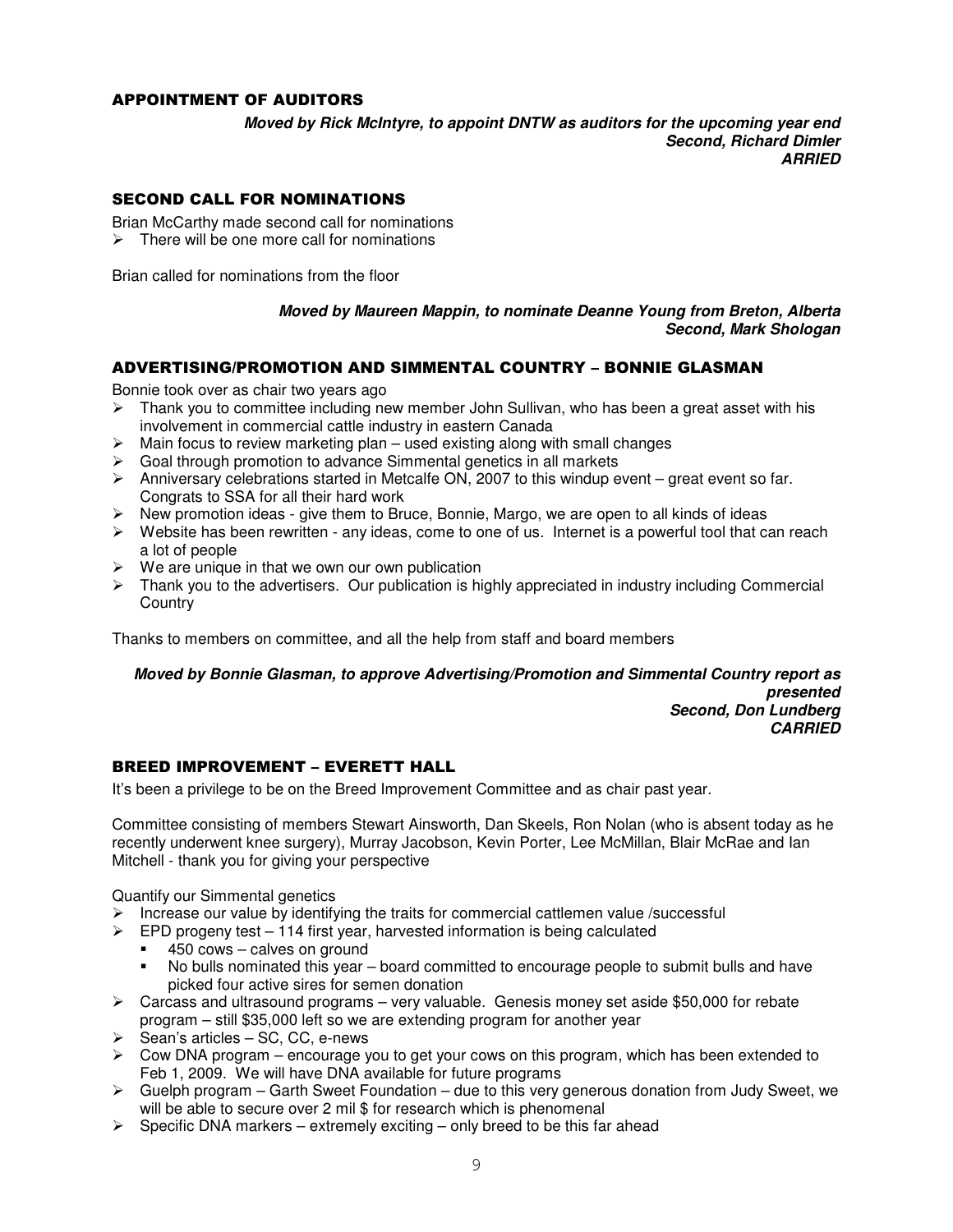$\triangleright$  Biggest decision – after committee report, to move genetic evaluation provider to AGI who leased their programs from the Universities that were going out of the genetic evaluation business. Cornell model moved in-house to ASA, who we hoped we could work with but continued to be frustrated on several levels, including that they could not incorporate ET calves)

### **CSA Breed Improvement Update - Sean McGrath**

Genetic evaluation service provider - AGI

- $\geq$  large and stable staff complement (4 staff, 12 programmers)
- $\triangleright$  Supported by NBCEC research personnel at Cornell, Colorado State, University of Georgia and Iowa State University
- $\triangleright$  Multi-breed genetic evaluation accounts for breed differences and interactions within the CSA dataset, provide services to the beef industry that would assist in the genetic evaluation of cattle traits
- $\triangleright$  AGI objectives to provide services to the beef industry that would assist in the genetic evaluation of cattle traits; develop and promote technology including DNA; research, develop and provide new science and technology to benefit beef producers
- $\triangleright$  Inclusion of external EPD, ET calves, animal model for CE/MCE; implementation of new technologies
- $\triangleright$  Results expected in mid-December and will be released after review
- $\triangleright$  EPD will appear similar to the previous evaluation in scale

### Garth Sweet Foundation

- Started with a gift in memory of Garth Sweet. It is a fluid set part of the CSA if you want to contribute. R & D Branch – gift that grew. In kind contribution, exciting development
- $\triangleright$  Research and development
	- progeny test program
	- -Ultrasound and carcass data
	- -Cow herd DNA project
	- -New tools - maternal traits, feed efficiency, DNA tools
- $\triangleright$  Major research undertaking matching funds found
- $\triangleright$  Focus on genetics, DNA, new/novel traits
- Opportunity to pull together and use Simmental data to advance the breed and industry
- $\triangleright$  Develop tools to aid Simmental breeders and industry, assess Simmental genetics, position and promote Simmental genetics into the industry, find out about difficult to measure and assess traits that we know are extremely important to profitability
- $\triangleright$  Objectives 3 year project
	- - Develop and verify a Simmental SNP predictive panel for growth, efficiency, carcass and meat quality traits
	- -Extensive growth, feed efficiency, carcass and meat quality phenotypes on 1500 head
	- Methods to integrate genomic (SNP) information and traditional phenotypic information (genomic EPDs)
	- -Develop EPD methods for fertility and cow longevity traits using CSA whole herd data
	- -Develop enhanced EPD methods (D/M models, multi-breed) for calving ease
- Partner contributions with Garth Sweet Foundation over 3 years
	- -Total project \$2.2 mil
	- -CSA
	- -SRC (Genserve)
	- -NSERC (Natural Sciences and Engineering Research Council (50%)

[Everett] would like to acknowledge Bob Kemp and Sean McGrath

- $\triangleright$  role of BI committee to come up with ideas Sean and Bob to give us the tools
- $\triangleright$  Do tremendous job for us

### Comments from floor

Doreen Claiter: commend CSA to starting out the progeny program but disappointed in results. [Doreen] was in first year of program. We need a better conception rate (had a 60% A.I. conception rate), one area to look at and improve on. Animal identification needs to be addressed, went to look at her animals and could not identify them

Everett Hall: Thank you for contributing in the program and for your comments.

To Judy Sweet, thank you very much for your generous contribution.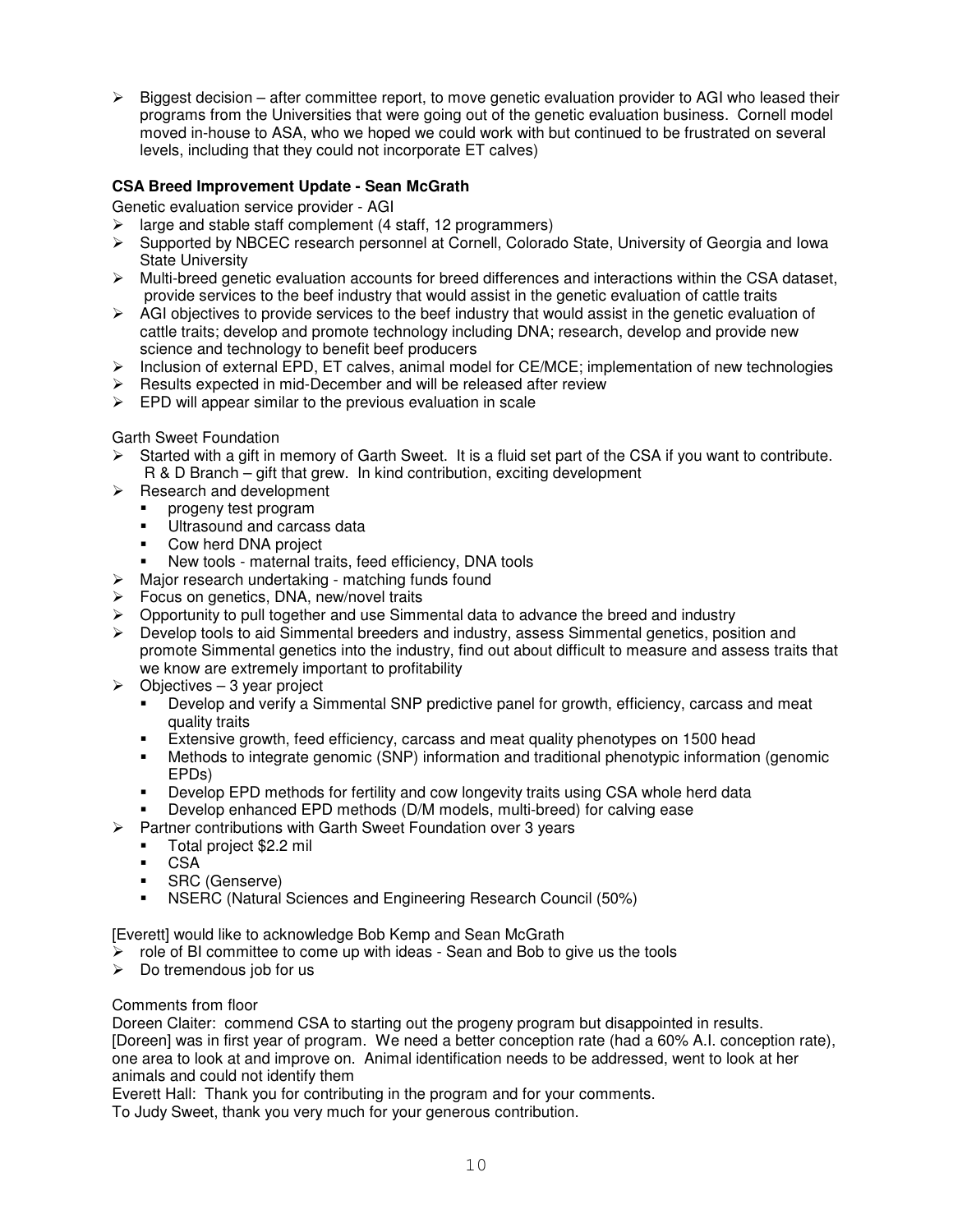### YOUNG CANADIAN SIMMENTAL ASSOCIATION – ANDREW GODFREY

Thanks again to Saskatchewan Simmental Association

YCSA report is presented on page 39

- $\triangleright$  Andrew took over as chair from Rick M, in Metcalfe, Ontario during the 2007 AGM
- $\triangleright$  honoured to work with board members
- $\triangleright$  Questioned on Accountability of program
	- financial and consistency
	- in response, the board worked with YCSA national board to separate budget and bank account
	- set of statements at next AGM
	- -Foundation auctions, T Bar C golf tournament have made important contribution to youth
	- - YCSA coordinator - solely dedicated staff member for YCS - Emily Grey, commend Emily for the work she has done

*Moved by Andrew Godfrey, to approve the Young Canadian Simmental Association report as presented Second, Crystal Young CARRIED*

### PROPOSED BY-LAW CHANGES – ADRIENNE WALLER, CSA SOLICITOR

[Murray] Bylaw updates were requested by Animal Pedigree Livestock Office, Ottawa Government, as a matter of housecleaning and to bring them up to date

[Rick] history on bylaw updates

- This is phase two of two year project, last year Rick and Dan O'Brien were directors on committee working on phase one of re-write
- $\triangleright$  [Rick] has invested ten days of [his] life. Same as Dan last year. This year Andrew Godfrey joined committee, we appreciate his legal expertise. Barb and Bruce also involved along with Adrienne Waller, who has head lighted the biggest part of update.
- $\triangleright$  Cost is at approximately \$30,000
- $\triangleright$  living document changed in the past, and can be changed in the future
- $\triangleright$  no changes to intent, if we pass it today we have a document that we can continue to improve on
- $\triangleright$  Fullblood definition no black or grey pigmentation needs to be discussed going forward to fixing it at a later date.

### **Special Resolution 1 – Repeal and replacement of Schedule "A" and Table 1**

The Members of the Association approved amended by-laws at the 2007 Annual General Meeting held on August 4, 2007. At that time the Members approved preliminary amendments to the registration requirements which were attached as Schedule "A" to those by-laws. Following the 2007 Annual General Meeting, the Board of Directors completed their review of the registration requirements and the results of this review are set out in the three column document that has been provided with the AGM Notice. This three column document compares the provisions in the existing registration requirements contained in the original by-laws and rules of registration with the proposed amended rules of registration. The proposed amended rules of registration appear in the middle column of the document under the headings *Appendix "1" – Schedule "A" and Table 1.*

Note: The three column table compares the proposed amended rules of registration with the original bylaws and rules of registration and not to the Schedule "A" that was attached to the proposed amended bylaws approved by the Members at the 2007 Annual General Meeting. The comparison is to the original by-laws and rules and registration as the amended by-laws approved by the members in 2007 have not yet been approved by the Minister of Agriculture and Agri-Food Canada.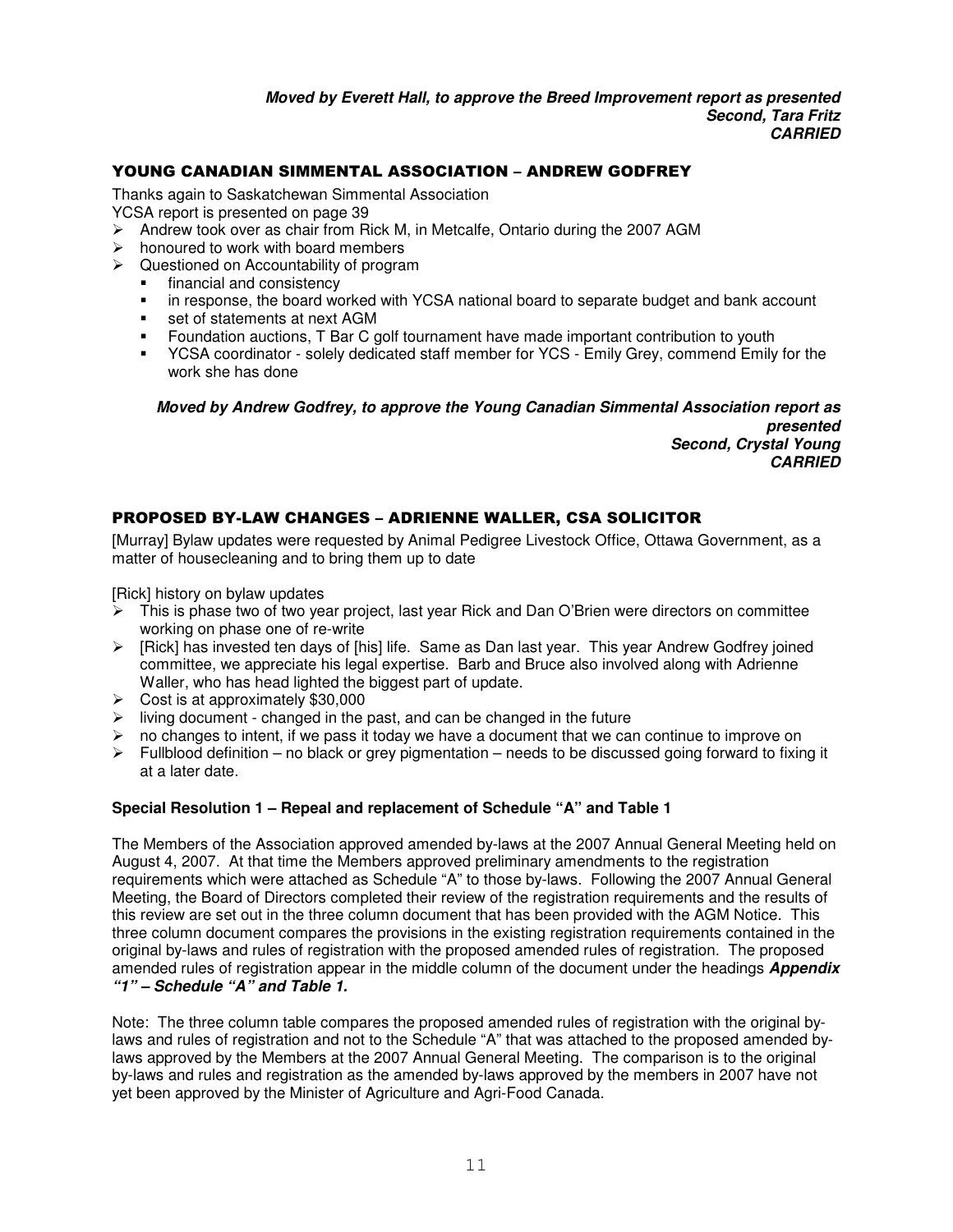The motion for consideration is as follows:

Be it resolved that Schedule "A" and Table 1 of the By-laws of the Canadian Simmental Association approved by the Members at the 2007 Annual General Meeting be repealed in their entirety and replace with the Schedule "A" set out in the middle column of the attached three column under the heading *Appendix "1" – Schedule "A"* and with **Table 1** attached thereto.

### **Special Resolution 2 – Housekeeping provision**

The purpose of this Resolution is to enable Board of Directors to make minor housekeeping and editorial changes to the proposed amended Rules of Registration prior to filing the same with the Minister in order to have the amended Rules of Registration approved by the Minister. These changes would be to correct any spelling or grammatical errors in numbering or problems with formatting. In order to be approved by the Minister the middle column in the three column document also has to be reformatted as a legal document.

The motion for consideration is as follows:

Be it resolved that the Board of Directors of the Canadian Simmental Association be authorized to make whatever consequential changes and edits of a housekeeping nature that may be required to put the amended Schedule "A" and Table 1 in final form for submission to the Minister of Agriculture and Agri-Food Canada and to Industry Canada for registration under the *Animal Pedigree Act.*

#### *MOTION: By Rick McIntyre, to approve Special Resolution 1 – Repeal and replacement of Schedule "A" and Table 1 and Special Resolution 2 – Housekeeping provision, as presented Second, Dennis Unvos CARRIED* (*119 for, 0 opposed)*

### THIRD AND FINAL CALL FOR NOMINATIONS

Brian McCarthy made 3<sup>rd</sup> call for nominations

*Moved by Lorne Kwasniki, to close nominations for the CSA Board of Directors Second, Wilf Davis CARRIED*

Nominees:

Rick McIntyre, Churchbridge, SK

- $\triangleright$  farms with wife Shannon and children
- $\triangleright$  runs 50 head of purebred Simmental
- $\triangleright$  been involved with Simmental since inception
- $\triangleright$  should you feel you need to help, please join the board and committees

### Don Lundberg, Eastend, SK

- $\triangleright$  strength in the Simmental breed is as much in people as cattle
- $\geq 1971 -$  Dad bred 60 Hereford to Bismark
- $\triangleright$  with son Ryan, run 350 head of purebred and commercial cows
- $\triangleright$  wife Lynn has nursed extensively to support Don's cattle
- $\triangleright$  will do everything to move this breed along

#### Fraser Redpath, Mather, MB

- $\triangleright$  runs 100 head Simmental females and farms
- $\triangleright$  one breed and one breed only, live, breed and breath Simmental
- $\triangleright$  True believer, we have reds blacks, and fullblood and can produce bulls for any kind
- $\triangleright$  Happily married to Kate for 22 years, one son Cory in University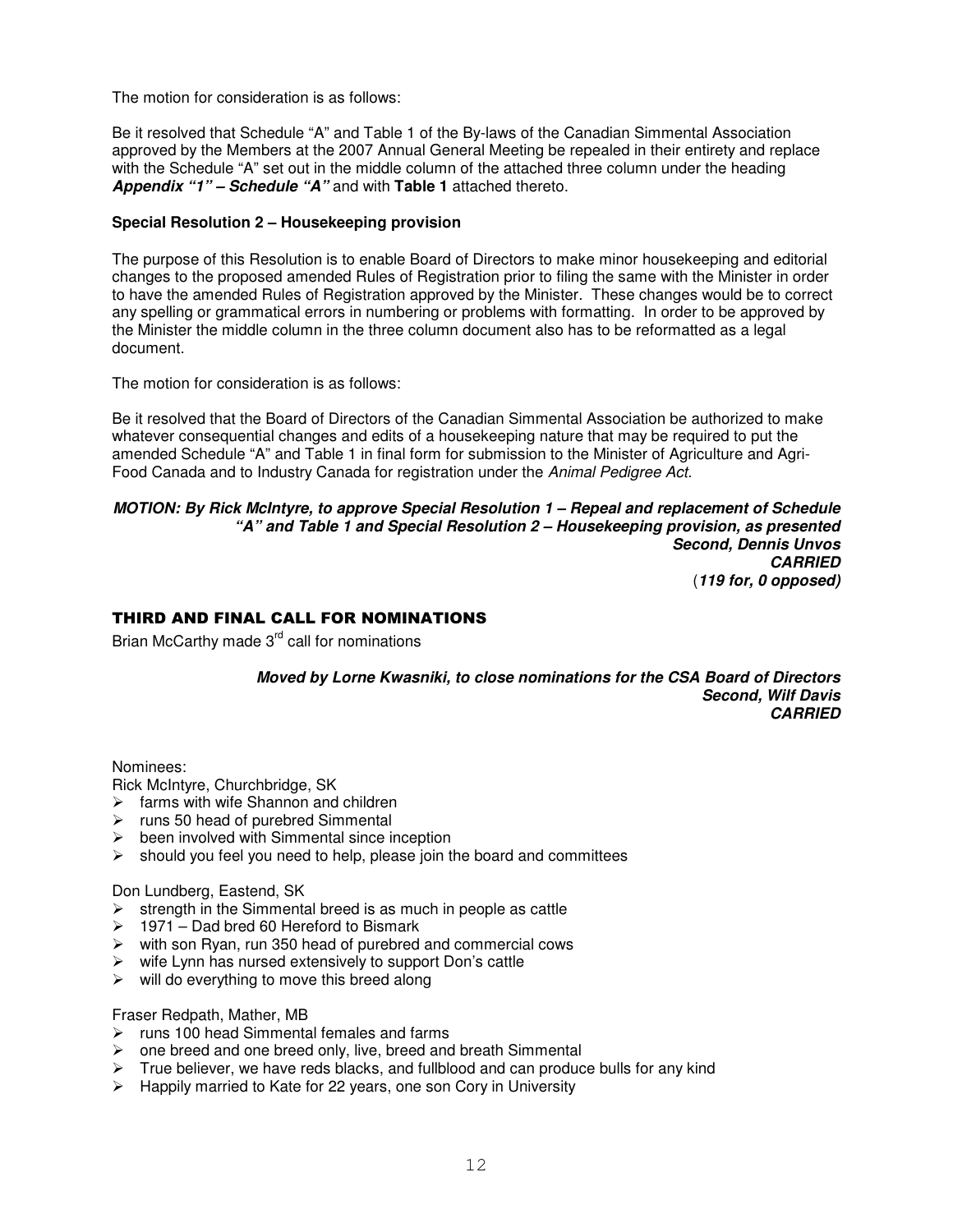Bill Swenson, Rainier, AB

- $\triangleright$  Bill and his wife own and operate Rainier Simmentals
- $\geq$  involved since 1976 has seen tremendous change good
- $\triangleright$  looking at pictures from 1983 Agribition much progress since then from the breeders in Canada
- $\triangleright$  would like to sit on the CSA board

Deanne Young, Breton, AB

- $\triangleright$  has been involved in the Simmental breed for over 30 years, first with parents and last 25 years with husband Rob and girls running High Country Cattle Sales
- $\geq$  40 purebred cows and an extensive ET program
- $\triangleright$  Founding member of YCSA
- $\triangleright$  Simmental a very big part of [Deanne's] life; very proud to be in the Simmental breed
- $\triangleright$  Everyone needs to contribute. Get back to an association that belongs to members and for the members
- $\triangleright$  Thank you to retiring directors Murray and Stewart

### PROVINCIAL SIMMENTAL ASSOCIATION REPORTS

*Moved by Miles Glasman, to adopt all the provincial reports in their entirety as printed Second, Kelly Ashworth CARRIED*

### **NEW BUSINESS**

Neil Carson, President, Manitoba Simmental Association: YCS presence at Manitoba junior show was missing. This year Manitoba held an all-breeds junior show. Very successful with 56 kids in total. Wasn't recognized as a YCS as they were missing one quiz. Would like YCS to recognize and be a part of this great program.

Andrew Godfrey: Thanks Neil. The YCS has a constitution that covers from coast to coast. Could not have someone in attendance for variety of reasons, so had to follow the rules. Ask the provinces to have a youth representative representing the YCS board. [Andrew] been talking to people and pretty sure they can work with Manitoba to get a YCS show back in Manitoba.

Blair McRae, Manitoba: would like to see the CSA get more involved in commercial events such as commercial calf sales across the country. Need to be there and be recognized. Figure out some way you can do this. Get coffee out at feeder sales

Bruce Holmquist: Thanks Blair. Right now we have Alberta and Saskatchewan working with us. Sit down and visit to include the rest of the provinces in this program at feeder calf sales.

Brian Bouchard: North American EPD - thought that was the ultimate for our breed. Understand we need to make changes. Question the board how we see us working with US with the new system?

Murray Jacobson: we agonized over that exact point, selling cattle north and south. Rankings were not happening, it was not all the same between ASA and CSA EPD. We tried to work with them diligently. We wanted to work with them on a partnership and could not get around that. ASA GM – ASA programs they worked with Cornell were worth 1\$ mil. New EPD out shortly – think you'll

find with the base we use will be very similar. Long run this is the best way to go. May not be that far will be get one set of EPD on all beef cattle. We think we made the right decision.

Bill Swenson: mailing list is not available anymore which knocks out beginner breeder. Where does he go to sell his bulls?

Bruce – we made policy change last fall, followed what other breed associations do. Commercial list is only available for CSA association members. Several reasons are that bulls weren't being transferred because people didn't want their names to be included on list. Also was infringing of Privacy Act.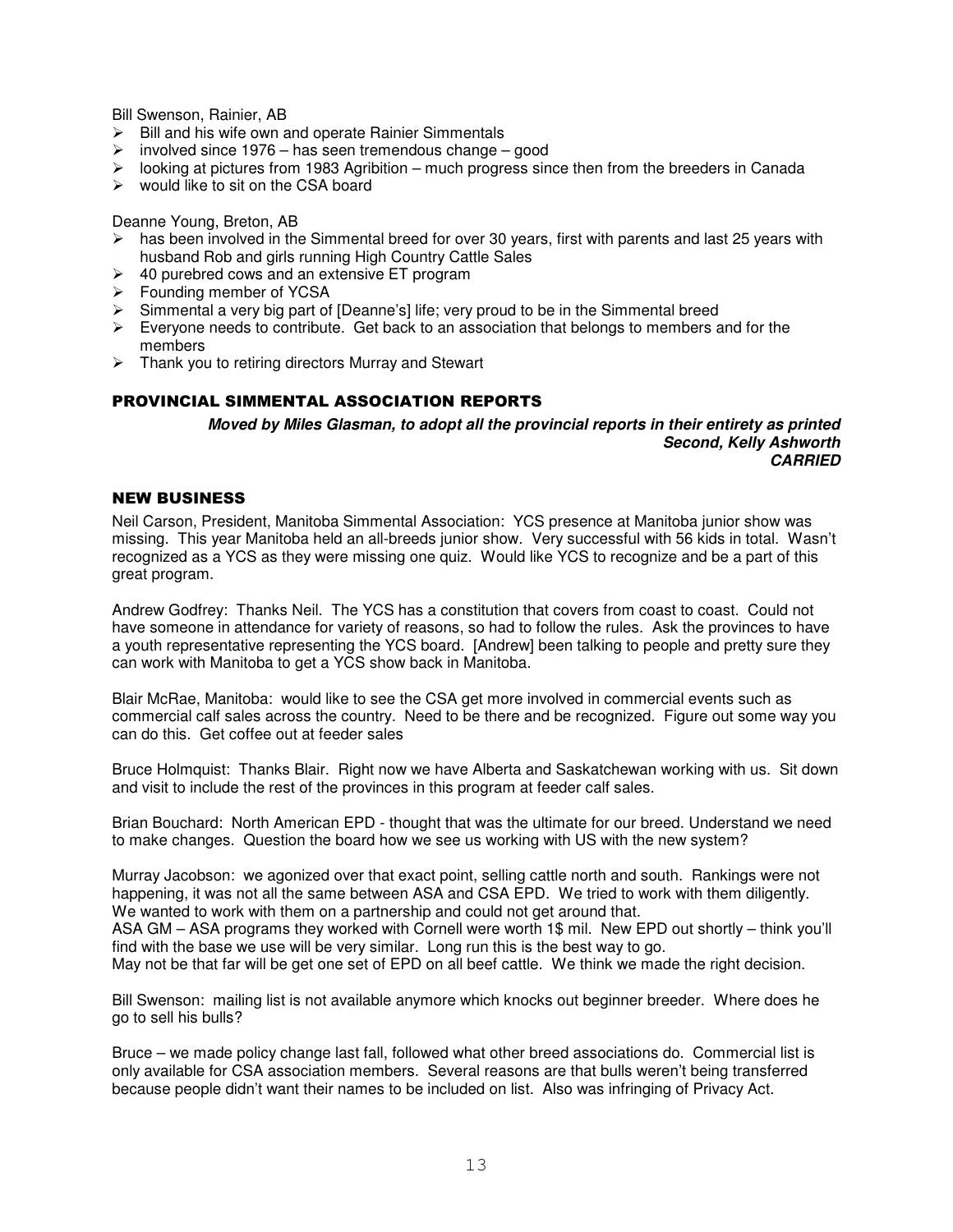Rob Young: to breed improvement committee – would like to see us print homozygous polled and black on papers.

Retiring directors

- Murray Jacobson
- $\triangleright$  Stewart Ainsworth

Stewart Ainsworth gave us a reality check. Calves out 900 plus head, knows industry from all sides – that's his livelihood. Direct and valuable opinions

[Stewart] Thank you for the kind words, thank you for allowing me to be part of this great breed for 6 years.

- $\triangleright$  Real learning experience. One important thing when you get involved, first off you listen to all information, have in-depth discussions and do what you believe is best to move the breed forward.
- $\triangleright$  Thanks to Dale for his expertise. Phenomenal ability to hire the right staff and keep budget in line.
- $\triangleright$  Registration staff along with Sean and Bob hate to be here for 6 years with them here. Their contribution is invaluable
- $\triangleright$  Exciting times in front of us which started with Judy's donation. We as a breed have the opportunity to move to #1 in the beef industry. Nobody in Canada is doing what we are doing
- $\geq$  thanks everyone, especially to my wife for 40 years  $\geq$  Move forward as fast into the next six years as we b
- Move forward as fast into the next six years as we have in the last six

Murray Jacobson has been on board for six years. Was instrumental in helping move the breed forward by contributing as breed improvement chairman to CSA President.

[Murray] thank you. Special thanks to Marilyn for putting up with all she has the past six years

Election Results (by ballot)

- three duly elected directors
	- $\triangleright$  Rick McIntyre, Churchbridge, SK
	- $\triangleright$  Don Lundberg, Eastend, SK
	- Frazer Redpath, Mather, MB

### *MOTION by Blair McRae, to destroy the ballots Second, Miles Glasman CARRIED*

Reanne Sanford would like to invite the membership to Sun Peaks, BC, for the 2009 CSA AGM

*Motioned by Tara Fritz, to adjourn the meeting at 6:15 pm*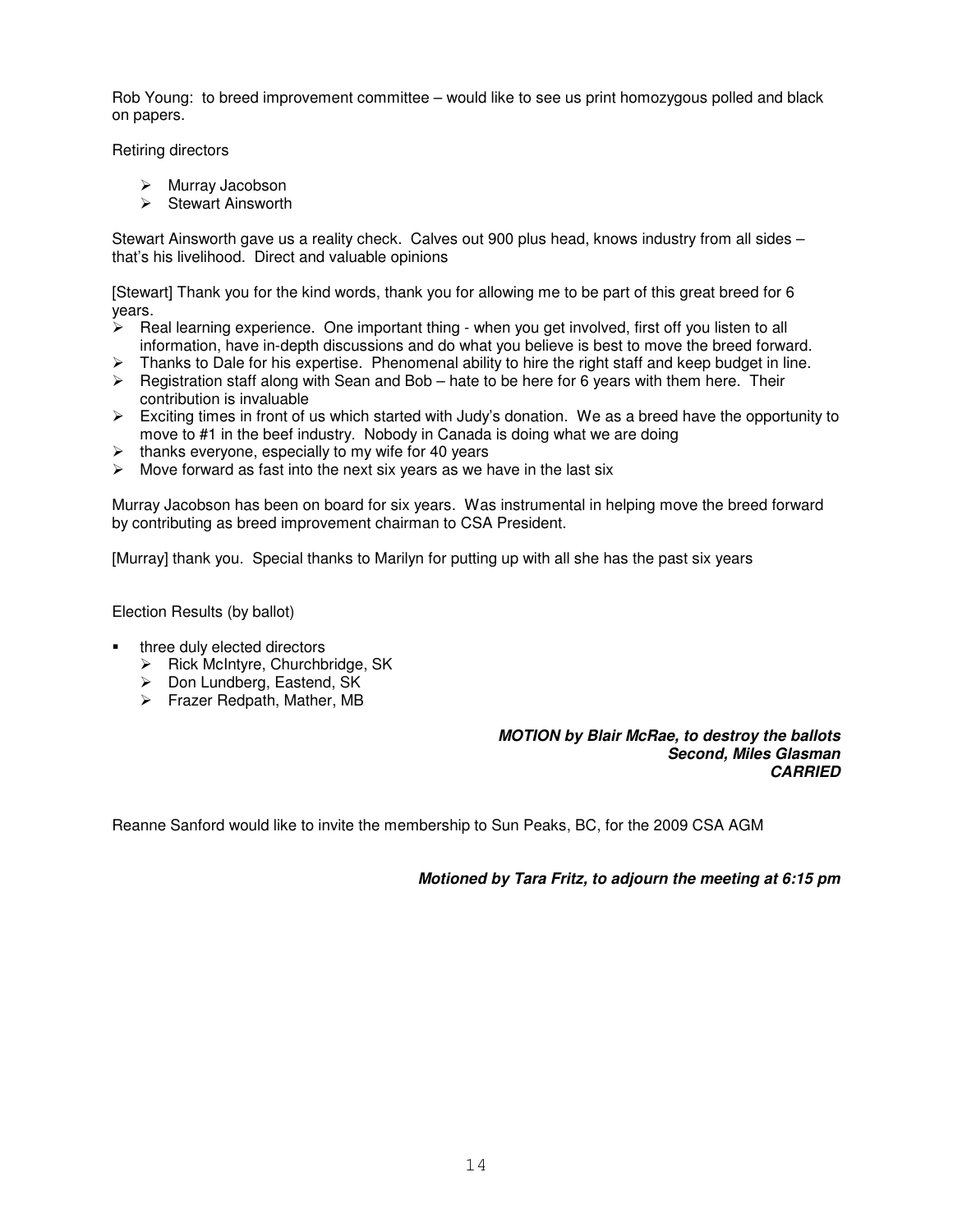# VOTING PROCEDURES AND **IDENTIFICATION OF MEMBERS**

### **VOTING MEMBERS:**

- a) an **ACTIVE MEMBER** in good standing, and
- b) a **YOUNG CANADIAN SIMMENTAL ASSOCIATON MEMBER** in good standing who is 18 years of age or older

who have, in the twenty-four (24) months preceding the Annual General Meeting or Special General Meeting:

- (A) registered at least one Simmental Animal with the Association<br>(B) transferred into their membership at least one Simmental anim
- transferred into their membership at least one Simmental animal; or
- (C) participated in the Total Herd Enrollment program.

### **QUORUM**

- 40. A quorum for the transaction of business at any Annual General Meeting or Special General Meeting shall be twenty-five (25) Voting Members in good standing present in person.
- 41. No business other than election of a Chairman of the meeting and the adjournment or termination of the meeting shall be conducted at any meeting unless quorum is present at the commencement of the meeting, but quorum need not be present throughout the meeting.

### **VOTING**

45. Each Voting Member shall have one (1) vote on each matter put to the question at any meeting of Members and may vote at an Annual General Meeting or a Special General Meeting either in person or by proxy.

### **PROXIES**

- 49. Proxies shall be in writing in the "Form of Proxy" prescribed by the Association, signed by the Voting Member and need not be attested. A proxy holder must be a Voting Member and must be in attendance at the meeting for which the Voting Member has been appointed as proxy. No Voting Member shall vote as proxy for more than three (3) Voting Members.
- 50. Notwithstanding Article 49, no individual shall be at liberty to cast more than four (4) votes, whether as a Voting Member, as a representative of a Voting Member or as a proxy holder, on any matter coming before a general meeting or special meeting of the Members.

### **ELECTION OF DIRECTORS**

- 58. The Directors shall be elected by secret ballot by the Voting Members at the Annual General Meeting of the Members.
- 60. In any election for Directors the Voting Members shall vote for three candidates. Any ballot not consisting of three names shall not be counted.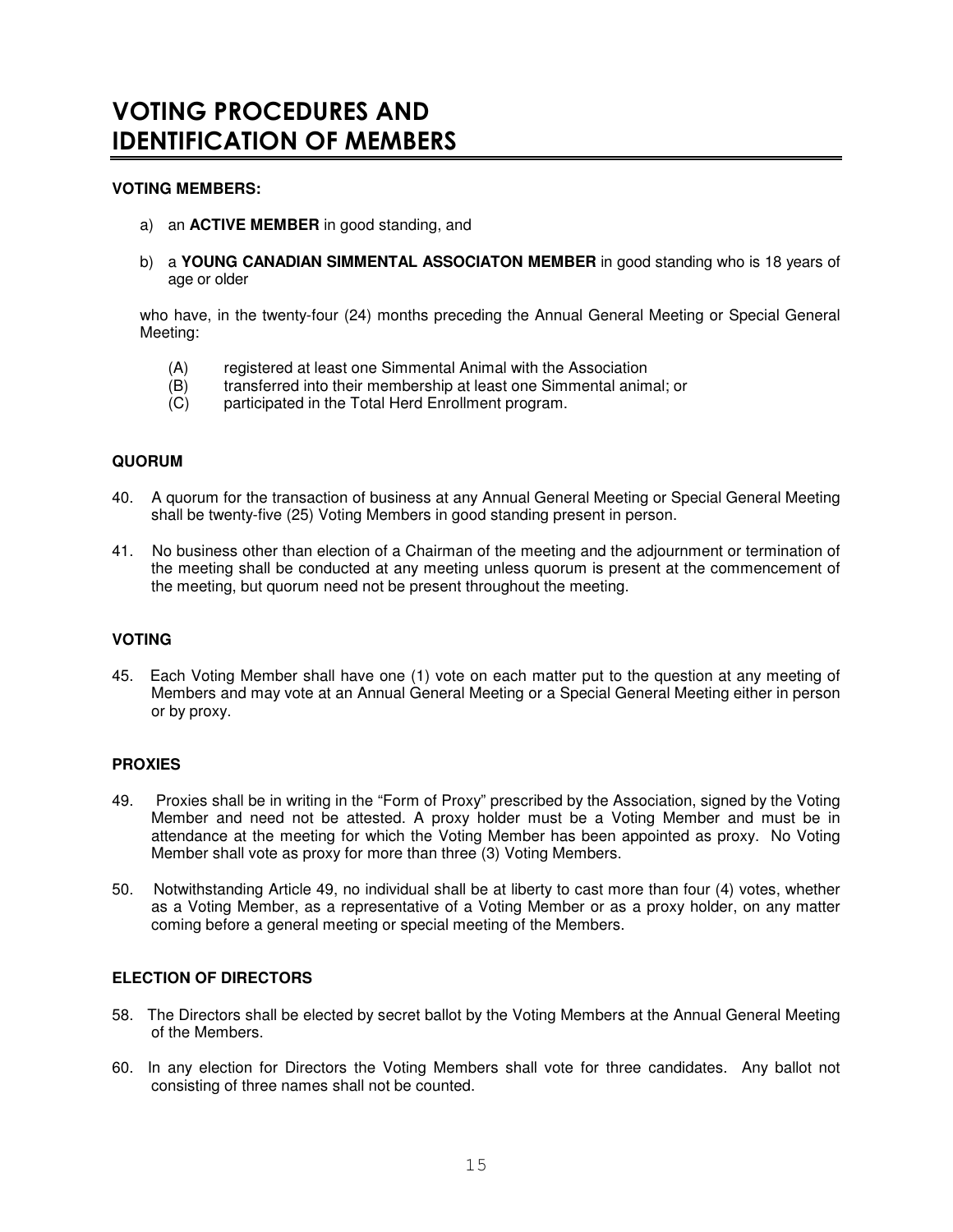# CANADIAN SIMMENTAL ASSOCIATION **PRESIDENT'S REPORT**

Dr. Everett Hall

Welcome everyone to our 2009 AGM for the Canadian Simmental Association. Our last annual general meeting was at the 2008 Agribition in Regina this past November so this has been a short year; but, it has been a very busy one. Our fortieth year celebration was an important event. It allowed us to celebrate the accomplishments of our breed since it arrived from Europe in the 1960s. There were three foundation auctions across Canada in connection with our celebrations – Edmonton, Toronto and Regina. The foundation chair will report on the amount of money raised. The combination of the money raised at the auction and a very generous donation from the Garth Sweet family has our newly established foundation off to a tremendous start.

One of the most important decisions our board made during this past fiscal year was to contract with AGI to provide our genetic evaluation. This move was only made after careful consideration by the BIC committee and the board. Chairman Rick McIntyre will make more specific comments; but, I think it is well worth pointing out that the animal model being used by AGI is recognized by industry as the best evaluation program available today. With the explosion of new information by way of Genomics these will be interesting and challenging times as we move to incorporate this data into our EPDs. Our research project at the University of Guelph is being funded from the Garth Sweet Foundation and will give us very valuable data as we develop breed specific markers.

Breed promotion of our Simmentals is another very important facet of our association. We can be very proud of our breed magazine "Simmental Country" and the spring and fall commercial issues. The "Simmental Country" circulates to our members and the commercial issues has a wider distribution in the beef industry. Thanks to the promotion committee and staff for a job well done.

We are fortunate at the CSA to have a competent and dedicated staff. I am not going to praise them individually; but, Dale Kelly has assembled a great team of people to carry out the business of our association. Everyone's efforts are noted and appreciated.

I would also like to thank the board members for their support during this past fiscal year. Although we had only one "face to face" meeting since the AGM in Regina we have made up with conference calls. Certainly there has been some lively debates; but, we have been able to develop a consensus and move forward.

In closing – I would like to say it has been an honour to serve as your president. Our breed continues to gain market share, as witnessed by the extremely strong Simmental bull sales this spring. With dedicated members, board and staff we will continue to move forward.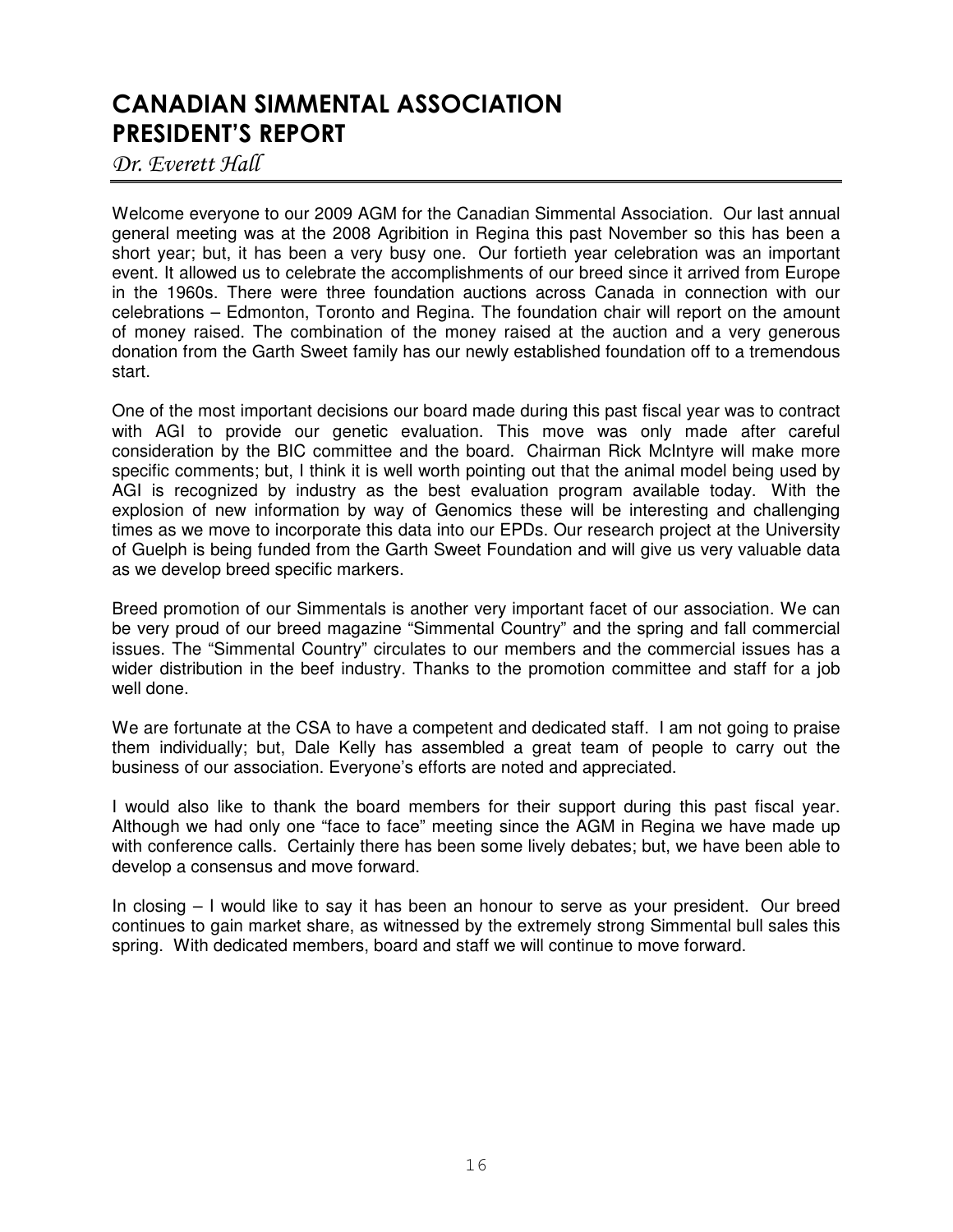# MEMBER/INDUSTRY LIAISON REPORT

Bruce Holmquist, Member/Industry Liaison

2008 was another successful year for Simmental in Canada and marked the 40<sup>th</sup> anniversary of the Canadian Simmental Association. Through various activities across the country it was evident that the spirit and enthusiasm of Simmental was everywhere. Canadian Western Agribition in Regina was the host to the CSA Annual General Meeting and the successful Canadian National Simmental show. As the host province, Saskatchewan once again did a stellar job in not only showcasing the Simmental breed but also the efforts of its members during the very well attended banquet and awards evening.

The Simmental breed in Canada continued its evolution as the continental breed of choice. Through the membership tools provided by the CSA we have seen Simmental steadily gain strength throughout the commercial sector of this country as well as North America. This success can be directly attributed to a combination of Simmental breeders embracing the changes within the association as well as past boards of directors having the foresight and determination to make changes to move forward. As with any change, those decisions may not have always been popular however because of them we are a breed with significant impact in the beef industry and a tremendous growth pattern.

Leading the way over the past year, Dr. Murray Jacobson continued into his second term as CSA President. Murray's industry experience certainly lent to him capably directing the CSA board on the many issues it faced. His rock-solid belief and commitment towards maintaining Simmental's focus in the beef industry during his years on the board and executive have made Simmental a stronger breed today. We thank Murray for his commitment.

Completing the executive last year was Dr. Everett Hall and Rick McIntyre. Dr. Hall, as with Dr. Jacobson, brought a practicing veterinarian's insight to the decision making process which was invaluable. Rick, who is in his second tenure as a CSA director, brought his vast knowledge of the breed and its historical programs to the table in a way that few others could. The years of industry and breed experience that these three men possess is something that cannot be overvalued. The contributions of the remaining directors of the CSA board have also been invaluable. Because of their work, Simmental has a clearer path to follow.

Although sound direction from the board is crucial, it is the CSA staff that implements the decisions on a day to day basis. Their endless commitment has played a very large role in the success story that is Simmental. Barb Judd most capably leads the office staff as its manager. Her years of experience within the Purebred/seedstock sector often go un-recognized but are key to the structure of the CSA. Beth, Denise, Perry and Lisa compliment the daily operations and we are very appreciative of all they do. In addition we were fortunate to have brought Margo Cartwright and Emily Grey to the CSA team – Margo as CSA/Simmental Country Marketing co-ordinator and Emily as the YCSA co-ordinator. Once again, experience within the industry and Simmental breed lend immensely to their proficiency in those positions. Our fulltime staff is complimented by our capable Simmental Country Field Man Darryl Snider. Darryl puts on many, many miles throughout the year not only for the magazine but in also promoting our breed.

It goes without saying that the glue that holds us all together is Mr. Dale Kelly. Dale's work behind the scenes on management and finances are crucial and has certainly been a benefit to me as I have transitioned into more areas of responsibility with the CSA.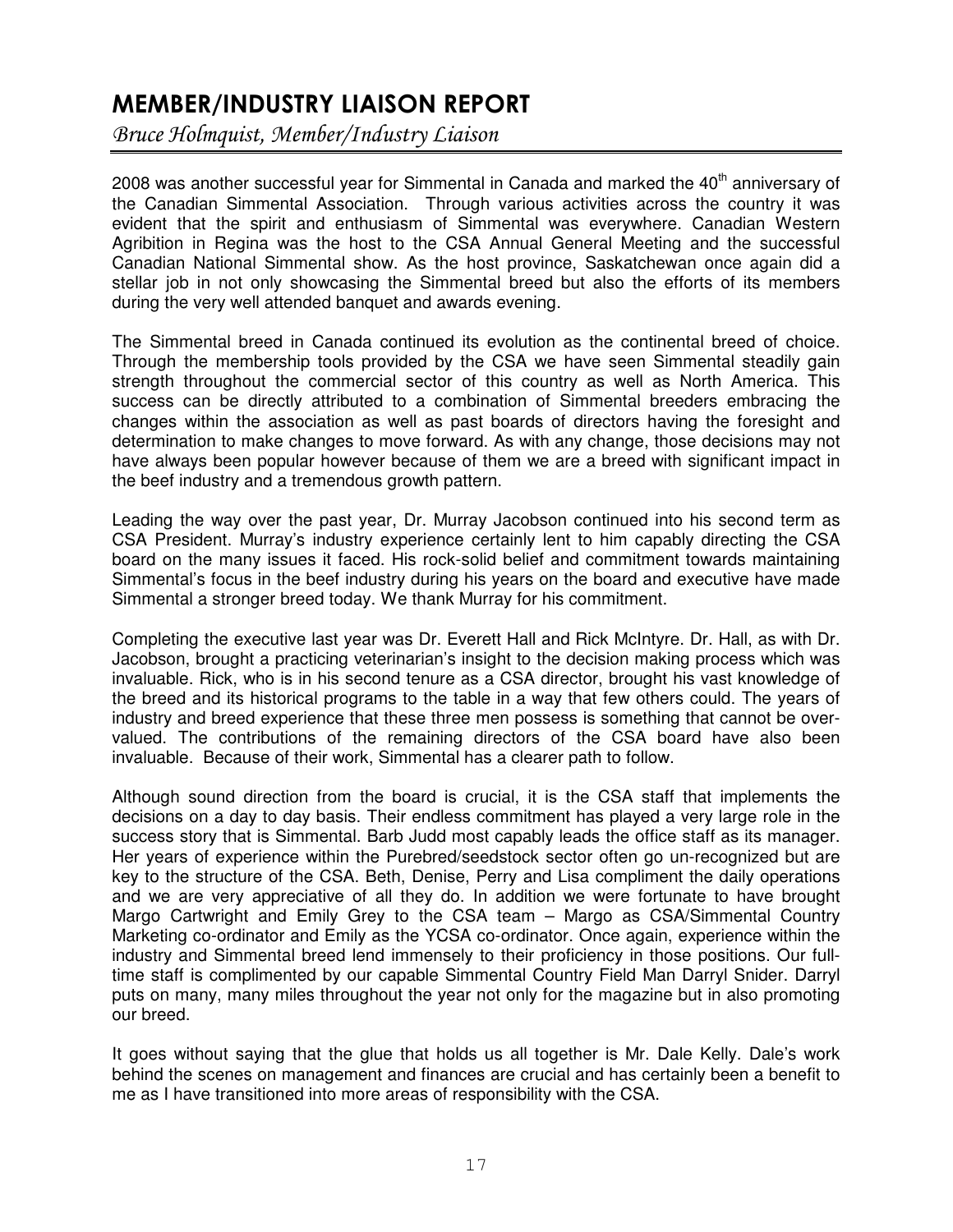To compliment the above mentioned CSA resources, we also have several individuals working on a contract basis. Dr. Bob Kemp and Sean McGrath in the area of breed improvement, and Mike Brooks and Chris Sanford in charge of our IT services. Past CSA boards have recognized the need to focus on these areas while other breeds have moved in perhaps another direction and for that reason, CSA members currently have one of the most progressive and engaged breed improvement programs and software services of any breed association in North America. The work of RAK has also been integral to the evolution of the structure of CSA's Garth Sweet Foundation. We look forward to the Foundation growing as we work with the generous contribution to the CSA from Mrs. Sweet.

Today's Publishing worked with us to help promote the breed in several print and web-based projects. Among the changes members may have noticed are those to the CSA website. With a new and cleaner look, our website is now much easier to access and to keep updated. Bryan, Ted and staff are recognized throughout the industry as great supporters of our youth and the YCSA saw benefits of that with T Bar C's generous gift as a result of their highly successful inaugural golf tournament.

Years of involvement in the Simmental breed as well as time spent within industry and around board tables have prepared me to better handle the opportunities as well as challenges of CSA Member/Industry liaison. It has also allowed a view of history that has led us to this period of transition within the beef industry in North America. Mandatory age verification, premise ID, information transfer, realizing maximum value along with having a thriving and prosperous industry are all paramount to each of our, and ultimately this association's, success. They are more than conversation pieces, they are reality and are upon us now. As primary producers we can work to understand and embrace our consumer's demands for a safe and healthy product or we can be replaced by another protein source OR by a corporate structure similar to the hog and poultry industries.

DNA is another tool that holds tremendous potential and CSA has taken a lead in adopting this tool. Through our ties to AGI, we will also be one of the first associations to incorporate this technology into our evaluation – when the time is ready. Molecular science is rapidly evolving and can lead to great strides in genetic and breed improvement or we could choose to ignore the opportunity and allow others to get a leg up on making us obsolete as seed stock producers. We should never for an instant believe that the status quo is the future.

The future is bright for Simmental around the world and tremendous opportunity lies ahead for the breed. As World Simmental Fleckvieh Federation President I am allowed the opportunity to see Simmental work in many situations and different environments. Whether it is raising Simmental for the dual purpose or dairy aspect of the breed or for the beef qualities that we are currently focused on in North America; no breed has the ability to better feed the world - and no group of seed stock producers are better positioned than those of the CSA. We do need however to continually listen to the beef industry players and to ask the question "Where to from here?"

Thank you.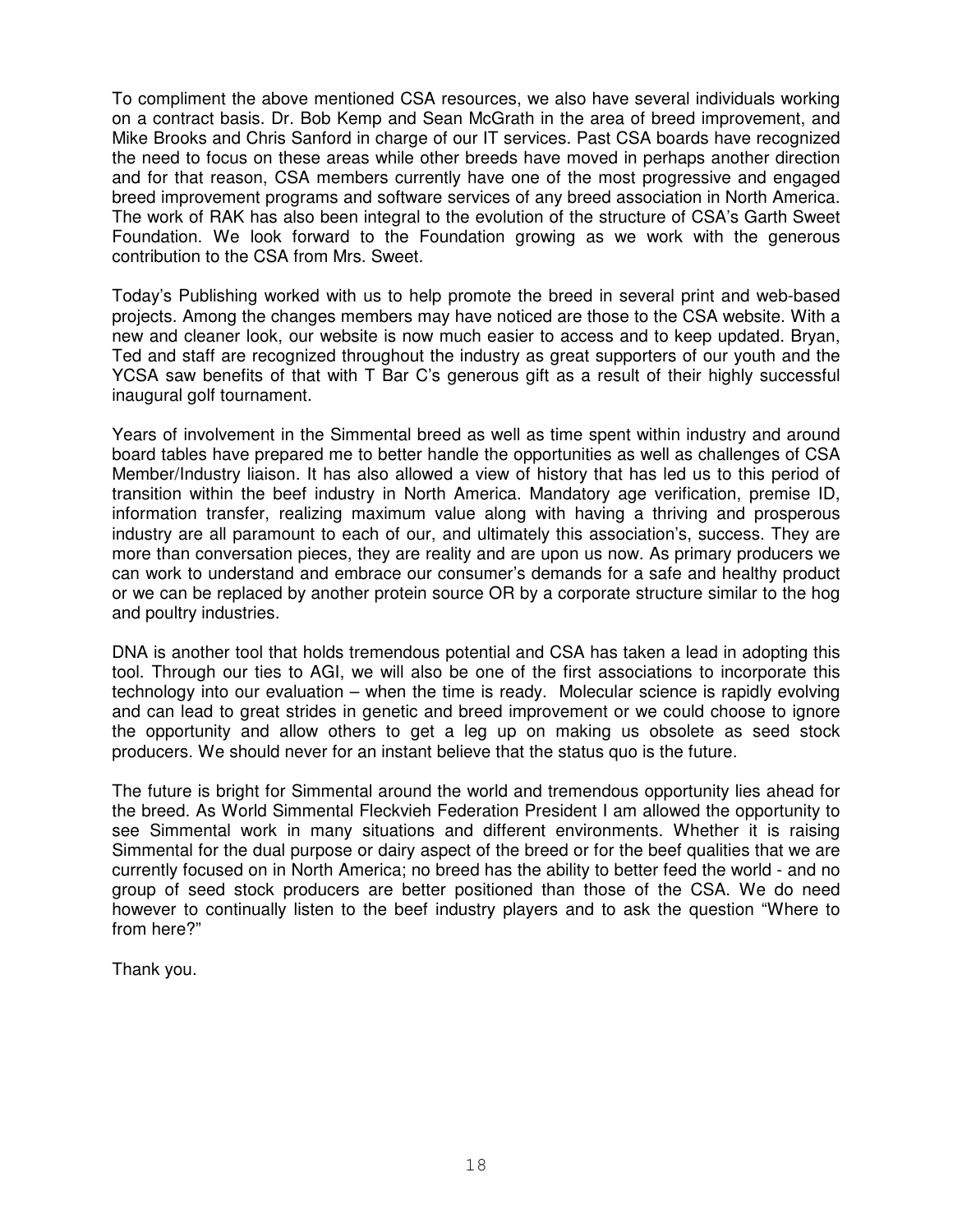

## **AUDITORS' REPORT**

To the Members of Canadian Simmental Association

We have audited the consolidated statement of financial position of Canadian Simmental Association as at December 31, 2008 and the consolidated statements of operations, changes in net assets and cash flows for year then ended. These consolidated financial statements are the responsibility of the Association's management. Our responsibility is to express an opinion on these consolidated financial statements based on our audit.

We conducted our audit in accordance with Canadian generally accepted auditing standards. Those standards require that we plan and perform an audit to obtain reasonable assurance whether the consolidated financial statements are free of material misstatement. An audit includes examining, on a test basis, evidence supporting the amounts and disclosures in the consolidated financial statements. An audit also includes assessing the accounting principles used and significant estimates made by management, as well as evaluating the overall consolidated financial statement presentation.

In our opinion, these consolidated financial statements present fairly, in all material respects, the financial position of the Association as at December 31, 2008 and the results of its operations and its cash flows for the year then ended in accordance with Canadian generally accepted accounting principles.

The consolidated financial statements for the eight month period ended December 31, 2007 were audited by another accounting firm and are presented for comparative purposes only.

Calgary, Alberta

May 29, 2009 DNTW CHARTERED ACCOUNTANTS, LLP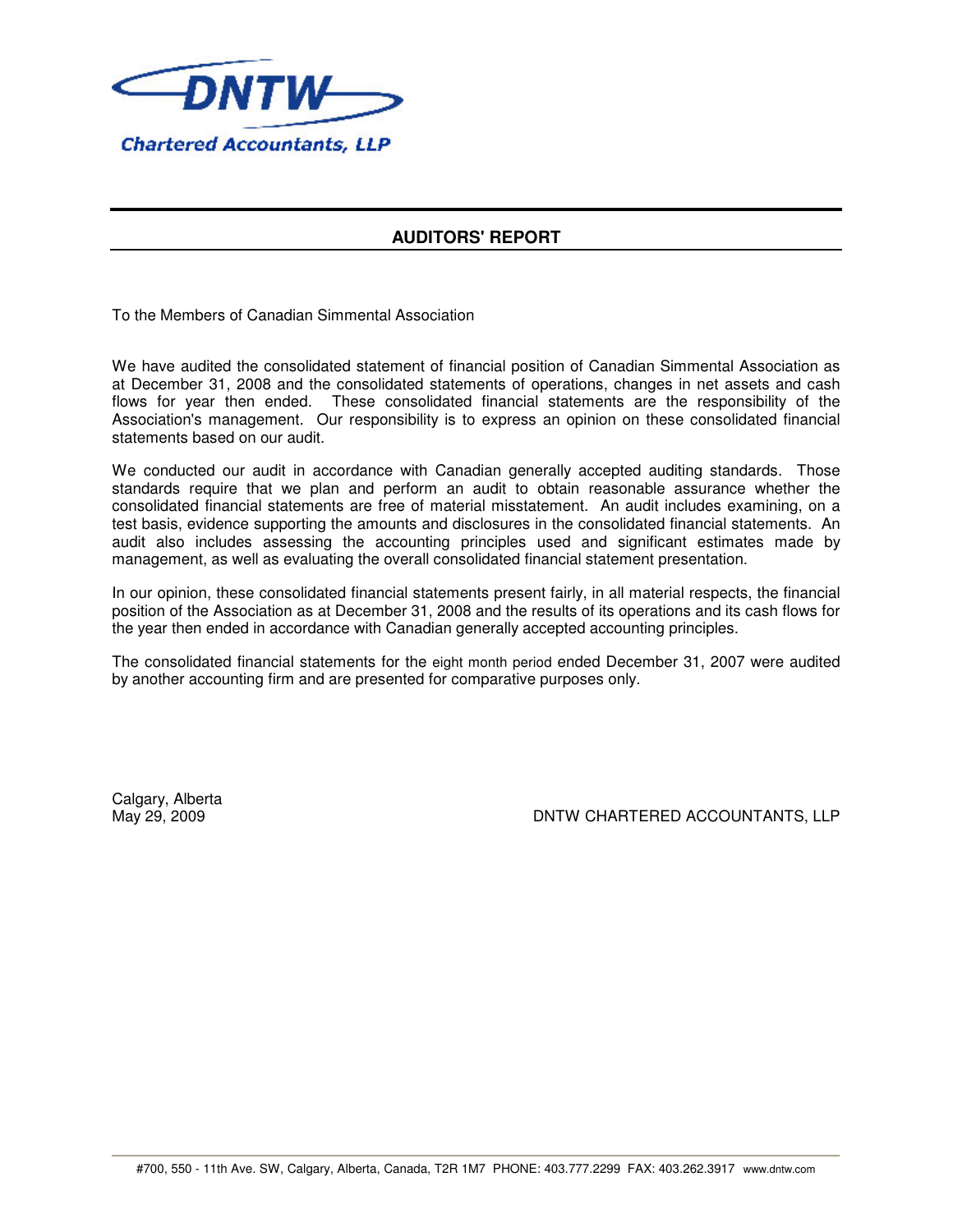## **CANADIAN SIMMENTAL ASSOCIATION Consolidated Statement of Financial Position December 31, 2008**

|                                                                                                                                                                               |    | 2008                                                 | 2007                                              |
|-------------------------------------------------------------------------------------------------------------------------------------------------------------------------------|----|------------------------------------------------------|---------------------------------------------------|
| <b>ASSETS</b>                                                                                                                                                                 |    |                                                      |                                                   |
| <b>CURRENT</b><br>Cash<br>Marketable securities (Note 5)<br>Accounts receivable<br>Goods and services tax recoverable<br>Prepaid expenses                                     | \$ | 133,938 \$<br>1,210,277<br>122,840<br>3,552<br>9,160 | 57,089<br>1,358,686<br>113,801<br>9,468<br>10,539 |
|                                                                                                                                                                               |    | 1,479,767                                            | 1,549,583                                         |
| PROPERTY, PLANT AND EQUIPMENT (Note 6)                                                                                                                                        |    | 67,912                                               | 88,347                                            |
|                                                                                                                                                                               | S  | 1,547,679 \$                                         | 1,637,930                                         |
| <b>LIABILITIES AND NET ASSETS</b><br><b>CURRENT</b>                                                                                                                           |    |                                                      |                                                   |
| Accounts payable<br>Deferred income (Note 7)                                                                                                                                  | \$ | 111,909 \$<br>34,138                                 | 71,538<br>58,795                                  |
|                                                                                                                                                                               |    | 146,047                                              | 130,333                                           |
| <b>NET ASSETS</b><br>Invested in property and equipment<br>Restricted for Dr. Dixon scholarship (Note 5)<br>The Garth Sweet Simmental Foundation<br>Unrestricted general fund |    | 60,822<br>45,968<br>(64, 246)<br>1,359,088           | 88,348<br>48,251<br>1,370,998                     |
|                                                                                                                                                                               |    | 1,401,632<br>1,547,679                               | \$<br>1,507,597<br>1,637,930                      |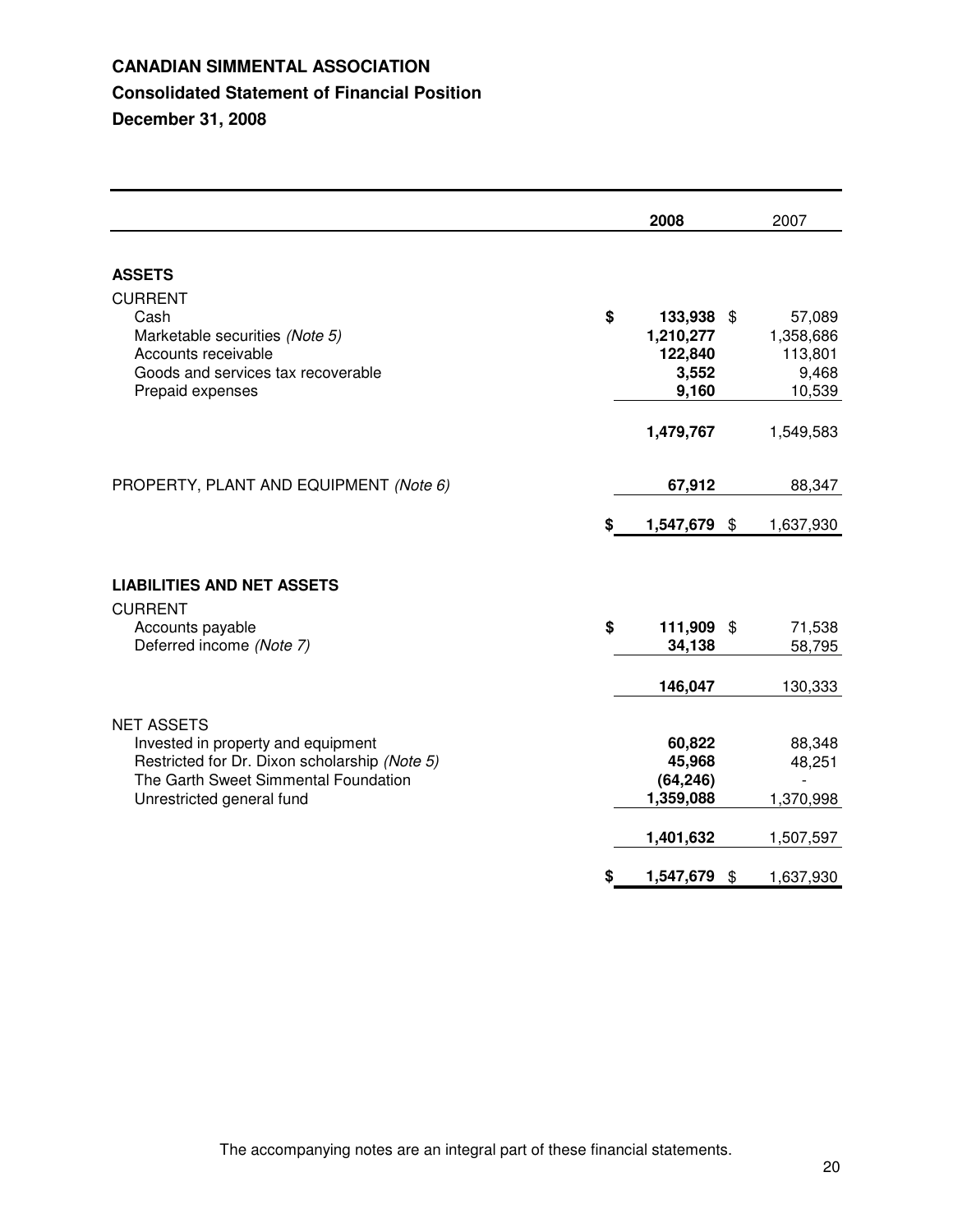## **CANADIAN SIMMENTAL ASSOCIATION Consolidated Statement of Operations**

# **Year Ended December 31, 2008**

|                                                                                 | 2008<br>(12 months)   | 2007<br>(8 months) |
|---------------------------------------------------------------------------------|-----------------------|--------------------|
| <b>REVENUE</b>                                                                  |                       |                    |
| Total herd enrolment                                                            | \$<br>534,260 \$      | 360,431            |
| Registrations                                                                   | 175,368               | 98,335             |
| Memberships                                                                     | 72,042                | 43,063             |
| Lab services                                                                    | 58,809                | 32,077             |
| <b>Transfers</b>                                                                | 38,943                | 22,858             |
| Other services                                                                  | 35,540                | 44,215             |
| <b>CAFI</b> reimbursements                                                      | 16,031                | 23,834             |
| <b>EXPENSES</b>                                                                 | 930,993               | 624,813            |
|                                                                                 |                       |                    |
| Salaries and employee benefits                                                  | 315,080               | 207,051            |
| Advertising and promotion                                                       | 109,499               | 100,229            |
| Breed improvement committee                                                     | 102,191               | 79,879             |
| Travel                                                                          | 82,965                | 66,157             |
| <b>Provincial levies</b>                                                        | 65,526                | 42,576             |
| Lab service                                                                     | 58,587                | 52,767             |
| Computer                                                                        | 47,135                | 33,735             |
| Office and miscellaneous                                                        | 41,551                | 37,047             |
| Professional fees                                                               | 35,968                | 31,193             |
| Young Canadian Simmental Association                                            | $\blacksquare$        | 7,843              |
| Utilities, property taxes and insurance                                         | 28,358                | 14,263             |
| Postage and freight                                                             | 21,577                | 13,623             |
| Interest and bank charges                                                       | 21,298                | 10,144             |
| Amortization                                                                    | 19,349                | 18,207             |
| Telephone                                                                       | 19,177                | 12,066             |
| Annual general meeting                                                          | 13,419                | 17,275             |
| Repairs and maintenance                                                         | 13,070                | 6,086              |
|                                                                                 | 994,750               | 750,141            |
|                                                                                 | (63, 757)             | (125, 328)         |
| <b>OTHER INCOME</b>                                                             |                       |                    |
| Interest                                                                        | 54,606                | 51,068             |
| Realized loss on marketable securities                                          | (4,806)               | (14, 959)          |
| Unrealized loss on marketable securities                                        |                       | (50,062)           |
|                                                                                 | 49,800                | (13,953)           |
| SIMMENTAL COUNTRY MAGAZINE (SCHEDULE 1)<br>THE GARTH SWEET SIMMENTAL FOUNDATION | (25, 479)             | (8,510)            |
| (SCHEDULE 2)                                                                    | (63, 529)             |                    |
|                                                                                 | (89,008)              | (8, 510)           |
| DEFICIENCY OF REVENUE OVER EXPENSES                                             | \$<br>$(102, 965)$ \$ | (147, 791)         |

The accompanying notes are an integral part of these financial statements.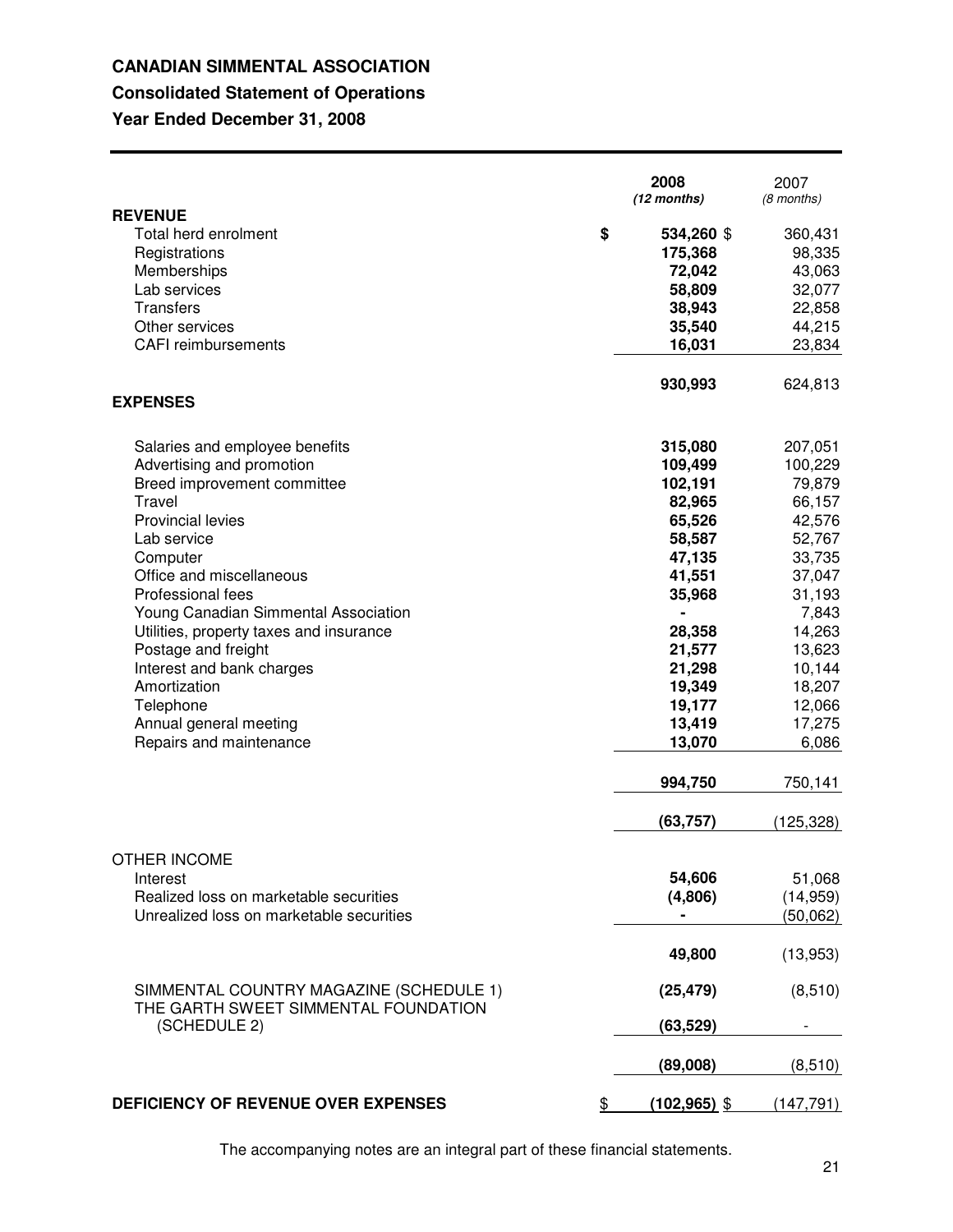## **CANADIAN SIMMENTAL ASSOCIATION Consolidated Statement of Changes in Net Assets Year Ended December 31, 2008**

|                                                      | Unrestricted<br>general fund | Invested in<br>property and<br>equipment | Unrestricted<br>foundation<br>funds | Restricted for<br>Dr. Dixon<br>scholarship | 2008<br>(12 months)    | 2007<br>(8 months) |
|------------------------------------------------------|------------------------------|------------------------------------------|-------------------------------------|--------------------------------------------|------------------------|--------------------|
| <b>NET ASSETS -</b>                                  |                              |                                          |                                     |                                            |                        |                    |
| <b>BEGINNING</b>                                     | \$<br>1,370,998 \$           | 88,348 \$                                |                                     | \$                                         | 48,251 \$ 1,507,597 \$ | 1,676,770          |
| Financial<br>instruments<br>transition<br>adjustment |                              |                                          |                                     |                                            |                        | (17, 382)          |
| Investment in<br>property and<br>equipment           | (1,733)                      | 1,733                                    |                                     |                                            |                        |                    |
| Scholarships<br>paid                                 |                              |                                          |                                     | (3,000)                                    | (3,000)                | (4,000)            |
| Deficiency of<br>revenue over<br>expenses            | (10,177)                     | (29, 259)                                | (64, 246)                           | 717                                        | (102, 965)             | (147, 791)         |
| <b>NET ASSETS - END</b>                              | \$<br>1,359,088 \$           | 60,822 \$                                | $(64, 246)$ \$                      | 45,968 \$                                  | 1,401,632 \$           | 1,507,597          |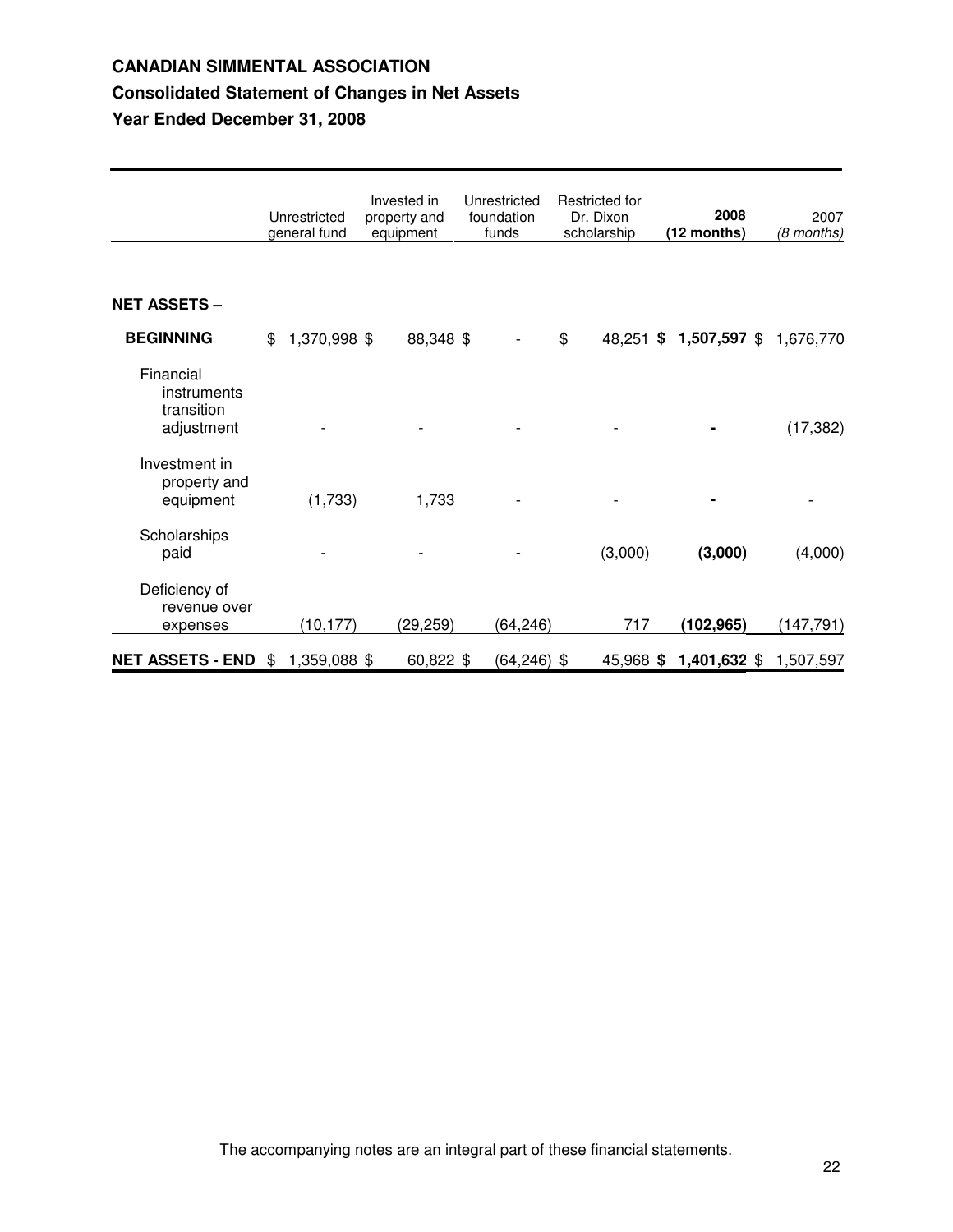## **CANADIAN SIMMENTAL ASSOCIATION**

## **Consolidated Statement of Cash Flows**

**Year Ended December 31, 2008**

| <b>OPERATING ACTIVITIES</b><br>\$<br>Deficiency of revenue over expenses<br>$(102, 965)$ \$<br>(147, 791)<br>Items not affecting cash:<br>Amortization of property, plant and equipment<br>28,966<br>22,168<br>Realized loss on marketable securities<br>14,959<br>4,436<br>Unrealized loss on marketable securities<br>50,062<br>(76, 361)<br>(53, 804)<br>Changes in non-cash working capital:<br>Accounts receivable<br>(9,039)<br>110,616<br>40,371<br>(11,056)<br>Accounts payable<br>Deferred income<br>(24, 657)<br>(157, 344)<br>Prepaid expenses<br>1,379<br>20,922<br>5,916<br>GST payable (receivable)<br>13,970<br>(36, 862)<br>Cash flow used by operating activities<br>(62, 391)<br>(90, 666)<br><b>INVESTING ACTIVITIES</b><br>Purchase of property, plant and equipment<br>(1,733)<br>(23,010)<br>Purchases of marketable securities<br>(1,041,185)<br>(285, 936)<br>Proceeds on disposal of marketable securities<br>1,039,411<br>429,909<br>Dr. Dixon scholarship paid<br>(3,000)<br>(4,000)<br>Cash flow from (used by) investing activities<br>139,240<br>(28, 784)<br><b>INCREASE (DECREASE) IN CASH FLOW</b><br>76,849<br>(119, 450)<br>Cash - beginning of year<br>57,089<br>176,539<br><b>CASH - END OF YEAR</b><br>133,938<br>\$<br>57,089<br><b>CASH FLOWS SUPPLEMENTARY INFORMATION</b> |                   | 2008<br>(12 months) | 2007<br>(8 months) |
|---------------------------------------------------------------------------------------------------------------------------------------------------------------------------------------------------------------------------------------------------------------------------------------------------------------------------------------------------------------------------------------------------------------------------------------------------------------------------------------------------------------------------------------------------------------------------------------------------------------------------------------------------------------------------------------------------------------------------------------------------------------------------------------------------------------------------------------------------------------------------------------------------------------------------------------------------------------------------------------------------------------------------------------------------------------------------------------------------------------------------------------------------------------------------------------------------------------------------------------------------------------------------------------------------------------------|-------------------|---------------------|--------------------|
|                                                                                                                                                                                                                                                                                                                                                                                                                                                                                                                                                                                                                                                                                                                                                                                                                                                                                                                                                                                                                                                                                                                                                                                                                                                                                                                     |                   |                     |                    |
|                                                                                                                                                                                                                                                                                                                                                                                                                                                                                                                                                                                                                                                                                                                                                                                                                                                                                                                                                                                                                                                                                                                                                                                                                                                                                                                     |                   |                     |                    |
|                                                                                                                                                                                                                                                                                                                                                                                                                                                                                                                                                                                                                                                                                                                                                                                                                                                                                                                                                                                                                                                                                                                                                                                                                                                                                                                     |                   |                     |                    |
|                                                                                                                                                                                                                                                                                                                                                                                                                                                                                                                                                                                                                                                                                                                                                                                                                                                                                                                                                                                                                                                                                                                                                                                                                                                                                                                     |                   |                     |                    |
|                                                                                                                                                                                                                                                                                                                                                                                                                                                                                                                                                                                                                                                                                                                                                                                                                                                                                                                                                                                                                                                                                                                                                                                                                                                                                                                     |                   |                     |                    |
|                                                                                                                                                                                                                                                                                                                                                                                                                                                                                                                                                                                                                                                                                                                                                                                                                                                                                                                                                                                                                                                                                                                                                                                                                                                                                                                     |                   |                     |                    |
|                                                                                                                                                                                                                                                                                                                                                                                                                                                                                                                                                                                                                                                                                                                                                                                                                                                                                                                                                                                                                                                                                                                                                                                                                                                                                                                     |                   |                     |                    |
|                                                                                                                                                                                                                                                                                                                                                                                                                                                                                                                                                                                                                                                                                                                                                                                                                                                                                                                                                                                                                                                                                                                                                                                                                                                                                                                     |                   |                     |                    |
|                                                                                                                                                                                                                                                                                                                                                                                                                                                                                                                                                                                                                                                                                                                                                                                                                                                                                                                                                                                                                                                                                                                                                                                                                                                                                                                     |                   |                     |                    |
|                                                                                                                                                                                                                                                                                                                                                                                                                                                                                                                                                                                                                                                                                                                                                                                                                                                                                                                                                                                                                                                                                                                                                                                                                                                                                                                     |                   |                     |                    |
|                                                                                                                                                                                                                                                                                                                                                                                                                                                                                                                                                                                                                                                                                                                                                                                                                                                                                                                                                                                                                                                                                                                                                                                                                                                                                                                     |                   |                     |                    |
|                                                                                                                                                                                                                                                                                                                                                                                                                                                                                                                                                                                                                                                                                                                                                                                                                                                                                                                                                                                                                                                                                                                                                                                                                                                                                                                     |                   |                     |                    |
|                                                                                                                                                                                                                                                                                                                                                                                                                                                                                                                                                                                                                                                                                                                                                                                                                                                                                                                                                                                                                                                                                                                                                                                                                                                                                                                     |                   |                     |                    |
|                                                                                                                                                                                                                                                                                                                                                                                                                                                                                                                                                                                                                                                                                                                                                                                                                                                                                                                                                                                                                                                                                                                                                                                                                                                                                                                     |                   |                     |                    |
|                                                                                                                                                                                                                                                                                                                                                                                                                                                                                                                                                                                                                                                                                                                                                                                                                                                                                                                                                                                                                                                                                                                                                                                                                                                                                                                     |                   |                     |                    |
|                                                                                                                                                                                                                                                                                                                                                                                                                                                                                                                                                                                                                                                                                                                                                                                                                                                                                                                                                                                                                                                                                                                                                                                                                                                                                                                     |                   |                     |                    |
|                                                                                                                                                                                                                                                                                                                                                                                                                                                                                                                                                                                                                                                                                                                                                                                                                                                                                                                                                                                                                                                                                                                                                                                                                                                                                                                     |                   |                     |                    |
|                                                                                                                                                                                                                                                                                                                                                                                                                                                                                                                                                                                                                                                                                                                                                                                                                                                                                                                                                                                                                                                                                                                                                                                                                                                                                                                     |                   |                     |                    |
|                                                                                                                                                                                                                                                                                                                                                                                                                                                                                                                                                                                                                                                                                                                                                                                                                                                                                                                                                                                                                                                                                                                                                                                                                                                                                                                     |                   |                     |                    |
|                                                                                                                                                                                                                                                                                                                                                                                                                                                                                                                                                                                                                                                                                                                                                                                                                                                                                                                                                                                                                                                                                                                                                                                                                                                                                                                     |                   |                     |                    |
|                                                                                                                                                                                                                                                                                                                                                                                                                                                                                                                                                                                                                                                                                                                                                                                                                                                                                                                                                                                                                                                                                                                                                                                                                                                                                                                     |                   |                     |                    |
|                                                                                                                                                                                                                                                                                                                                                                                                                                                                                                                                                                                                                                                                                                                                                                                                                                                                                                                                                                                                                                                                                                                                                                                                                                                                                                                     |                   |                     |                    |
|                                                                                                                                                                                                                                                                                                                                                                                                                                                                                                                                                                                                                                                                                                                                                                                                                                                                                                                                                                                                                                                                                                                                                                                                                                                                                                                     |                   |                     |                    |
|                                                                                                                                                                                                                                                                                                                                                                                                                                                                                                                                                                                                                                                                                                                                                                                                                                                                                                                                                                                                                                                                                                                                                                                                                                                                                                                     |                   |                     |                    |
|                                                                                                                                                                                                                                                                                                                                                                                                                                                                                                                                                                                                                                                                                                                                                                                                                                                                                                                                                                                                                                                                                                                                                                                                                                                                                                                     |                   |                     |                    |
|                                                                                                                                                                                                                                                                                                                                                                                                                                                                                                                                                                                                                                                                                                                                                                                                                                                                                                                                                                                                                                                                                                                                                                                                                                                                                                                     |                   |                     |                    |
|                                                                                                                                                                                                                                                                                                                                                                                                                                                                                                                                                                                                                                                                                                                                                                                                                                                                                                                                                                                                                                                                                                                                                                                                                                                                                                                     |                   |                     |                    |
|                                                                                                                                                                                                                                                                                                                                                                                                                                                                                                                                                                                                                                                                                                                                                                                                                                                                                                                                                                                                                                                                                                                                                                                                                                                                                                                     | Interest received | \$<br>54,650 \$     | 51,026             |

The accompanying notes are an integral part of these financial statements.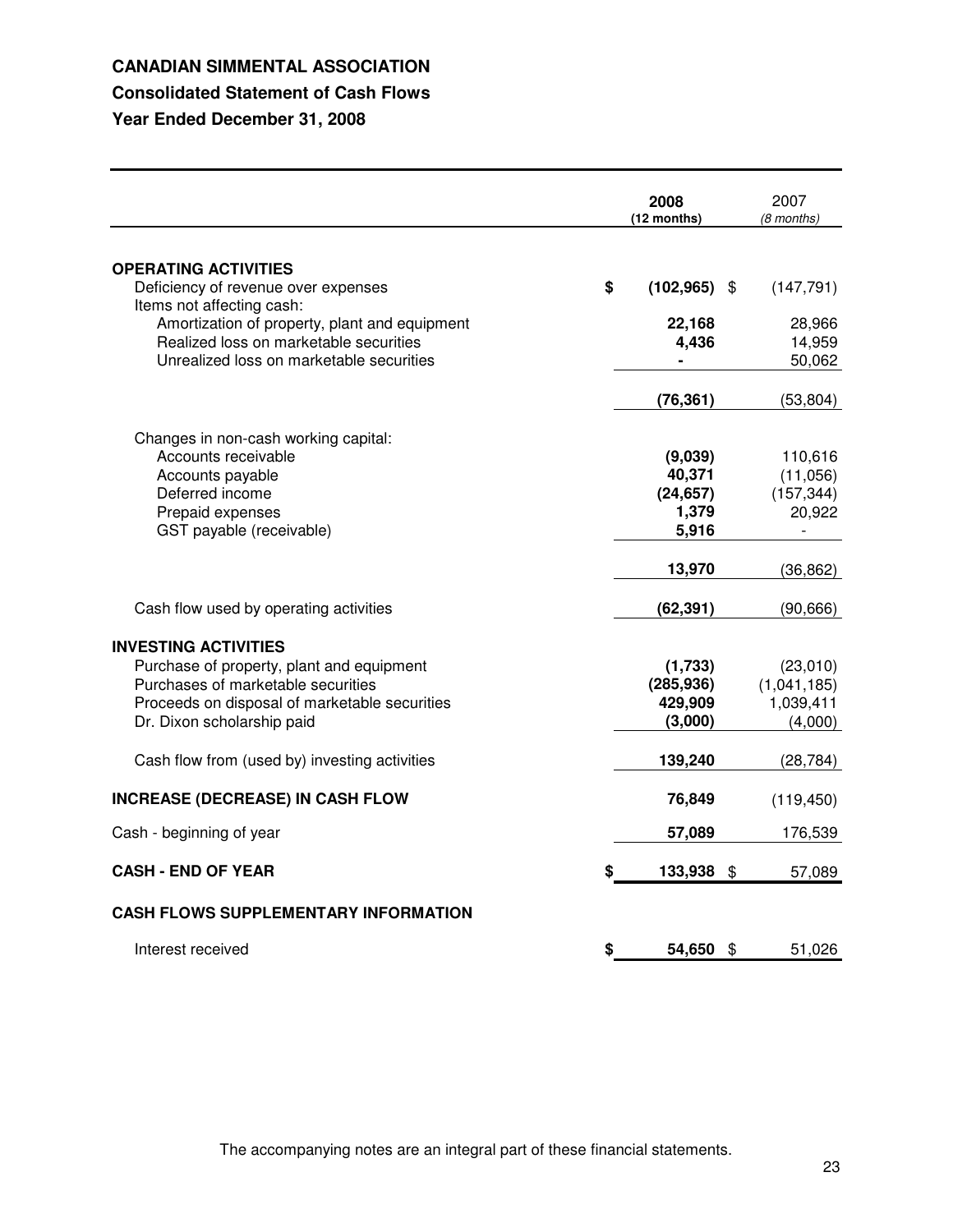### 1. DESCRIPTION OF BUSINESS

The Association was formed from the encouragement, development and regulation of breeding of Simmental cattle in Canada. It is incorporated under the Federal Animal Pedigree Act which imposes rules of conduct on the Association and its members acting as purebred livestock breeders.

The Association received a gift of \$250,000 from one of its members on November 8th, 2008 specifically to be used for research and development in the Simmental breed with a primary focus on genetic improvement. In addition, the Association's Board agreed to match the gift, bringing the total to \$500,000. With this gift, the Association renamed its recently established foundation to the Garth Sweet Simmental Foundation ("Foundation").

The Foundation will administer funds from various fundraising initiatives in three main areas: genetic research and development; the Dr. Dixon Scholarship program; and youth development through the Youth Canadian Simmental Association.

These consolidated financial statements include the accounts of the Canadian Simmental Association, its wholly-owned subsidiary, Simmental Country (1997) Ltd., and The Garth Sweet Simmental Foundation. All are exempt from corporate income taxes as they are non-profit organizations. All inter-company balances and transactions have been eliminated.

### 2. CHANGE IN ACCOUNTING POLICIES

### **Going Concern**

The Association has considered the amendments to CICA Handbook Section 1400 "General Standards of Financial Statement Presentation". The amendments apply to interim and annual financial statements for the fiscal years beginning on or after January 1, 2008 and require the Association to carefully assess and disclose the material uncertainties that may put in question its ability to continue as a going concern. The Association has taken into account all available information about the future as well as other factors and concluded that the going concern basis of accounting is appropriate.

### **Capital Disclosures**

In December 2006, the AcSB issued Section 1535 "Capital Disclosures", which establishes standards for disclosing information about an entity's capital and how it is managed. The new accounting standard is effective, for the Association, for interim and annual financial statements beginning on January 1, 2008.

### 3. SUMMARY OF SIGNIFICANT ACCOUNTING POLICIES

### Measurement uncertainty

The preparation of financial statements in conformity with Canadian generally accepted accounting principles requires management to make estimates and assumptions that affect the reported amount of assets and liabilities, disclosure of contingent assets and liabilities at the date of the financial statements and the reported amounts of revenues and expenses during the period. Such estimates are periodically reviewed and any adjustments necessary are reported in earnings in the period in which they become known. Actual results could differ from these estimates.

*( continues)*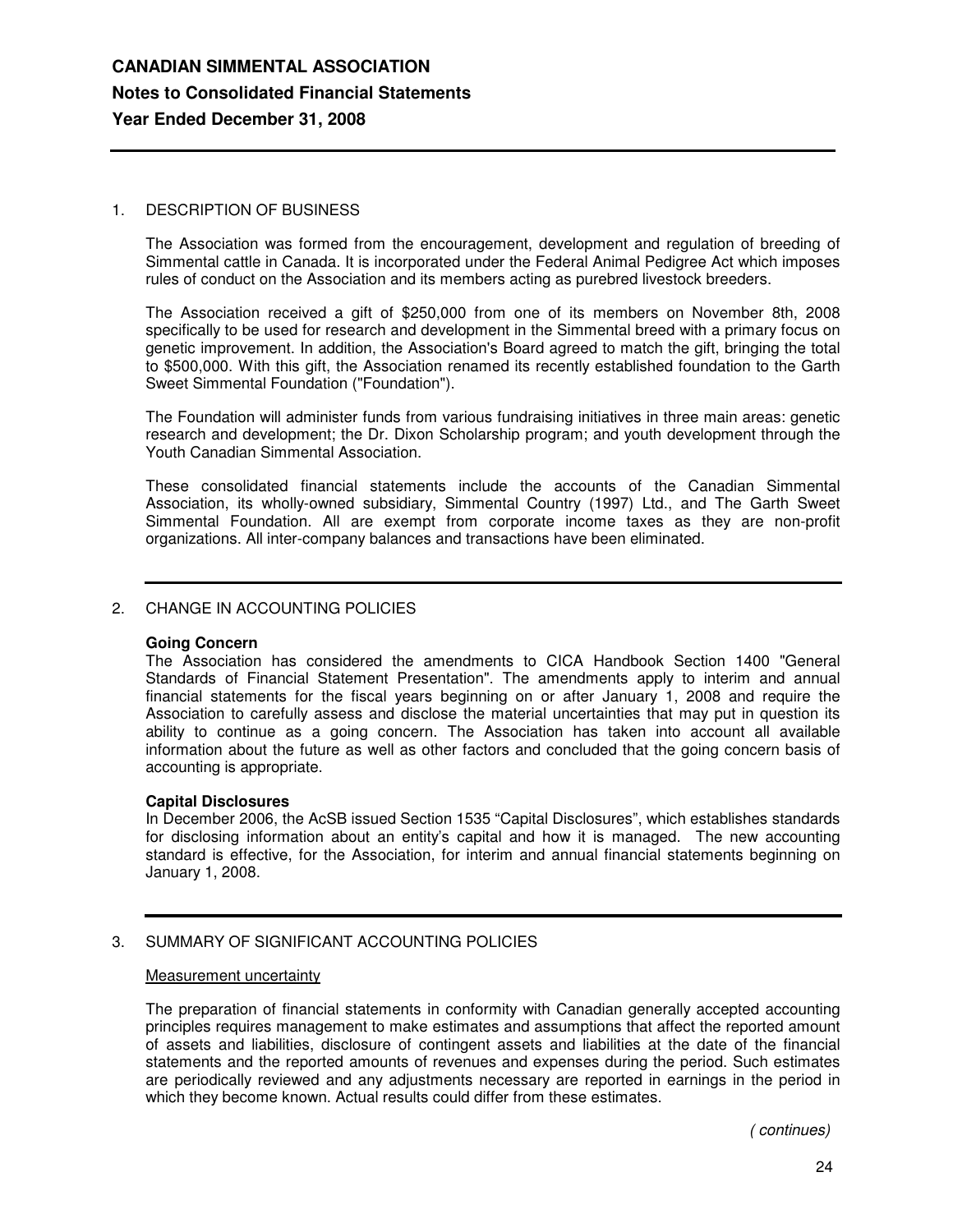### 3. SUMMARY OF SIGNIFICANT ACCOUNTING POLICIES *(continued)*

### Cash and cash equivalents

The Association considers all investments with maturities of three months or less and demand bank loans that are being utilized periodically for day to day operations to be cash equivalents.

#### Marketable securities

Marketable investments are valued at cost.

#### Property, plant and equipment

Property, plant and equipment are stated at cost less accumulated amortization. Property, plant and equipment are amortized over their estimated useful lives at the following rates and methods:

| Condominium            | 20 years | straight-line method |
|------------------------|----------|----------------------|
| Land improvements      | 10 years | straight-line method |
| Computer equipment     | 3 years  | straight-line method |
| Furniture and fixtures | 10 years | straight-line method |
| Publishing rights      | 10 years | straight-line method |

The Association regularly reviews its property, plant and equipment to eliminate obsolete items. Government grants are treated as a reduction of property, plant and equipment cost.

#### Revenue recognition

The Association follows the deferral method of accounting for contributions. Restricted contributions are recognized as revenue in the year in which the related expenses are incurred. Unrestricted contributions are recognized as revenue when received or receivable if the amount to be received can be reasonably estimated and collection is reasonably assured.

Total herd enrolment, memberships, registrations and subscription revenue is recognized in the period to which it relates.

Revenue for service is recognized when the services are rendered.

Advertising revenue is recorded in the month of the issue. Payments in advance are recorded as deferred revenue and classified as a current liability.

Foundation auction and sponsorship are recognized as revenue when received or receivable if the amount to be received can be reasonably estimated and collection is reasonably assured.

*( continues)*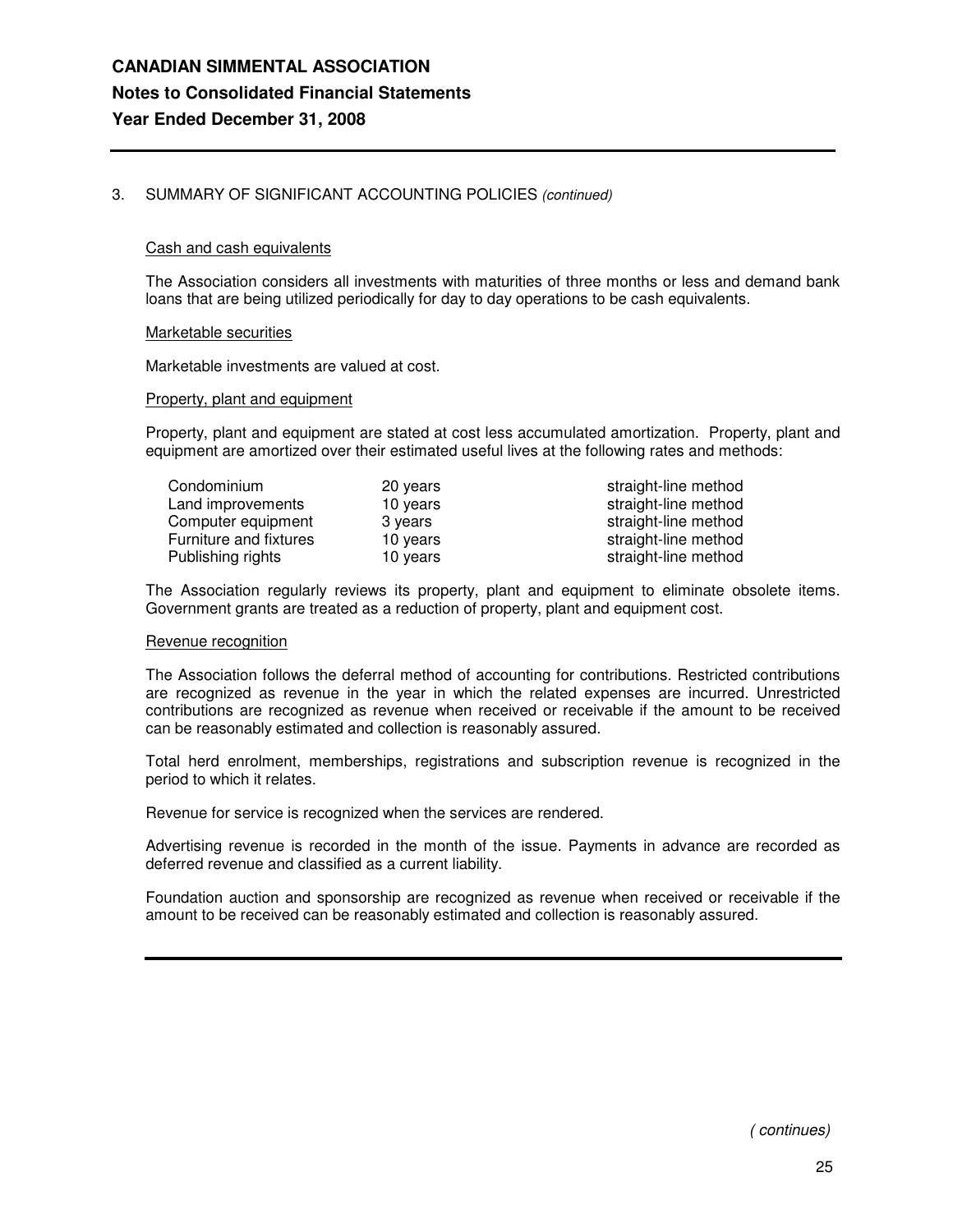### 4. FUTURE ACCOUNTING CHANGES

### **Intangible Assets**

On January 1, 2008, the AcSB issued Section 3064 "Goodwill and Intangible Assets" which replaces Section 3062, "Goodwill and Other Intangible Assets" and Section 3450 "Research and Development Costs". This Section is effective, for the Association, for interim and annual financial statements beginning on or after October 1, 2008. This Section establishes standards for the recognition, measurement, and disclosure of goodwill and intangible assets, including internally generated intangible assets.

### **Financial statement presentation for Not-for-Profit organizations**

In fiscal 2009, the Association will be required to adopt the additional requirements of the CICA Handbook Sections related to Not-for-Profit organizations ('NFPO'). Revisions have been made to assets invested in capital assets, statements of cash flows, and interim financial statements. Effective at this time will be clarifications of to employee future benefits accounted for in accordance with Section 3461 Employee Future Benefits. Also effective will be Section 4470 Disclosure of Allocated Expenses, which outlines disclosure requirements for the nature, amount and basis of allocation of fundraising and general support expenses, when expenses have otherwise been reported by function. The Association does not anticipate any impact to its financial statements arising from the adoption of these accounting pronouncements.

### 5. MARKETABLE SECURITIES

Marketable investments consisting of bonds, T-bills and term deposits earn interest at rates which vary from 1.06% to 8.25% (2007 - 1.06% to 8.75%). These investments mature at various dates from March 2009 to December 2015. The fair market value of these investments as at December 31, 2008 is \$1,039,617.

Included in the marketable investment are internally restricted funds for the Dr. Dixon scholarship in the amount of \$35,269 (2007 - \$48,143). These funds are restricted for annual scholarship grants. Interest earned on these investments is internally restricted for the Dr. Dixon scholarship. During 2008, these funds were transferred to the Foundation.

| PROPERTY, PLANT AND EQUIPMENT             | Cost                        | Accumulated<br>amortization | 2008<br>Net book<br>value | 2007<br>Net book<br>value |
|-------------------------------------------|-----------------------------|-----------------------------|---------------------------|---------------------------|
| Condominium<br>Publishing rights          | \$<br>235,999 \$<br>233,000 | 235,999 \$<br>233,000       | $\blacksquare$<br>۰       | \$                        |
| Computer equipment /                      |                             |                             |                           |                           |
| software<br><b>Furniture and fixtures</b> | 187,430<br>162,382          | 174,272<br>145,486          | 13,158<br>16,896          | 21,481<br>23,670          |
| Condominium improvements                  | 53,389                      | 15,531                      | 37,858                    | 43,196                    |
|                                           | \$<br>872,200 \$            | 804,288 \$                  | 67,912                    | \$<br>88,347              |

## 6. PROPERTY, PLANT AND EQUIPMENT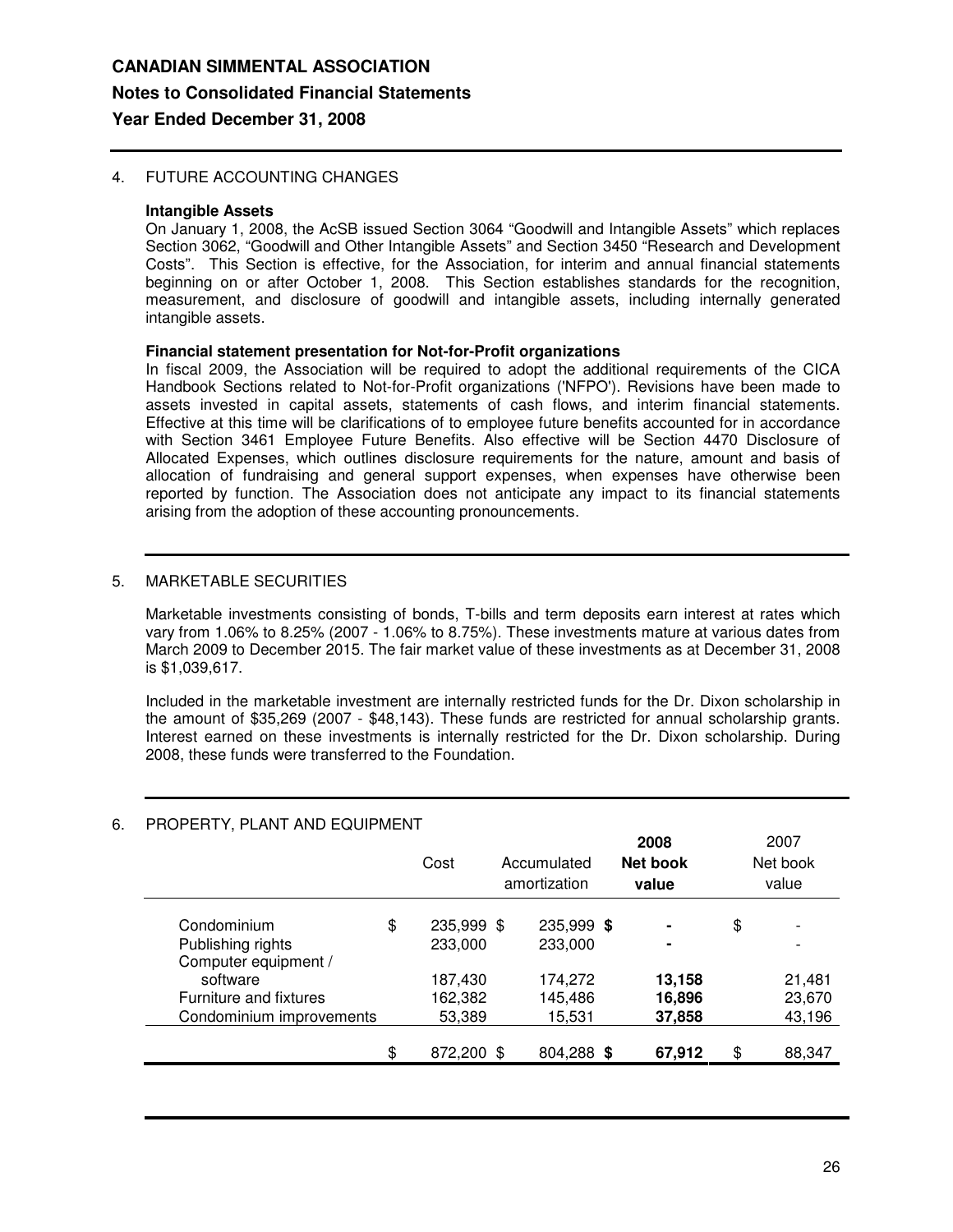### 7. DEFERRED INCOME

|                                           |    | 2008            |      | 2007             |
|-------------------------------------------|----|-----------------|------|------------------|
| Member deposits<br>Magazine subscriptions | \$ | 24,418<br>9,720 | - \$ | 41,470<br>17,325 |
|                                           | S  | 34,138          | \$   | 58,795           |

### 8. FINANCIAL INSTRUMENTS

The Association's financial instruments include cash, marketable securities, accounts receivable, deposits, and accounts payable. The Association's carrying value of the financial instruments approximates its fair value except for marketable securities which has a temporary decline as disclosed in Note 5.

### Credit Risk

Credit risk arises from the potential that a counter party will fail to perform its obligations. The Association is exposed to credit risk from its members and customers. Its customers are primarily in the agricultural industry. In order to reduce its credit risk, the Association conducts regular reviews of its existing members and customers' credit performance. An allowance for doubtful accounts is established based upon factors surrounding the credit risk of specific accounts, historical trends and other information. The Association has a significant number of members and customers which minimizes concentration of credit risk.

### Interest risk

Interest risk is the risk that future cash flows associated with a monetary financial instrument will fluctuate in amount with changes to interest rates. The Association manages its portfolio investments based on its cash flow needs and with a view of optimizing its interest income.

### Currency Risk

Currency risk is the risk to the Association's earnings that arise from fluctuations of foreign exchange rates and the degree of volatility of these rates. The Association is exposed to foreign currency exchange risk on cash, accounts receivable, and accounts payable held in U.S. dollars. The Association does not use derivative instruments to reduce its exposure to foreign currency risk.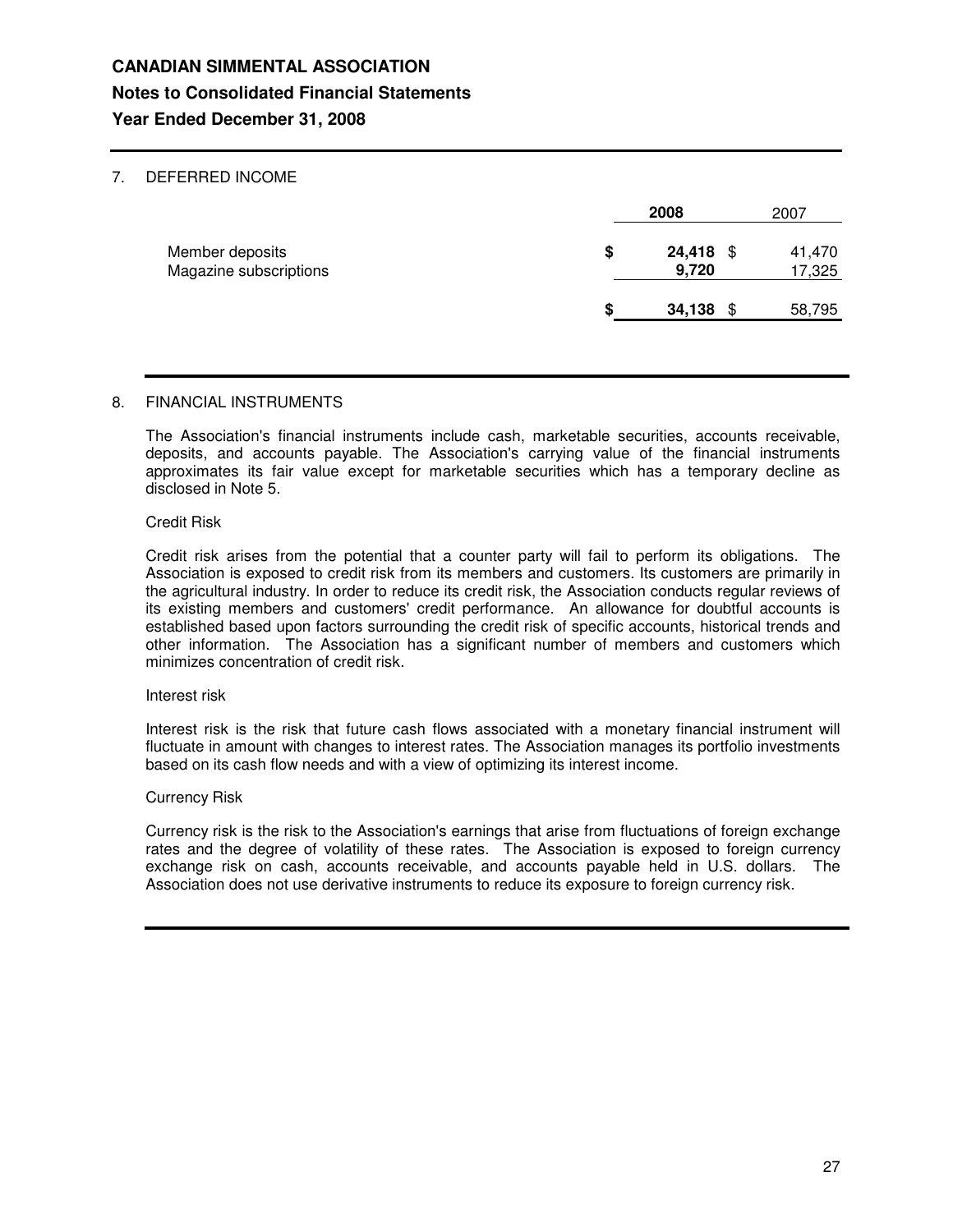### 9. CONTRACTUAL OBLIGATIONS

The Association has entered into a contract with a publishing company for the production of Simmental Country magazine and Commercial Country magazine. The contract is effective from August 1, 2006 to July 31, 2009 and payments are based on the number of pages per issue.

The Association has entered into a contract with a consulting company for breed improvement and research and development services. The contract is effective from January 1, 2009 to December 31, 2011. For breed improvement services, the Association shall pay a minimum amount of \$47,464 annually based on 80 days of services (7.5 hours per day). For services in excess of the minimum amount, the Association shall pay at daily compensation rates: Geneticist \$1,275 and Technician \$500. For research and development services, the Association shall pay at daily compensation rates: Geneticist \$1,275 and Technician \$500.

Contractual obligation repayment schedule:

| 2009<br>2010<br>2011 | \$ | 109,500<br>47,464<br>47.464 |
|----------------------|----|-----------------------------|
|                      | .ፍ | 204,428                     |

### 10. CAPITAL DISCLOSURE

The Association manages its capital to ensure that it will be able to continue as a going concern while maximizing the benefit to members through a suitable debt and net assets balance appropriate for a not-for-profit organization of the Association's size and status. The Association's overall strategy remains unchanged from 2007.

The capital structure of the Association consists of internally restricted funds, a capital asset fund, and unrestricted funds.

### 11. CONTRIBUTED MATERIALS AND SERVICES

The Board of Directors volunteer their time to attend board meetings and represent the Association at events. Members also volunteer their time to organize and operate the provincial association and represent the Association at events. Due to the difficulty of determining the fair value of volunteer hours, contributed services are not recognized in the financial statements.

### 12. COMPARATIVE FIGURES

Some of the comparative figures have been reclassified to conform to the current year's presentation.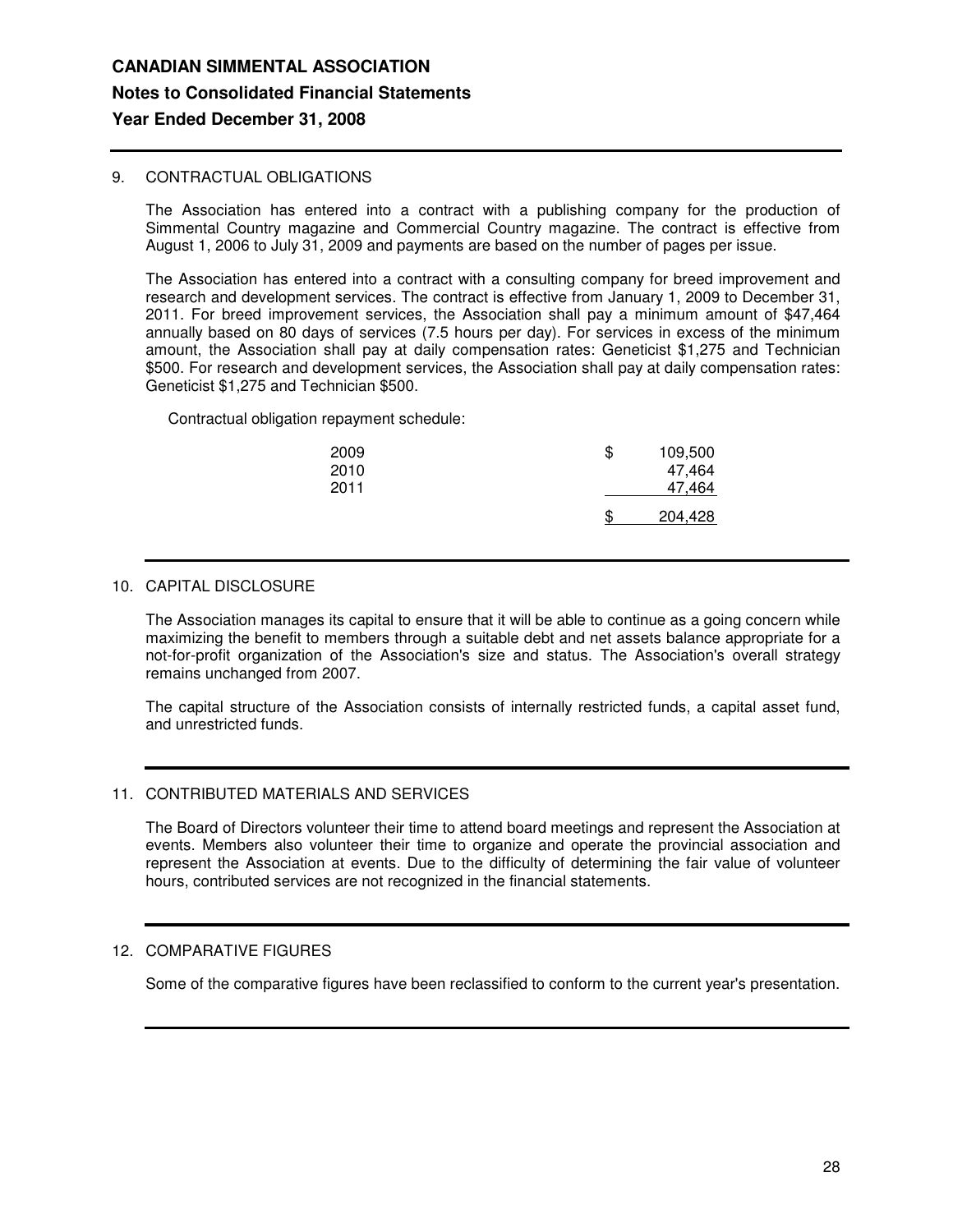. SCHEDULE 1

### **SIMMENTAL COUNTRY MAGAZINE**

Schedule of Operations

| Period Ended December 31, 2008                                                                                                                                                                | 2008<br>(12 months)                                                                | 2007<br>(8 months)                                                          |
|-----------------------------------------------------------------------------------------------------------------------------------------------------------------------------------------------|------------------------------------------------------------------------------------|-----------------------------------------------------------------------------|
| <b>Revenue</b><br>Advertising<br>Subscriptions<br>Other                                                                                                                                       | \$<br>302,669<br>30,882<br>17,226<br>350,777                                       | \$<br>163,425<br>15,038<br>178,463                                          |
| <b>Direct expenses</b><br>Printing<br>Salaries and employee benefits<br>Office and miscellaneous<br>Travel and promotion<br>Amortization<br>Telephone<br>Postage<br>Interest and bank charges | 226,579<br>100,694<br>4,545<br>32,912<br>2,819<br>5,881<br>2,142<br>684<br>376,256 | 86,001<br>43,992<br>20,323<br>19,823<br>10,759<br>3,780<br>2,295<br>186,973 |
| Deficiency of revenue over expenses                                                                                                                                                           | \$<br>(25, 479)                                                                    | \$<br>(8,510)                                                               |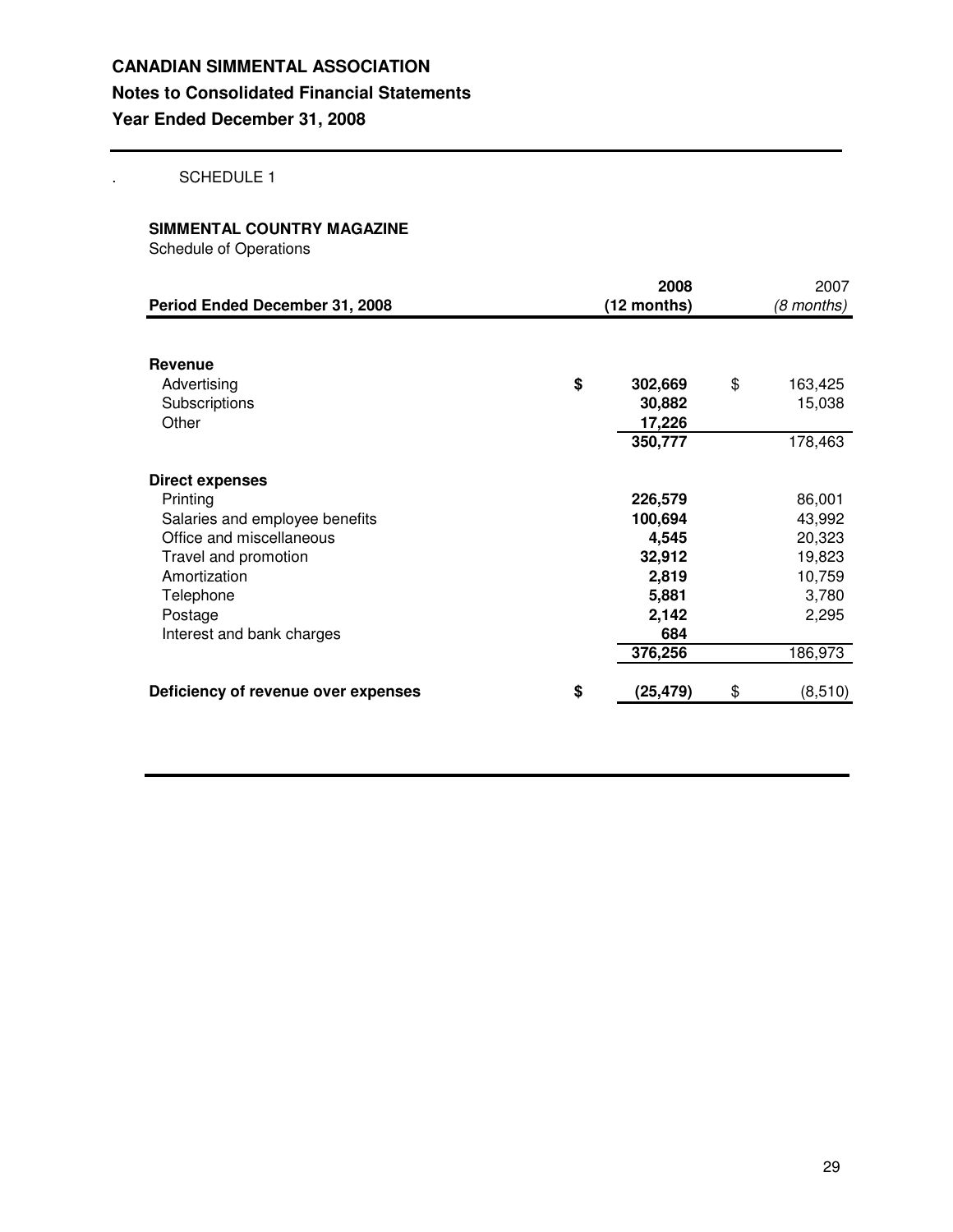### . SCHEDULE 2

## **THE GARTH SWEET FOUNDDATION**

Schedule of Operations

| Period Ended December 31, 2008                                                                                                                                                                              | 2008                                                                                 |
|-------------------------------------------------------------------------------------------------------------------------------------------------------------------------------------------------------------|--------------------------------------------------------------------------------------|
| Revenue<br>Foundation auction<br>Sponsorship                                                                                                                                                                | \$<br>20,844<br>6,014<br>26,858                                                      |
| <b>Direct expenses</b><br>Breed improvement<br>Salaries and wages<br>Advertising and promotion<br>Travel and promotion<br>Computer<br>Professional fees<br>Telephone<br>Office<br>Interest and bank charges | 33,760<br>22,090<br>14,788<br>11,711<br>7,001<br>1,050<br>493<br>193<br>18<br>91,104 |
| General fund deficiency                                                                                                                                                                                     | (64, 246)                                                                            |
| Scholarship<br>Realized gains on marketable securities<br>Interest<br>Scholarship revenue                                                                                                                   | 370<br>347<br>717                                                                    |
| Deficiency of revenue over expenses                                                                                                                                                                         | \$<br>(63, 529)                                                                      |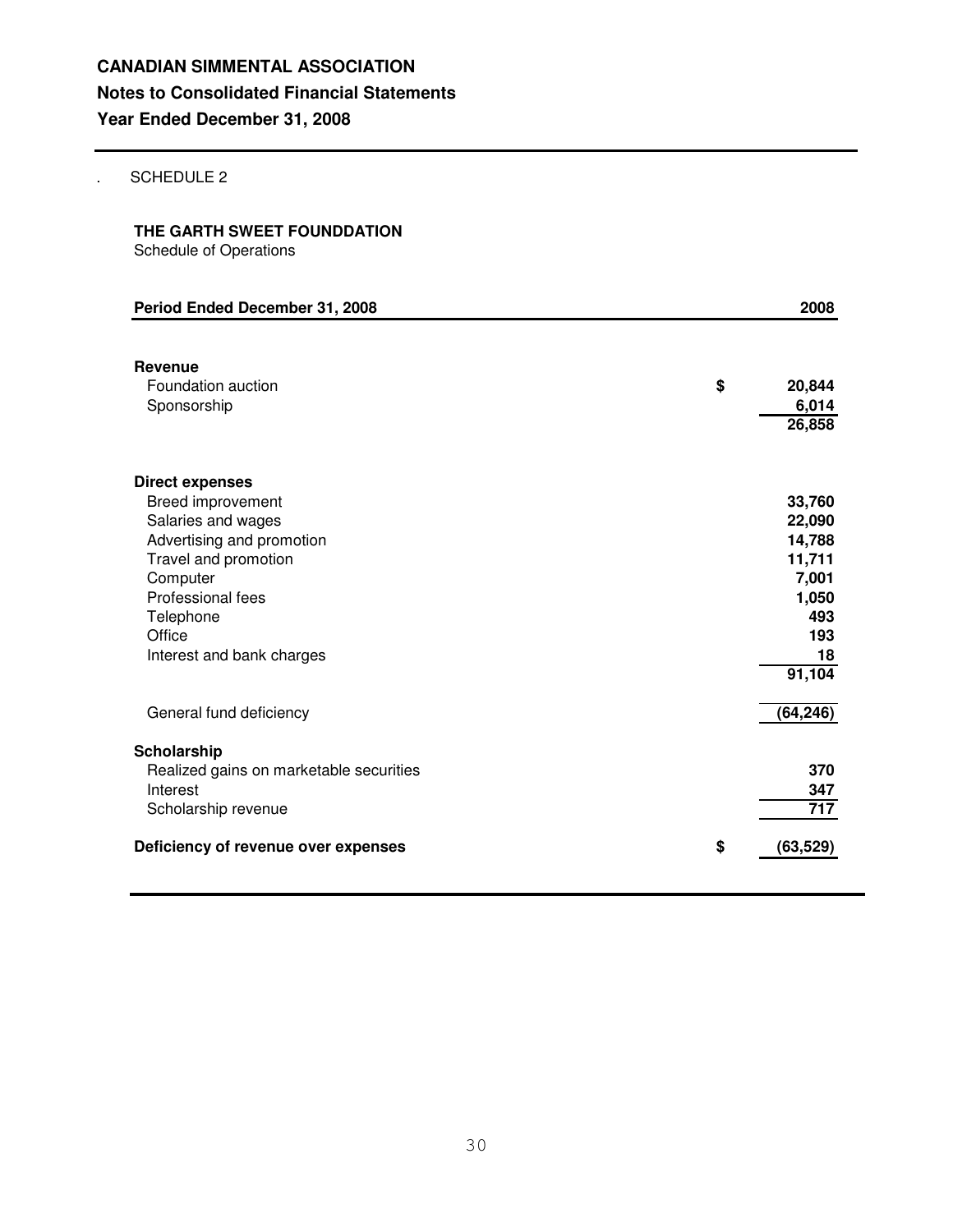# ADVERTISING/PROMOTION AND SIMMENTAL COUNTRY

Bonnie Glasman

The main goals of our marketing plan is to grow the Simmental breed in Canada, establish a positive image in the commercial beef industry and increase the use and demand of Simmental genetics in the Canadian beef industry. The CSA realizes that to reach these goals we must have staff in place to develop and enforce an effective marketing program. 2008 brought together a strong group of marketing staff members at the CSA. Our marketing staff consists of Coordinator Margo Cartwright, Simmental Country sales rep Darryl Snider and Industry/Member Liaison Bruce Holmquist. The success of our marketing program largely relies on these staff members. Our marketing program is developed and directed by the marketing/promotion committee. The CSA marketing/promotion committee meets during the board of directors meetings in the spring and the fall of the year. A portion of our marketing/promotion budget is shared with the provincial associations through a CSA Provincial Activity Grant.

A new CSA website was developed this past year. The website is attractive, user friendly and has been well received by members and visitors. The website is regularly reviewed and updated by Marketing Coordinator Margo Cartwright. A Simmental Country website that will be linked to the CSA website is in the development phase. The CSA designed and published new commercial brochures in both English and French. New calving books were designed with the logo of SimmBeef. SimmBeef stickers are now available to be used on stall cards, etc. We have acquired a new display for our promotion booth for use at industry events. A relationship was developed by our staff with Mark's Work Warehouse. All CSA members received a 10% discount card in October to use at any Mark's store to purchase items for promotion.

A very important part of promotion is the ability to communicate to our membership and customers. The CSA's main membership communication tool is the association owned magazine. We have recently changed the name of the publication to 'Canadian Simmental Country'. Due to a decrease in advertising, a decision was made to reduce our Simmental Country from six to five issues per year. The two issues of the Commercial Country provide a vehicle for breeders and the association to promote our product to the commercial cattle producer. I encourage you as a breeder to support your magazine and advertise in the Simmental Country and the Commercial Country. Complementing our publication communication is our e-newsletter. This regular email newsletter that reaches our membership is dispensed by marketing staff to keep you the membership informed of CSA and industry happenings. If you do not receive the newsletter please contact the office and have your email address added to the mail outs.

I have enjoyed my time as a member and the chair of the marketing/promotion committee. I would like to thank all members of the promotion and marketing committee who donate their time and ideas towards the promotion of the Simmental breed. After much thought and discussion our committee makes recommendations that are taken to the board table. I also would like to thank the directors who review the recommendations and make final decisions that help to promote and improve awareness of this great breed of cattle.

"Next to doing the right thing, the most important thing is to let people know you are doing the right thing." John D. Rockefeller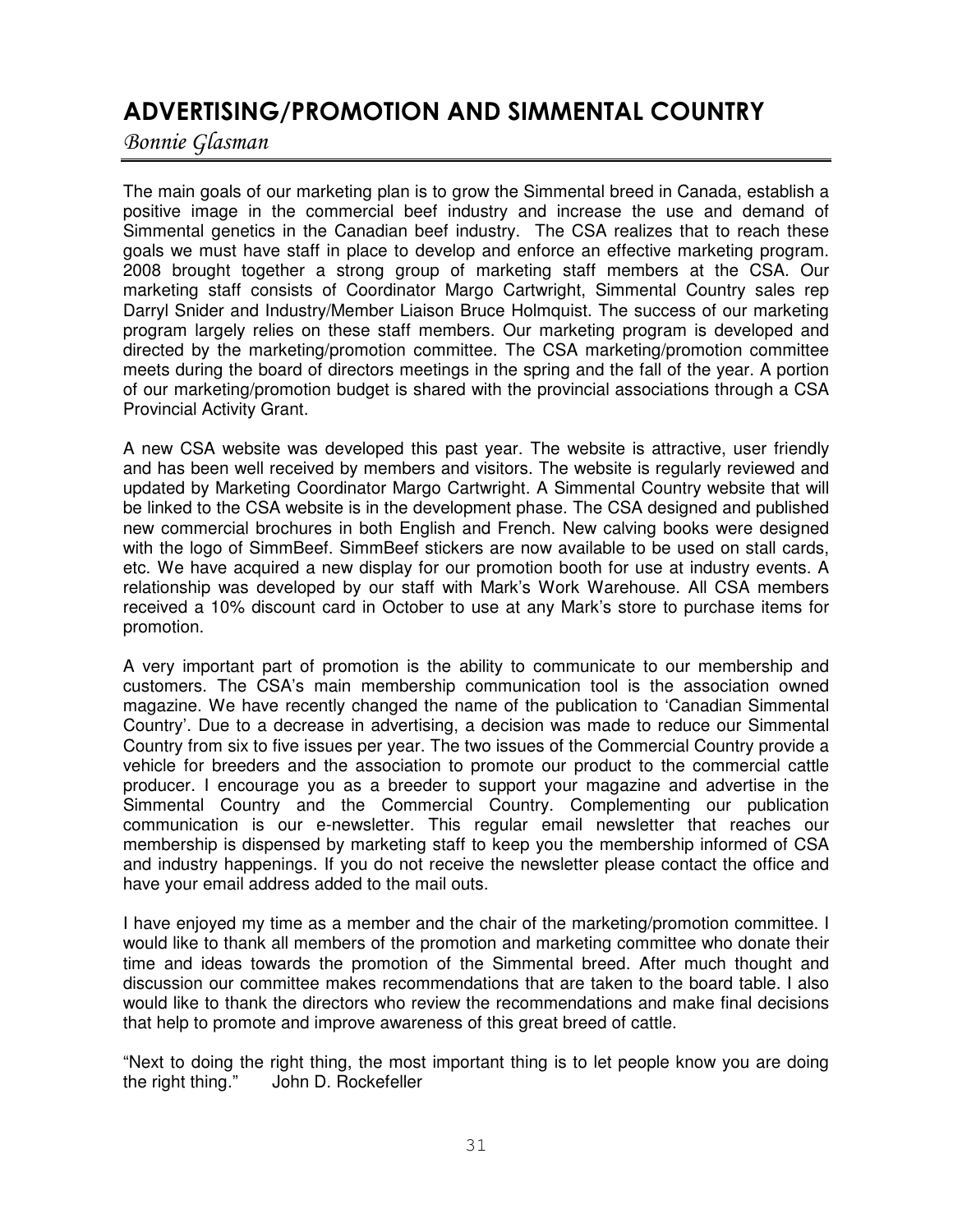# BREED IMPROVEMENT COMMITTEE REPORT

Rick McIntyre

This past year is a shorter one with the last AGM being at the end of November at Agribition, till now, August 1<sup>st</sup> in Sun Peaks but it has not been a year without challenges and accomplishments. The CSA board announced last summer that it was forging ahead with a genetic evaluation that would only include Canadian Simmental cattle. Yet it was not until the actual evaluation numbers were released during the winter that we saw the true scope of the changes. Extensive research was done to understand all the deviations that were eventually seen. A very in depth study of all the 460 sires from the 08 and 09 sire summaries was analyzed for the amount of change observed for each trait. A comprehensive report has been written explaining the changes. This report and the storable excel spread sheet of each bull and every trait is available to whoever would like to see. In a nut shell, the differences for growth were minimal but the differences in CE and MCE where greater and the report explains why. The opportunity to look at just the Canadian data has also given us as breeders a better look at what genetics are performing better in our climate. This decision to take control of our own evaluation has given us the advantages and improvements that we had hoped for in providing an evaluation. Now because we control "it", we can now guide its' direction as best suits our membership. The board and the Breed Improvement committee certainly do realize the advantages and the need to work with our US counterparts and will continue to make every endeavor to have a strong cooperative working relationship while also keeping a goal of providing its members with accurate up-todate data analysis of your genetics at a reasonable cost. But I urge you to remember a quote from the ASA e-news this spring "Three things we count on: death, taxes…and EPD's change".

The other major item that you will be hearing more and more about is the Garth Sweet research project. This is a several year project that we will try to highlight with a future AGM being held in Guelph to display the full scope of the project. For now the ground work of getting test progeny to work with is underway. The sire proving program that was started a couple of years ago was to be a source of test progeny, but with only one bull nominated this year, I feel breeders are maybe letting an opportunity slip through their fingers. Never before has there been an opportunity like this to get new research data on your latest bloodlines, but for some reason breeders do not recognize it or are not aware of the opportunity. If you wish to learn more I urge you to talk to Sean.

The last item I wish to highlight for the year is a short report from the BIF meetings in Sacramento. Genomics was the biggest topic. It is coming and we will not be able to stop it. It will eventually change the way breed associations and breeders operate. Pedigrees along with all their EPD data will be replaced with DNA analysis some day. There is a lot more data in a DNA strand that is 100% accurate to that animal, we just can't read it yet, but when that day comes the need for pedigrees and performance or phenotypic data will become obsolete. There are many steps that have to take place before any of this happens and without getting into it, there is one important point for us to take note of; do not throw out all of the old semen on past sires no matter how bad or out of date it is. Those past samples will hold the keys to mapping the future DNA picture. Please keep a few doses of every bull you ever deal with; don't throw it ALL away. Every breed is different enough that many, many samples of each breed will be required to map out your breed.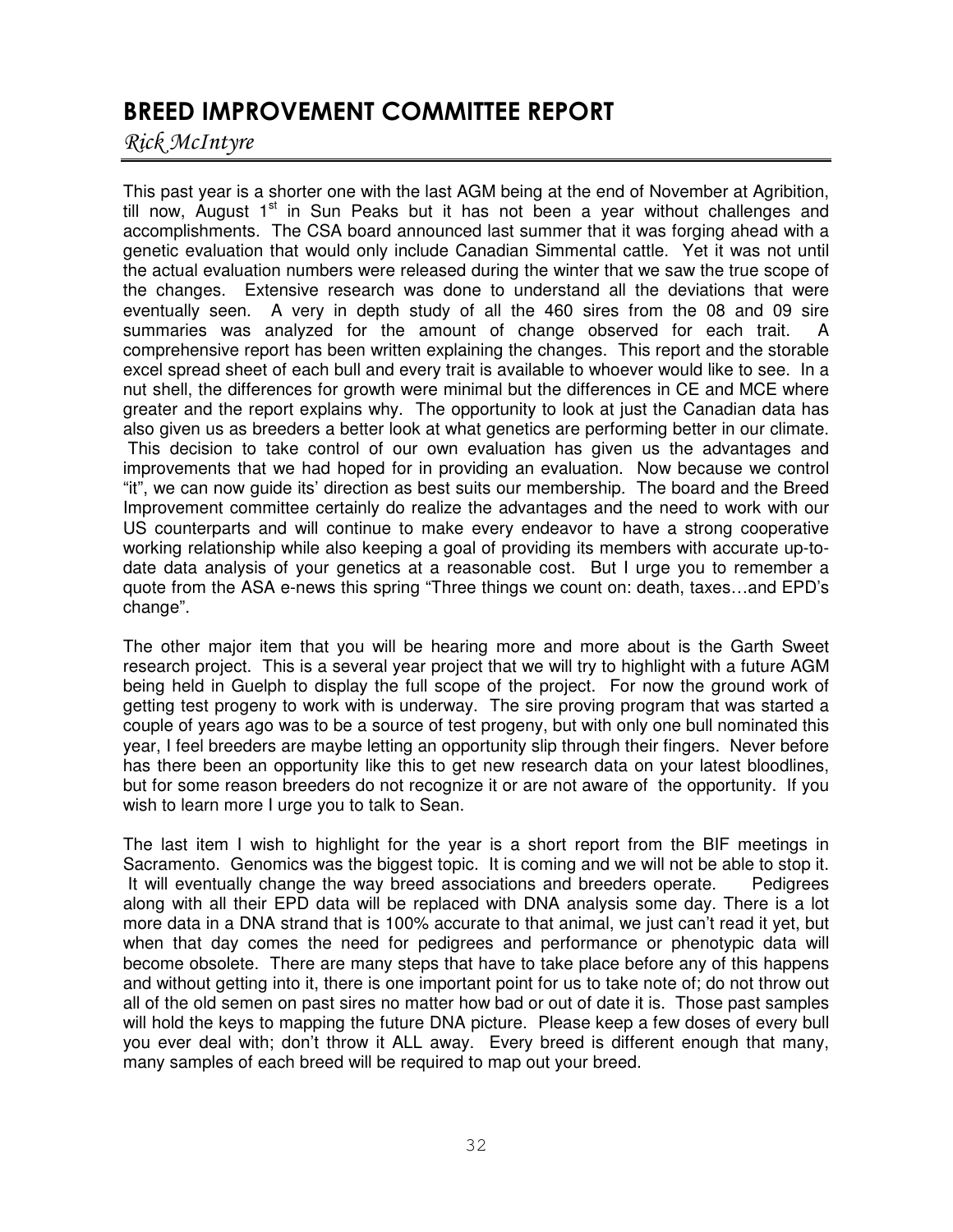# YOUNG CANADIAN SIMMENTAL ASSOCIATION COMMITTEE

Andrew Godfrey

The year ending December 31, 2008 was a transitional year for the YCSA. With Emily Grey joining the CSA Staff as a full time YCSA Co-ordinator in March of 2008, and with the YCSA working with the CSA to develop its inaugural budget and set of financial statements, great steps forward were taken to ensure the program continues to thrive.

The year was one of success, with the following YCSA classics being held across the Country:

- National YCSA Classic, Strathmore, Alberta YSCA July  $24^{\text{th}} 27^{\text{th}}$
- Tiger Lily Classic, Prince Albert, Saskatchewan YCSA July 30<sup>th</sup> August 2<sup>nd</sup>
- <sup>•</sup> Ontario Trillium Classic, Roseneath, Ontario YCSA August 16<sup>th</sup>-17<sup>th</sup>
- <sup>•</sup> Maritime YCSA Classic, Truro, Nova Scotia, Maritime YCSA August 22<sup>nd</sup>

All participants seemed to enjoy their experiences and benefited from the educational opportunities graciously provided by the events' organizers.

**2008 Highlights** - The YCSA 2008 year officially kicked off with the first meeting of the YCSA National Board with Emily as their new YCSA Co-ordinator in Calgary on March 29<sup>th</sup> and 30<sup>th</sup>. The current YCSA National Board is composed of the following Officers and Directors:

| President             | Robert Godfrey, Prince Edward Island |
|-----------------------|--------------------------------------|
| <b>Vice-President</b> | Jenna Holmquist, Saskatchewan        |
| Executive-Officer     | Katie Wood, Ontario                  |
| <b>Directors</b>      | Francis Gagnon, Quebec               |
|                       | Jennie Palmer, Prince Edward Island  |
|                       | Jordan Buba, Alberta                 |
|                       | Jamie Buba, Alberta                  |
|                       | Andrea Bertholet, Manitoba           |

**YCSA Budget/Financials** - At this meeting, the Board worked with the CSA to draft its inaugural budget for the coming year. The CSA provided valuable past financial information and the Board was able to set a budget for all revenues and expenses for the coming period. Throughout 2008, the budget proved to be a very accurate guideline and the Board fully expects its actual financial statements for the year to mirror, on a line item by line item basis, its balanced budget.

The fact that the YCSA was able to accomplish its goal of some financial independence was thanks to the two CSA Foundation Auctions, held at the Royal Winter Fair, Toronto, Ontario, and at the Canadian Western Agribition, both held in November of 2008. The YCSA receives 66% of the profits from the Foundation Auctions and received a donation of \$13,000 thanks to the tremendous success of the two auctions, which is thanks to the generosity of our CSA members and supporters. The YCSA also received \$5,913.60 as a donation from the inaugural T-BAR C golf tournament. The YCSA wishes to pass along their thanks to the CSA, its members and T-Bar C for their generosity over the past year. They also wish to indicate that the funding will be used towards developing and maintaining present and future programs of the YCSA to ensure it continues to educate and develop a network of the future CSA members.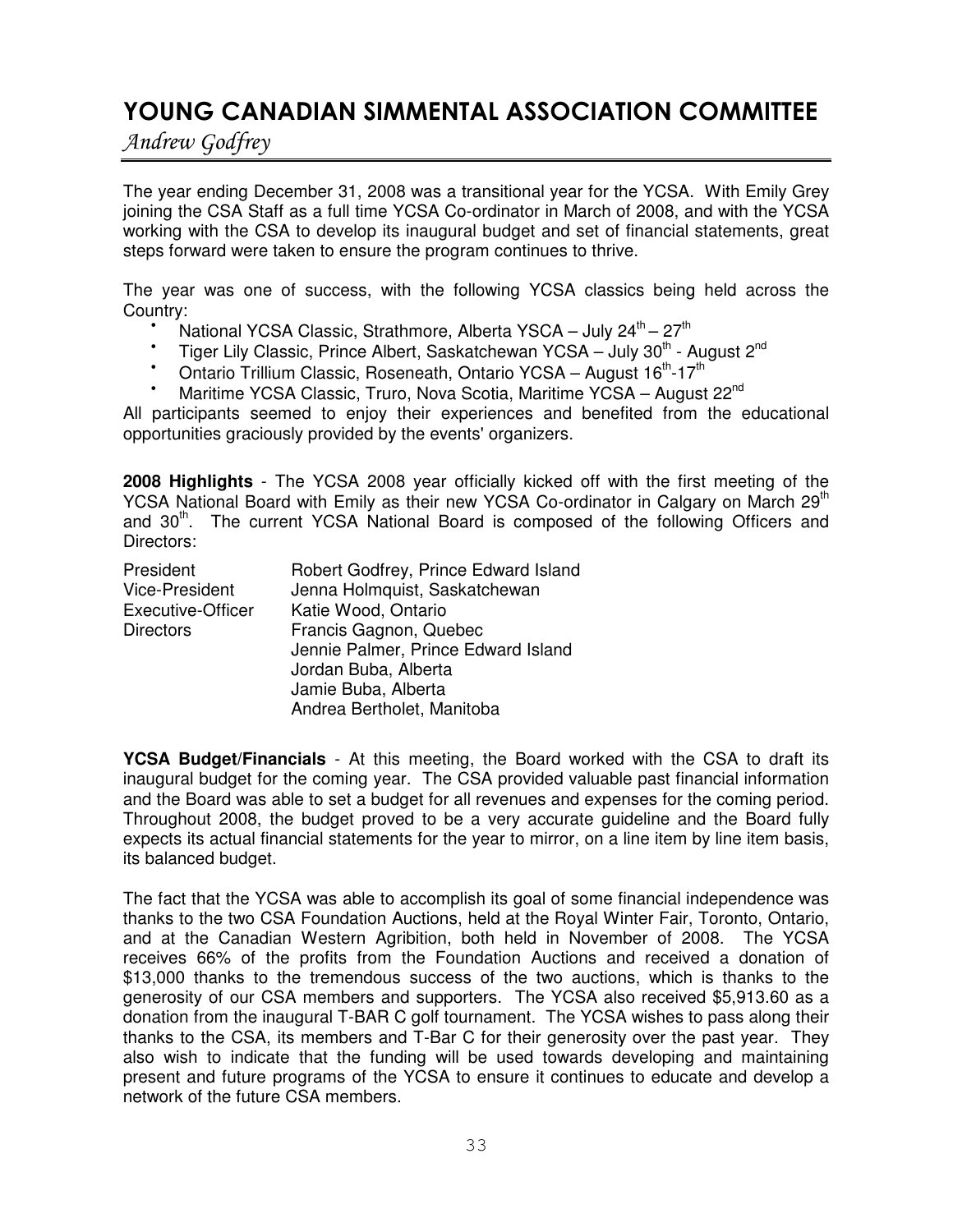In 2008, the YCSA also worked on a main fundraising project to use from coast to coast in Canada and decided on implementing a YCSA Calendar. The idea behind the calendar was that the pages would be sold to breeders to advertise their programs and events and the CSA would include the calendar with an edition of the Simmental Country to be sent out to all Simmental Country subscribers, to hang in the barns and kitchens of Simmental breeders from coast to coast. The YCSA worked hard on the Calendar in 2008 but ran into some logistical and timing issues as it was getting late in the year to make the Calendar the useful tool for planning Simmental events that the organization hoped it would be. Thus, the YCSA pushed the project to 2009 and is proud to be unveiling the inaugural chance to participate in the Calendar to CSA Members at the Annual General Meeting here in Sun Peaks.

Finally, the YCSA also managed to work with the Manitoba YCSA's new incoming Board to ensure that the Manitoba Classic will return to its rightful place as a featured regional Classic for 2009. The consistency of educational and fun activities that will take place in regional and National Classics in 2009 will demonstrate the work that the CSA and YCSA have conducted to ensure the leading Purebred Beef youth organization continues to thrive.

I encourage all of you to drop into a Classic in your region so you can all see how bright the future of this breed truly is.

For any questions or concerns about the YCSA program, please do not hesitate to contact me directly.

I hereby submit this report and ask that it be accepted and approved by the members.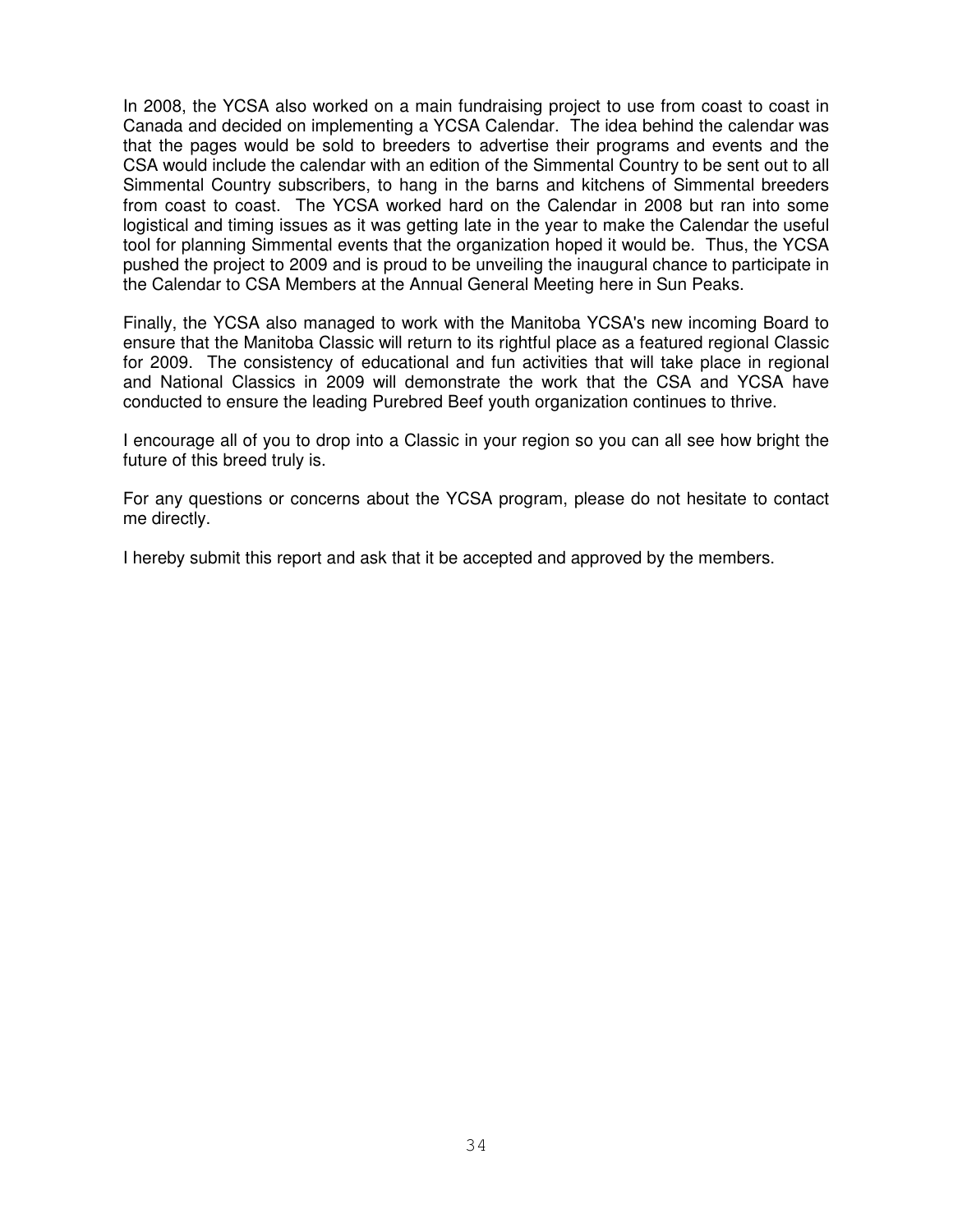# **GARTH SWEET FOUNDATION**

Dan Skeels

Although the Garth Sweet Foundation is a relatively new venture, I would say to this point it has been very positive and successful. Because of its infancy, we will not truly see the real picture for a few more years, but feel we will certainly yield some very exciting news in the future. One of the major projects that will be a direct result of the Foundation is the research project being conducted through the University of Guelph. The project will explore fertility, production and carcass traits including meat quality and will develop breeding tools, including DNA technology for the use of Simmental breeders and the broader beef industry. Participation of breeders through data submission via regular CSA programs, ultrasound and collection of DNA are several ways for members to not only contribute, but also take immediate advantage of the results of the project.

Through the Foundation we are also able to invest more in the future of our breed through one of our most valuable assets, the YCS. We have an outstanding group of young breeders coming up, and are very fortunate to be able to work a bit closer with them through the Foundation, as well as allowing them to have more freedom and control of their own destiny.

The Foundation auctions have also been a very key component. To date we have gathered roughly \$31,000 through the Foundation sales, which has also allowed the majority of the membership to be involved if they so choose. Our goal is to continue the growth of the Foundation auctions, and make them a major event everyone will want to be a part of.

We certainly would like to hear from anyone who has any suggestions on how to make the Garth Sweet Foundation bigger, and better for everyone. A huge thank you of course to Judy Sweet for her gracious donation and her passion for the breed, as well to the YCSA and Emily for their devotion.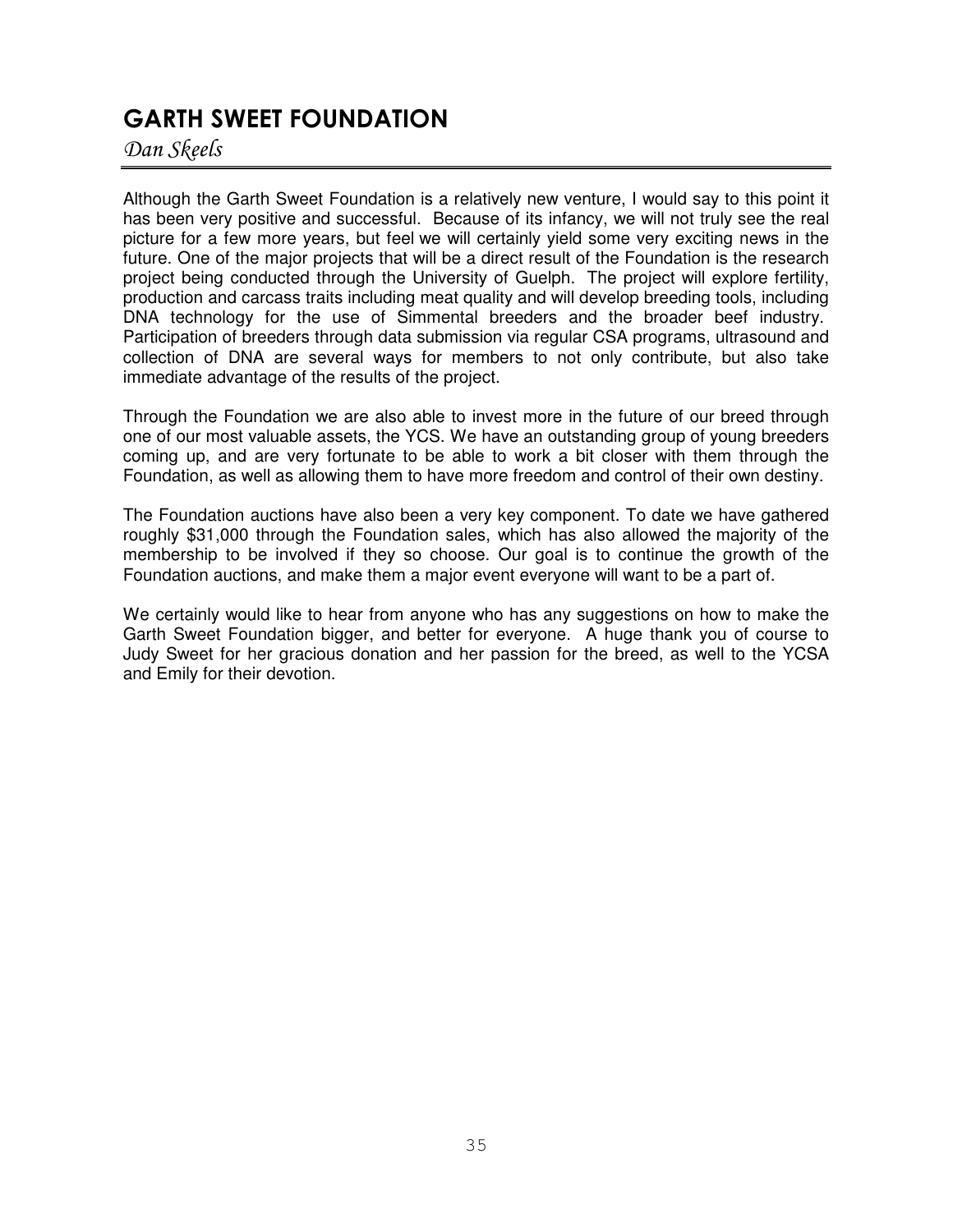# BRITISH COLUMBIA SIMMENTAL ASSOCIATION REPORT

 $Jan Wisse-Secretary$ 

Welcome to all in attendance at this year's Canadian AGM held in our own beautiful province!

The first couple months of the year are typically quiet ones for the Association.

April bull sales were fairly steady throughout the province. We continue to offer a bull buyers draw at Williams Lake which proves to be attractive to bull buyers.

The West Coast Association hosted a field day in May at the home of Morley and Bernice Rendall, Jebradeen Simmentals. Several Simmentals were on display as well as a large contingent of 4H members with their projects

August saw the Association sponsor the IPE Exhibitors Dinner at the fair in Armstrong as well as providing 40<sup>th</sup> Anniversary Birthday cakes for all exhibitors.

The BC AGM was held on November 1, 2008 at Mitchell Cattle Company, Barriere, BC. Executive for the year is as follows:

President: Lorne Webster Vice President: Rob Starr Secretary: Jan Wisse Treasurer: Lorraine Sanford

Reanne Sanford, Keith Monsees, Cornie Klop, Beryl Moseanko, Darlene Furber serve as directors.

Our yearly raffle heifer draw was very successful. The winner was Pauline Armstrong from Chilliwack who opted for the \$1000.00 cheque. Cameo Farms will be providing the fullblood heifer for 2009.

Chelsea Webster and Colton Monoco won the 4H heifer draws. We continue to provide gifts and promotional material at 4H functions, etc.

The BC Simmental Association looks forward to hosting the 2009 AGM at Twin Peaks.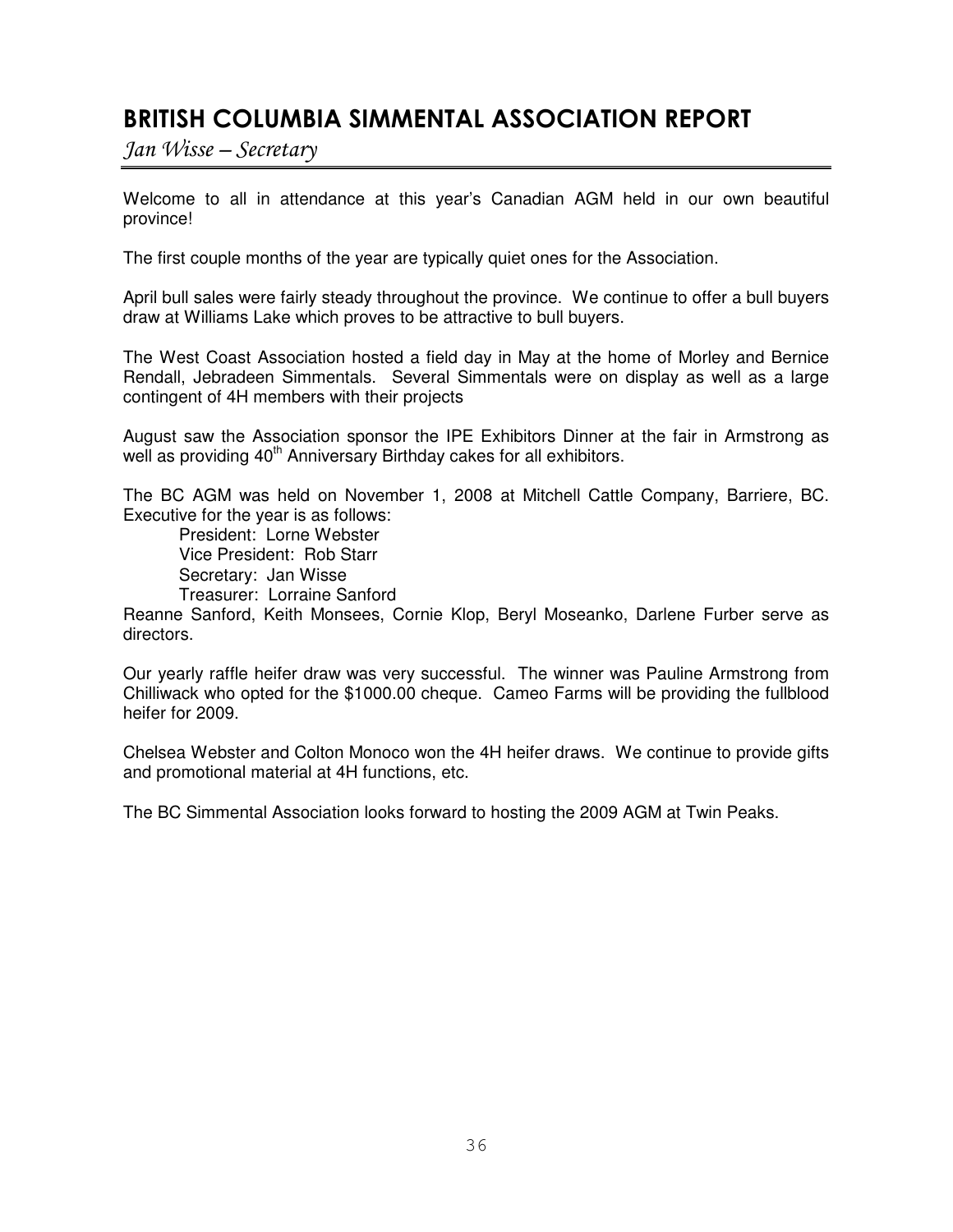# ALBERTA SIMMENTAL ASSOCIATION REPORT

Rob Young – President

Another great year has past for the breed and its members. The Alberta Simmental Association has had a busy year. Once again it began with the annual meeting in Red Deer. A very important step was taken to pass a motion to charge an annual membership fee to be collected by the CSA and distributed to the ASA. This would allow the board to get more aggressive on advertising and promotion of the breed. However we met many blocks in the road and are not there yet. I am happy to say that most of the other Provinces are in favour of this idea and we are working hard with the CSA to get there.

The feeder calf sales were held again and continue to be a great way to get the Simmental brand and name out to the world. We are hopeful of higher market prices this fall.

The Double Crown Show at Farmfair still remains as a highlight for our breed. It is a positive way to show prospective buyers a great set of young cattle and with some new ideas this year we hope to bring it back stronger than ever.

Our booth continues to be a shining star. We get more requests for the booth to be at functions every year and Chuck has tried to meet them all.

The YCS program is very important to the breed and we continue to encourage our young members to become leaders in all aspects of the business.

Promotion is the biggest part of our work and we are trying to stretch every dollar. We are very aware that the other breeds are increasing their advertising and it is no time to short ours. We have a great breed and great breeders, we just need to let the world know how great.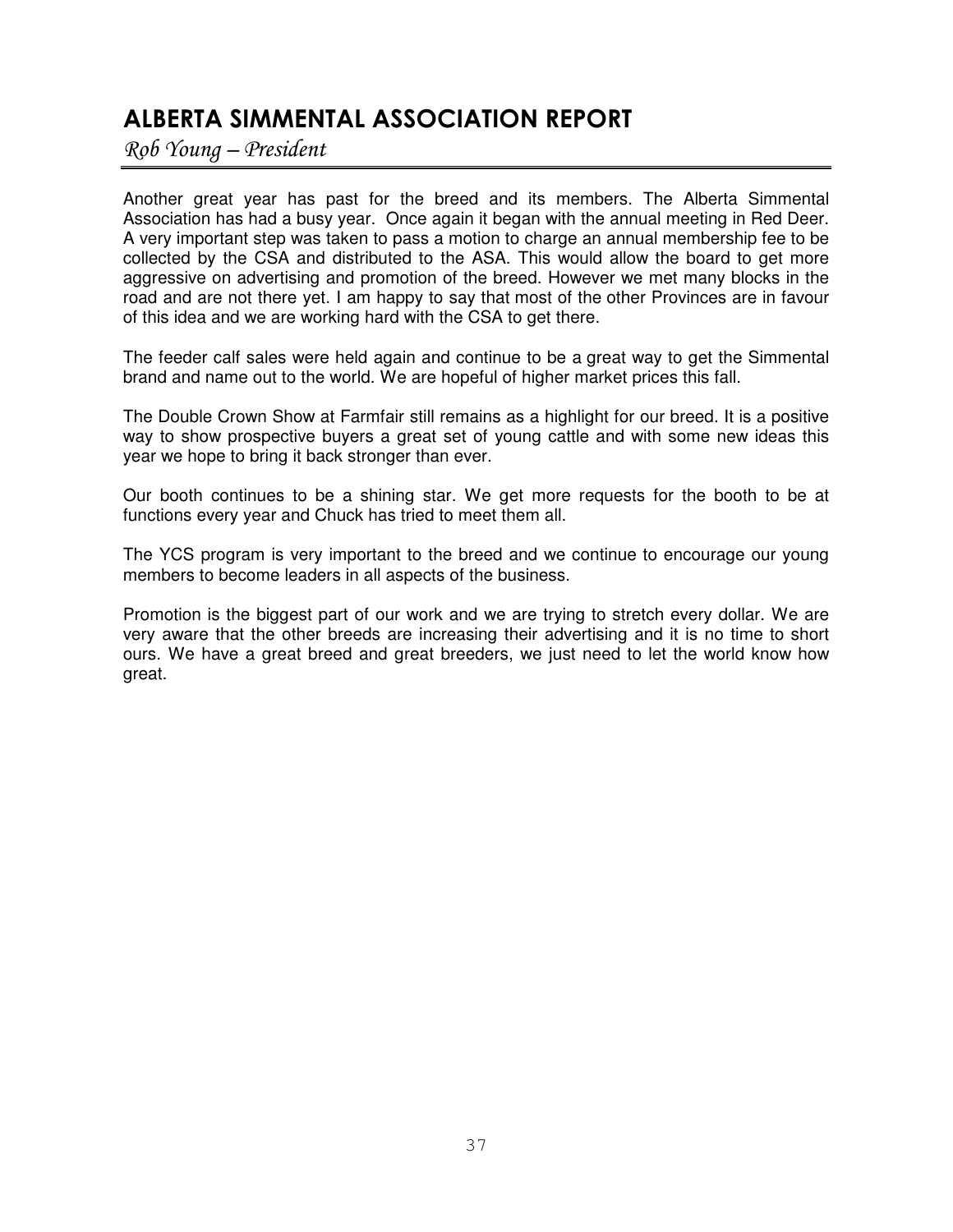# SASKATCHEWAN SIMMENTAL ASSOCIATION REPORT

Tara Fritz - President

Wow, is Saskatchewan ever an active group!! I would like to take this time to thank all of the SSA board of directors and of course, Carolyn McCormack for all the hard work, determination and ingeniousness. This group of people is very dedicated to promoting the breed of Simmental and Saskatchewan Simmental Breeders both provincially and nationally!

We were very honoured to host the CSA's 40<sup>th</sup> Anniversary Celebrations and AGM at Agribition this past year! I would like to thank my board of directors, and Carolyn McCormack for all the dedication it took to put on a celebration of such stature! Thank-you to all of you, whom had helped celebrate with us at one of the greatest shows in Canada- Agribition!

Agribition was another accomplishment! Hats off to all that contributed your time and efforts to support Agribition last year. We had about 162 head that were stalled at Agribition. The Agribition Sale went exceptionally well and averaged \$5179, on 36 lots. I would like to take this time to thank Bouchard Livestock, for all of their efforts that go into making a sale of this stature, such a success.

During the Agribition Show, the SSA Queen and Princess had the changing of the guards. Amanda Libke took over the queen duties from Katelyn Seman. Our new princess is now Kaitlyn Dimler.

There were 15 Gold Memberships and 208 Silver Memberships that participated in The Pick of the barn, in 2008. Thank you to all the participated, we truly appreciate making the Pick of the Barn a great hit. Thank you to Canadian Agriblend for sponsoring the Pick of the Barn Pizza.

The SSA Scholarship heifer was donated by Spruce Grove Cattle Company and was won by Gary Blanchette of Edam, Saskatchewan. We raised a total of \$5170 - which \$3500 went out to 3 - First Year and 1 – Second year scholarships. Thank you to the Holmquist family for your generous donation. Sunny Valley has generously donated this year's SSA Scholarship heifer.

We completed our second annual SSA calendar, which was introduced to promote the SSA Members and to help offset the cost of the \$2000 bull sale promotion. The Calendar and the Bull Promotion are a success and will continue on in the future. The Bull Promotion promotes being a SSA member and it also ensures that registration papers are transferred on a timely matter.

We have focussed our efforts on Simmental Influenced feeder sales throughout eight markets in the province. In conjunction with the CSA's 40<sup>th</sup> Anniversary, the SSA presented each consignor, whom supported the fall Feeder sale, with a 40<sup>th</sup> Anniversary Cap. This was our way of involving, supporting and appreciating the reason why we are all in the business! This spring we introduced a "Now and Then" brochure, which was distributed via "stuffers" in the auction mart producer cheques. We introduced this brochure to ensure that people realised the evolution of Simmental, the current listing of the SSA members and all the members bull sale dates.

The SSA assisted with recognizing various summer-shows and fall fairs. We were present at Prince Albert, Swift Current, Edam, Lloydminster, Yorkton, and Saskatoon Fall Fair. It is encouraging to see the presence of high quality Simmental Cattle at these shows.

The SYCSA's Tiger Lily Classic was held in conjunction with the SSA's AGM at the Prince Albert Fair, this past July. I was very impressed with the quality of cattle and the environment at Prince Albert. The SYCSA is proud to host this years' national YCSA show in Prince Albert. I am sure that the group will put on quite a show!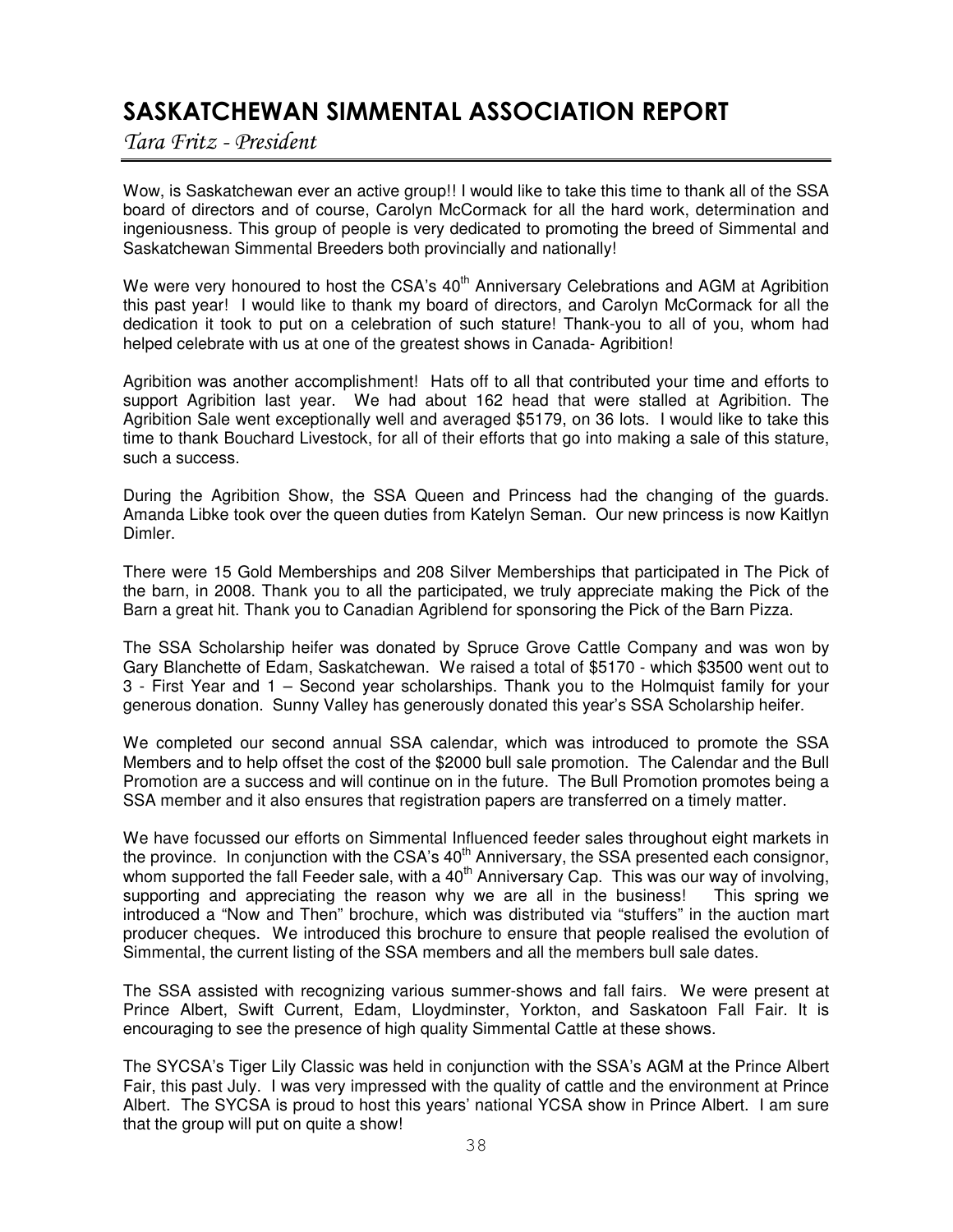# MANITOBA SIMMENTAL ASSOCIATION REPORT

Donalee Jones - Secretary

### Year in Review – January to December 2008

The MSA has had a year of some big changes, one of the biggest was losing our long time secretary Cindy Scott. Cindy was a huge asset to our board, and will be missed. In August 2008 we hired our new secretary, Donalee Jones.

The board decided to run a "new and improved" bull sale in the spring of 2008, but the results were not favorable. All other sales in Manitoba are healthy and strong, so the board has decided to discontinue the MSA bull and female sales at this time.

The MSA has traditionally been involved in both the 4-H program and the

Junior Simmental program and this year was no different. On the 4-H end, we gave out 200 navy embroidered neck warmers to every 4-H member who showed a Simmental influenced animal. Of these 4-Hers we also drew two random names for \$500 vouchers. The first went to Jonathon McFayden of the Elm Creek 4-H beef club and the second went to Holly Friesen of the Winkler 4-H beef club.

We host a summer show every year and this year it was held at Harding. What an amazing small town fair! A YCS show was held in conjunction with the main show, and the MSA sponsored a meal for participants and spectators at the fair.

Our YCS event also saw big changes. The Manitoba Junior Breeds all got together and hosted a Manitoba Youth Roundup, August long weekend 2008. It was a great event with a lot more kids and cattle involved than in the past. The second Annual Youth Beef Round Up is being planned for August Long Weekend in Neepawa, and in 2009 it will be recognized as a YCS classic.

To celebrate the 40<sup>th</sup> Anniversary of Simmental in Canada, the Manitoba Simmental Association hosted a special "Super Select" show at this year's Manitoba Livestock Expo. Exhibitors from the main Simmental show were given the opportunity to enter one of their show string into this event. Board members sold raffle tickets, which gave the ticket holder a chance to win their choice animal from the show, as well as other donated prizes. We also hosted a wine & cheese gala for attendees. The MSA would like to thank the CSA and the R.G Mazer Group for their sponsorship of this event. The show was very successful and the MSA is planning a similar event for MLE 2009.

The MSA sponsored Commercial Producer of the Year Awards, which were presented by both our provincial associations. The Keystone Simmental Association selected the Roy Leitch Livestock Co Ltd. and the Pembina Triangle Association recognized Koslowsky Farms for their success in using Simmental genetics.

The 2008 Scholarship Heifer was donated by Preston Stock Farms, and won by Broken Oak Black Simmental. Broken Oak has graciously offered to donate the 2009 scholarship heifer, and show her at major events throughout the spring/fall.

At the MSA annual meeting on Jan 3, scholarships were awarded to Nikki Armstrong and Richard Bramley.

Long time directors, Neil Carson, Fraser Redpath and Marty Madsen concluded their terms at the end of December, and were recognized for their efforts at our AGM on January 3<sup>rd</sup> in Brandon. The A.O. Henuset award for Distinguished Service was also presented at our AGM. The recipient for 2008 was Clement's Bar C Ranch Ltd.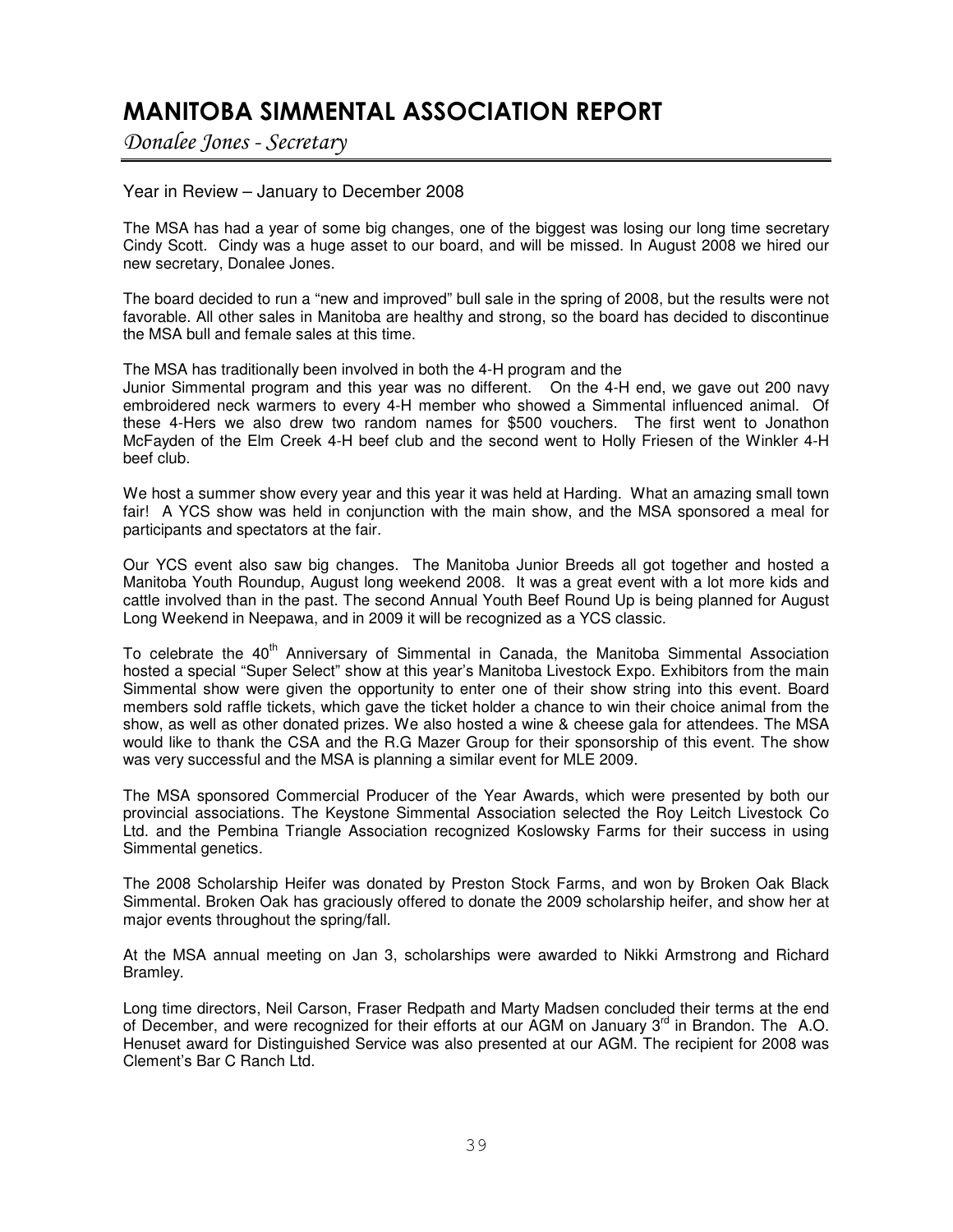# ONTARIO SIMMENTAL ASSOCIATION REPORT

Dan O'Brien - President

### 2008 OSA Highlights

Juanita Elmhirst continues to publish a first class Ontario Advocate which is distributed to all OSA members as well as a growing list of commercial cattlemen. The Advocate continues to operate in the black and is an effective way to advertise to our fellow Ontario Breeders.

Support of the CSA Smart Tag program by subsidizing the cost of any tags purchased by OSA members through the program. (Now finished)

In an effort to encourage our members to get on with the job of age verifying our calves we ran a contest for all OSA members as well as all commercial cattlemen in the Province to win a full colour page in the Advocate as well as a prize for a half page in the Ontario Beef magazine produced by the OCA. To enter you had to submit at least one birth record from the CCIA for a 2008 calf. The draw took place at the 2008 Royal with John & Kathy Pearson winning the half page in the Ontario Beef Magazine and Shane & Jo Anne Williams winning the full colour page in the Advocate.

The OYCS held their Trillium Classic in August at Roseneath. Twenty six juniors competed showing 43 head of potential Simmental Champions. It was especially heartwarming to hear the Judge's comments when he noted that the show and the YCS program was more about raising our children than raising and showing cattle.

We brought back the Futurity Show for the 2008 Royal and the first round of entrants exceeded 100 head.

Prospect Hill donated a heifer for our raffle which was won by Carl and Laurie Wright. The proceeds of the Auction continue to support our YCS and 4-H programs throughout the year.

We also continued to participate with a Simmental booth at the Outdoor Farm Show at Woodstock and the International Plowing Match in the Grey Bruce. A lot of time and hard work goes into organizing and participating at these events. Thank you to these individuals for their time and dedication to these ventures.

OSA representation at meetings sponsored by Ontario Ministry of Agriculture to create awareness of Johnes disease in the Canadian cowherd. Although this disease is more prevalent in dairy herds it is also present in beef cattle. Thirty percent of all ground beef is derived from dairy cows. If the Johnes issue becomes fodder for the press it could be devastating. Informed is better.

All members were invited to attend the  $40<sup>th</sup>$  Anniversary celebrations which were held at the 2008 Royal. It was a super evening and very nice to see so many of our past Presidents and Board members in attendance. It was at this venue that Lorne and Linda Orser were presented with Canadian Simmental Wall of Fame award and Michael Burns was awarded the World Simmental Federations Gold Book award

Thank you to all Members for your continued support of Ontario Simmental initiatives.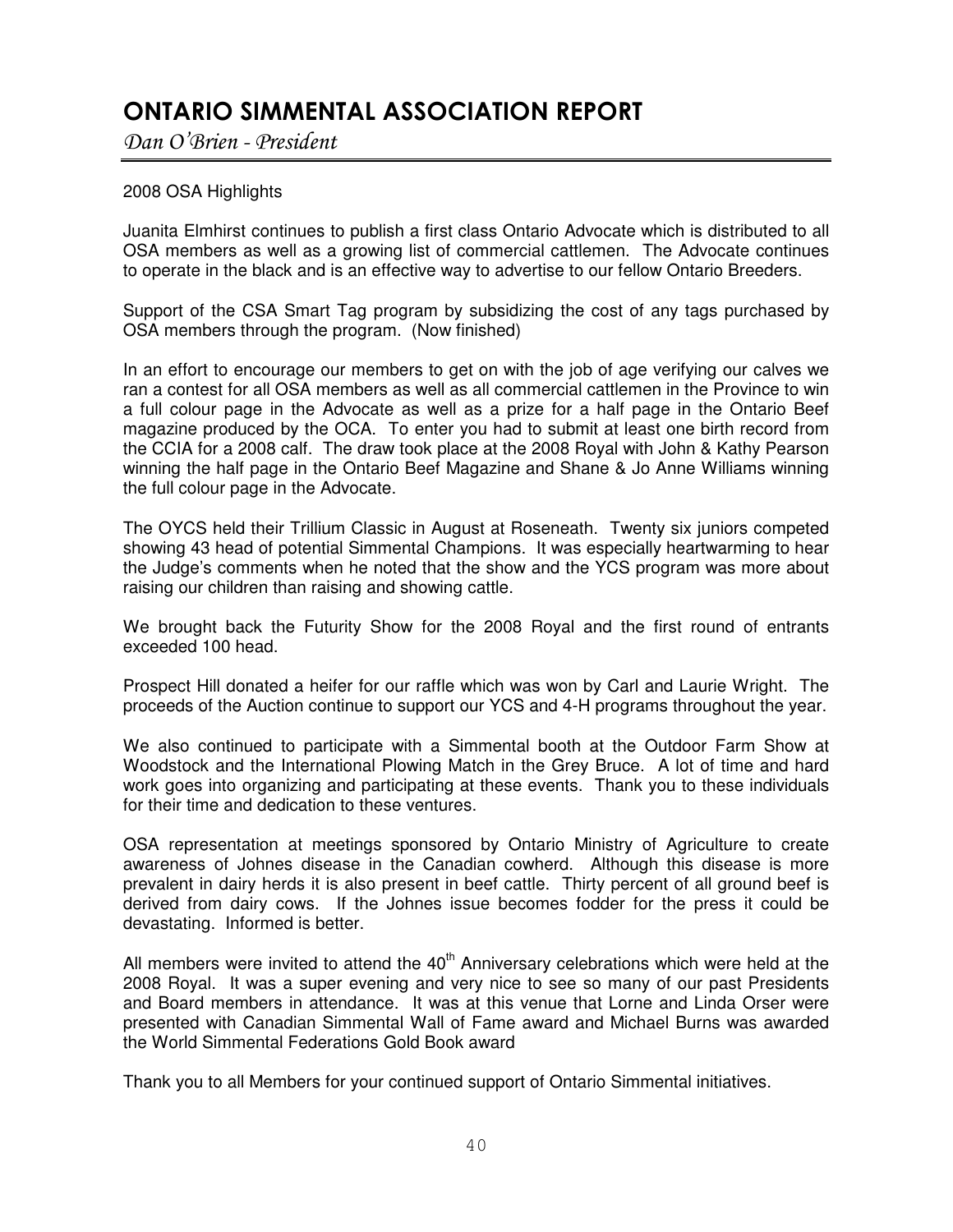# L'ASSOCIATION SIMMENTAL DU QUÉBEC REPORT / QUEBEC SIMMENTAL ASSOCIATION REPORT

Rosaire Côté – Président 2008

L'année 2008 aura été une année de changements au sein de l'Association Simmental du Québec. Après de nombreuses années à la production de la revue Simmental Québec et quelques années au secrétariat, Madame Line Biron a quitté notre association pour de nouveaux défis en milieu d'année. C'est à Sandra Berthiaume qu'a été confiée la tâche de secrétaire et de coordonnatrice de production de la revue. Issue du milieu, elle apporte de nouvelles idées et une dynamique différente au sein de notre association.

L'Association Simmental du Québec a poursuivi son action au sein de l'industrie bovine québécoise. L'un des moteurs de notre promotion demeure les ventes de taureaux dans les diverses stations d'épreuve au cours de l'hiver. La race Simmental a su se démarquer dans plusieurs d'entre elles. Félicitations aux acheteurs et aux éleveurs pour la qualité des animaux offerts!

Notre programme de promotion s'est également poursuivi dans les divers médias agricoles. Nous avons concentré nos publications dans les journaux à grand tirage et touchant directement les producteurs.

Le circuit des expositions a également offert une vitrine appréciable de la qualité du cheptel québécois. Aux quatre coins de la province, les éleveurs Simmental ont fait valoir leurs meilleurs sujets. La saison s'est conclue en octobre avec la présentation de l'édition 2008 de l'Expo-Bœuf de Victoriaville.

Lors de ce même événement, l'ASQ soulignait à sa façon le 40<sup>e</sup> anniversaire de l'association canadienne. Dans le cadre des festivités, une activité-jeunesse a été organisée et un cocktail vins fromages était proposé aux participants. De plus, l'ASQ a tenu à honorer les éleveurs cumulant vingtcinq et plus de vie Simmental.

Parmi les récipiendaires, on retrouvait la renommée Ferme Gagnon de Chénéville. C'est avec la collaboration de la famille Gagnon que l'ASQ a tenu la troisième édition de la vente de femelles en septembre dernier. Les résultats obtenus ont dépassé toutes les attentes. Bravo aux consignataires, acheteurs et organisateurs!

En terminant, je tiens à souligner l'implication et le travail de nos jeunes éleveurs Simmental. Ils représentent la relève de demain. C'est avec fierté que l'ASQ reconnaît votre travail et votre succès!

Bonne année Simmental à tous!

2008 was a year of change for the Québec Simmental Association. After many years of service as our Revue editor and Association secretary, Ms. Line Biron left us last summer to take on new professional challenges. Her tasks were taken over by Ms. Sandra Berthiaume, who has considerable experience in the industry and brings new ideas and energy to our association.

 $\_$  . The contribution of the contribution of the contribution of the contribution of  $\mathcal{L}_\mathcal{A}$ 

The Québec Simmental Association has continued to pursue many activities within the Québec cattle industry. One of our most effective promotional tools remains the Test Stations bull sales across the province during the winter months. The Simmental breed has again stood out as a leader in Test Stations performances. We congratulate the buyers and breeders for the top quality of the animals presented.

Our promotional program also included participation in numerous agricultural media, with a concentration in those publications touching the largest readership in our target market.

Agricultural shows also offered an outstanding display of the quality cattle produced by our membership. All across the province, our breeders were able to promote their best subjects locally.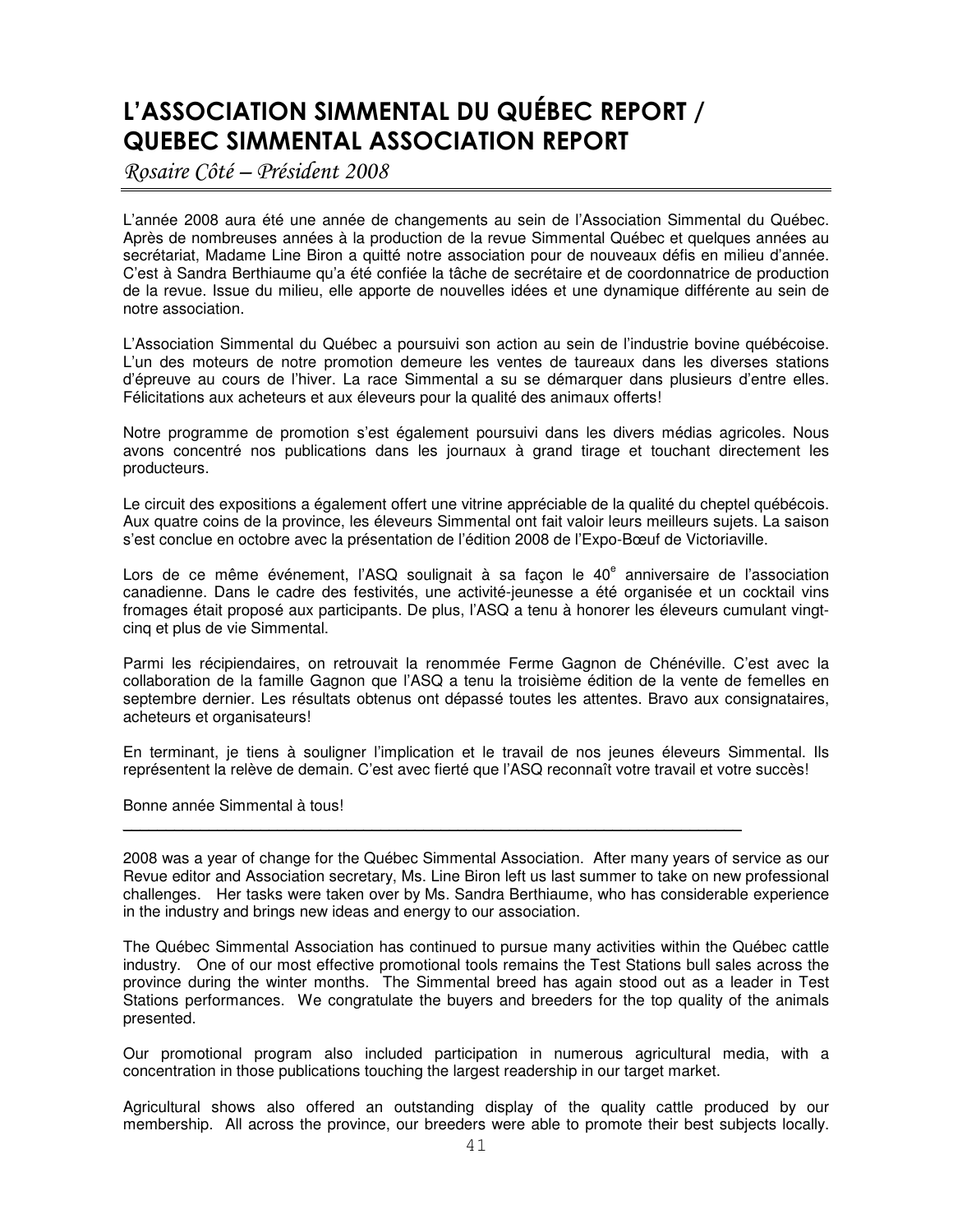The show season ended on a high note in October with Expo Boeuf 2008 in Victoriaville, our provincial exhibition geared only to beef cattle.

During this major event, the QSA celebrated, in its own way, the 40<sup>th</sup> anniversary of the CSA. Among the many festivities, a Young Breeders show and a wine & cheese cocktail welcomed all participants. The QSA took this opportunity to recognize personally those of our members who have been working hard breeding and promoting Simmental for over 25 years.

Among the recipients, La Ferme Gagnon from Chénéville was given a special appreciation for their continued support of the Association's Female Production Sale. The 3<sup>rd</sup> edition of our sale, held in September 2008 at the Gagnon farm, exceeded all expectations. Bravo to the consignors, buyers, and sale management who contributed to its great success.

In ending, I would like to underline the commitment and work done by our group of Young Simmental breeders. They represent our strong succession and we are very proud of their contribution to our breed and of their accomplishments.

Wishing a good Simmental year to all!

# MARITIME SIMMENTAL ASSOCIATION REPORT

Richard Armstrong - President

Another year has passed for the Maritime Simmental Association. There was only one change in the Directors for 2008 after Andrew Godfrey moved to Ontario and Lacey Fisher took his spot. The remaining positions were:

President – Richard Armstrong

Vice President – Peter Gaunce

Secretary – Ralph Taylor

Treasurer – Bill MacLeod

The directors are Lacey Fisher, Don Godfrey, Don Jenkins, Jamie MacKenzie, and Andre Van Agten.

The 40<sup>th</sup> anniversary celebrations were held in conjunction with the Nova Scotia Provincial Exhibition in Truro on August 22 & 23. The Maritime Salt Water Classic Sale also took place at that time with lots being sold as far away as Ontario. The Maritime Young Canadian Simmental Show had another successful event under the direction of Jennie Palmer. Simmental Breeders were also able to take part in the largest Simmental Show in the Maritimes held as part of the Exhibition.

During the Friday night celebrations, Ralph Taylor was honoured with the Canadian Simmental Association Hall of Fame Award. Ralph has contributed so much to the Simmental breed here in the Maritimes and as part of the CSA. We were all pleased to see Ralph get recognized.

The 2009 Maritime Salt Water Classic Sale is scheduled for August 21 in Truro at the Nova Scotia Provincial Exhibition grounds. The Maritime YCS will also be participating as in years past.

This will be my last year as President as my three year term is complete. I would like to say thank you to all those on the executive and the directors for their hard work in 2008.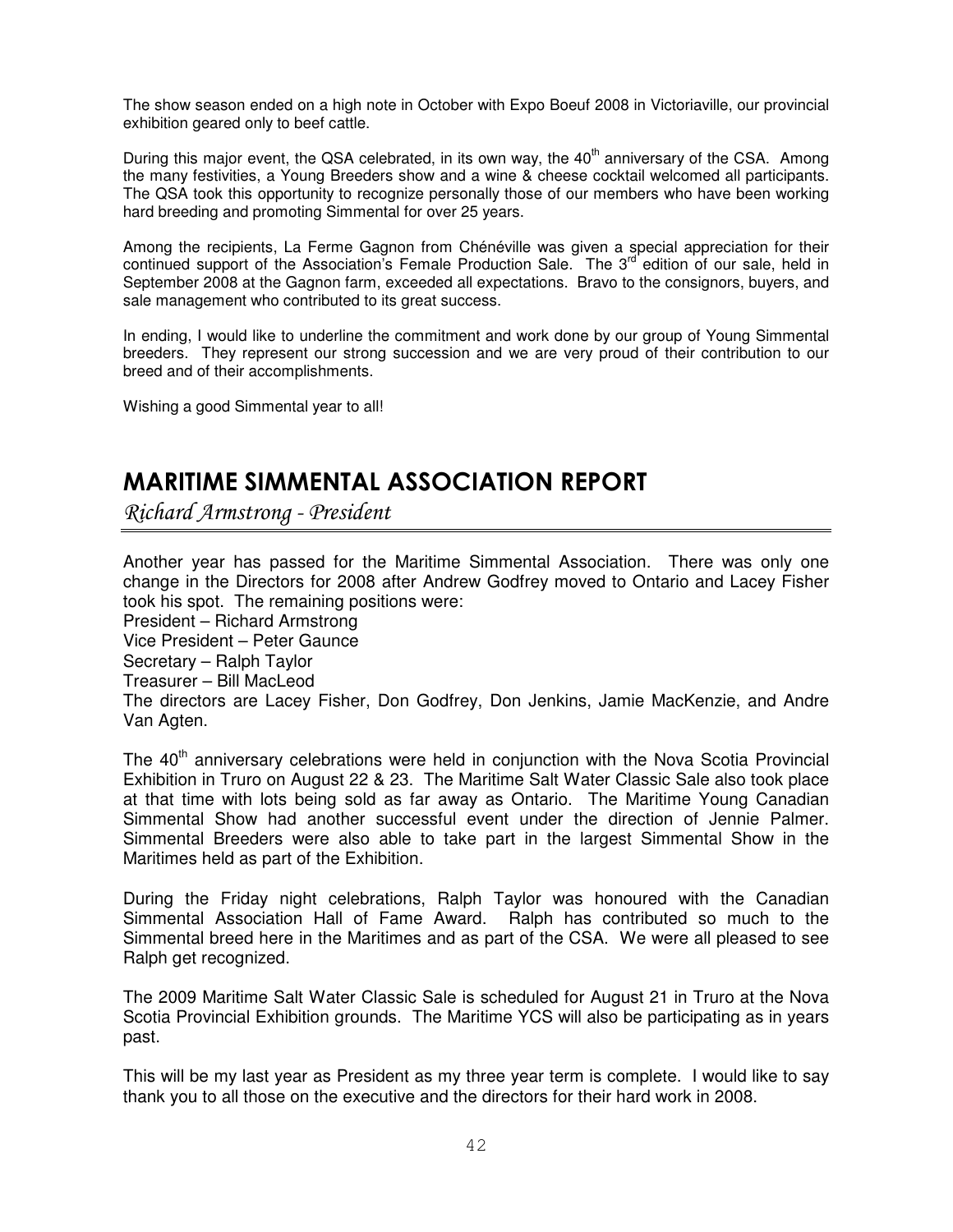| 2007-2008 ACTIVE MEMBERS<br><b>Life, Annual and YCS</b> |      |               |            |                         |                        |               |            |              |  |  |  |
|---------------------------------------------------------|------|---------------|------------|-------------------------|------------------------|---------------|------------|--------------|--|--|--|
|                                                         |      |               |            | As of December 31, 2008 |                        |               |            |              |  |  |  |
|                                                         |      | 2007          |            |                         |                        |               | 2008       |              |  |  |  |
| <b>Province</b>                                         | Life | <b>Annual</b> | <b>YCS</b> | <b>Total</b>            | Life                   | <b>Annual</b> | <b>YCS</b> | <b>Total</b> |  |  |  |
| <b>British Columbia</b>                                 | 42   | 22            | 22         | 86                      | 39                     | 18            | 21         | 78           |  |  |  |
| <b>Alberta</b>                                          | 377  | 122           | 184        | 683                     | 328                    | 105           | 188        | 621          |  |  |  |
| <b>Saskatchewan</b>                                     | 173  | 42            | 64         | 279                     | 167                    | 42            | 63         | 272          |  |  |  |
| <b>Manitoba</b>                                         | 161  | 28            | 48         | 237                     | 149                    | 29            | 53         | 231          |  |  |  |
| <b>Ontario</b>                                          | 137  | 69            | 79         | 285                     | 117<br>72<br>251<br>62 |               |            |              |  |  |  |
| Quebec                                                  | 61   | 48            | 18         | 127                     | 63<br>19<br>128<br>46  |               |            |              |  |  |  |
| <b>Nova Scotia</b>                                      | 13   | 10            | 10         | 33                      | 12                     | 9             | 8          | 29           |  |  |  |
| <b>New Brunswick</b>                                    | 5    | 6             | 1          | 12                      | 5<br>5<br>1<br>11      |               |            |              |  |  |  |
| <b>P.E.I.</b>                                           | 8    | 4             | 10         | 22                      | 8                      | 6             | 9          | 23           |  |  |  |
| <b>Other</b>                                            | 10   | 6             | 0          | 16                      | 10                     | 8             | 0          | 18           |  |  |  |
| Total                                                   | 987  | 357           | 436        | 1780                    | 989                    | 330           | 434        | 1662         |  |  |  |

 $\overline{\mathbb{F}}$ 

| 2004 - 2008                        |
|------------------------------------|
| TOTAL HERD ENROLLMENTS BY PROVINCE |

|                 | 2004   | 2005   | 2006   | 2007   | 2008   |
|-----------------|--------|--------|--------|--------|--------|
| <b>Province</b> |        |        |        |        |        |
| B.C.            | 1,189  | 990    | 1,014  | 914    | 836    |
| Alberta         | 14,090 | 13,793 | 12.876 | 14,071 | 13,196 |
| Saskatchewan    | 6,932  | 6,580  | 6,380  | 7,347  | 7,851  |
| Manitoba        | 4,212  | 3,719  | 3,455  | 3,319  | 3,707  |
| Ontario         | 1,820  | 1,713  | 1,558  | 1,696  | 1,641  |
| Quebec          | 1,276  | 919    | 965    | 1,114  | 1,013  |
| New Brunswick   | 136    | 127    | 129    | 143    | 158    |
| Nova Scotia     | 198    | 207    | 123    | 105    | 111    |
| P.E.I.          | 112    | 110    | 126    | 148    | 125    |
| U.S.A.          | 76     | 95     | 86     | 6      | 4      |
| <b>Total</b>    | 30,041 | 28,253 | 26,712 | 28,863 | 28,642 |